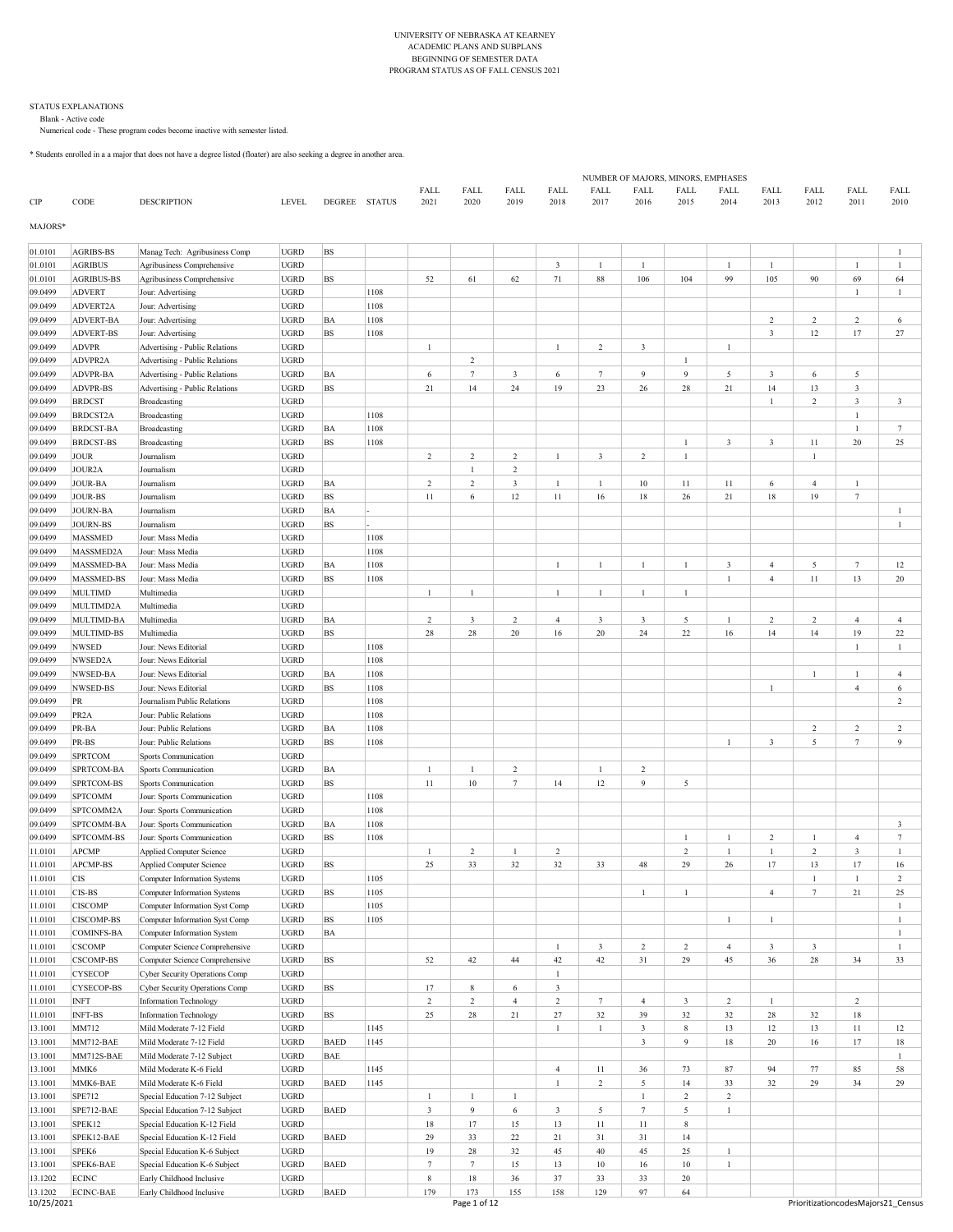|         |                   |                                 |              |             |               |                         |                 |                |                         |                  |                 | NUMBER OF MAJORS, MINORS, EMPHASES |                         |                         |                         |                |                |
|---------|-------------------|---------------------------------|--------------|-------------|---------------|-------------------------|-----------------|----------------|-------------------------|------------------|-----------------|------------------------------------|-------------------------|-------------------------|-------------------------|----------------|----------------|
|         |                   |                                 |              |             |               | <b>FALL</b>             | FALL            | FALL           | FALL                    | FALL             | <b>FALL</b>     | FALL                               | FALL                    | FALL                    | FALL                    | FALL           | FALL           |
| CIP     | CODE              | <b>DESCRIPTION</b>              | <b>LEVEL</b> | DEGREE      | <b>STATUS</b> | 2021                    | 2020            | 2019           | 2018                    | 2017             | 2016            | 2015                               | 2014                    | 2013                    | 2012                    | 2011           | 2010           |
|         |                   |                                 |              |             |               |                         |                 |                |                         |                  |                 |                                    |                         |                         |                         |                |                |
| 13.1202 | <b>ECUNI</b>      | Early Childhood Unified B-3rd   | <b>UGRD</b>  |             | 1145          |                         |                 |                |                         | $7\phantom{.0}$  | 21              | 49                                 | 63                      | 63                      | 68                      | 65             | 70             |
| 13.1202 | <b>ECUNI-BAE</b>  | Early Childhood Unified B-3rd   | <b>UGRD</b>  | <b>BAED</b> | 1145          |                         | $\mathbf{1}$    |                | 2                       | $11\,$           | 29              | 53                                 | 115                     | 112                     | 92                      | 73             | 64             |
| 13.1202 | ELED              | Elementary Education Field K-6  | <b>UGRD</b>  |             |               | $7\phantom{.0}$         | 11              | $\tau$         | 11                      | 15               | 22              | 21                                 | 23                      | 21                      | 14                      | 13             | 24             |
| 13.1202 | <b>ELED-BAE</b>   | Elementary Education Field K-6  | <b>UGRD</b>  | <b>BAED</b> |               | 339                     | 324             | 319            | 345                     | 337              | 353             | 374                                | 409                     | 457                     | 424                     | 420            | 389            |
| 13.1202 | <b>MIDGRD</b>     | Middle Grades Field 4-9         | <b>UGRD</b>  |             | 1168          |                         |                 |                | 2                       | $7\phantom{.0}$  | 10              | 10                                 | 5                       | 5                       | $\overline{c}$          | $\overline{c}$ | $\overline{c}$ |
| 13.1202 | MIDGRD-BAE        | Middle Grades Field 4-9         | <b>UGRD</b>  | <b>BAED</b> | 1168          |                         |                 | $\overline{3}$ | 10                      | 17               | 23              | 15                                 | 15                      | 20                      | 24                      | 30             | 37             |
| 13.1202 | MIDGRD-BSE        | Middle Grades Field 4-9         | <b>UGRD</b>  | <b>BSED</b> | 1168          |                         | $\mathbf{1}$    | $\tau$         | 18                      | 32               | 38              | 35                                 | 33                      | 28                      | 15                      | 20             | 15             |
| 13.1202 | <b>MIDLVL</b>     | Middle Grades Field 5-9 Subject | <b>UGRD</b>  |             |               | 9                       | 6               | $\overline{3}$ | $\overline{3}$          |                  |                 |                                    |                         |                         |                         |                |                |
|         |                   |                                 |              |             |               | $7\overline{ }$         |                 |                |                         |                  |                 |                                    |                         |                         |                         |                |                |
| 13.1202 | MIDLVL-BAE        | Middle Grades Field 5-9 Subject | <b>UGRD</b>  | <b>BAED</b> |               |                         | $7\phantom{.0}$ | $\overline{9}$ | $\overline{4}$          | $\overline{c}$   |                 |                                    |                         |                         |                         |                |                |
| 13.1202 | MIDLVL-BSE        | Middle Grades Field 5-9 Subject | <b>UGRD</b>  | <b>BSED</b> |               | 28                      | 28              | 15             | 8                       | $\mathbf{1}$     |                 |                                    |                         |                         |                         |                |                |
| 13.1303 | <b>BMT612</b>     | Bus Mkting Inf Tech 6-12 Field  | <b>UGRD</b>  |             |               |                         | $\mathbf{1}$    | 2              |                         |                  |                 | $\mathbf{1}$                       |                         |                         |                         |                |                |
| 13.1303 | BMT612-BAE        | Bus Mkting Inf Tech 6-12 Field  | <b>UGRD</b>  | <b>BAED</b> |               | 15                      | 13              | 21             | 17                      | $10\,$           | 8               | 5                                  | 6                       | $\overline{4}$          | $\mathbf{1}$            |                |                |
| 13.1303 | <b>BUS612</b>     | Basic Business 6-12 Subject     | <b>UGRD</b>  |             | 1178          |                         |                 |                | 1                       |                  |                 |                                    | $\mathbf{3}$            | $\mathbf{3}$            | 1                       | 1              |                |
| 13.1303 | BUS612-BAE        | Basic Business 6-12 Subject     | <b>UGRD</b>  | <b>BAED</b> | 1178          |                         |                 |                | $\overline{2}$          | $7\phantom{.0}$  | $\overline{9}$  | 8                                  | $\mathbf{3}$            | $\mathbf{3}$            | $\overline{4}$          | 1              |                |
| 13.1303 | <b>BUS712</b>     | Business 7-12 Subject           | <b>UGRD</b>  |             | 1108          |                         |                 |                |                         |                  |                 |                                    |                         |                         | $\overline{c}$          | $\mathfrak{Z}$ | 5              |
|         |                   |                                 |              |             |               |                         |                 |                |                         |                  |                 |                                    |                         |                         |                         |                |                |
| 13.1303 | BUS712-BAE        | Business 7-12 Subject           | <b>UGRD</b>  | <b>BAED</b> | 1108          |                         |                 |                |                         |                  |                 |                                    | $\mathbf{1}$            | $\sqrt{3}$              | $\overline{4}$          | 8              | 10             |
| 13.1303 | CBE612-BAE        | Career Business Ed 6-12 Field   | <b>UGRD</b>  | <b>BAED</b> | 1118          |                         |                 |                |                         |                  |                 |                                    |                         | 5                       | $\mathbf{3}$            | 5              |                |
| 13.1303 | <b>MRK712</b>     | Marketing Education 7-12        | <b>UGRD</b>  |             |               |                         |                 |                |                         |                  |                 |                                    |                         |                         |                         |                |                |
| 13.1303 | MRK712-BAE        | Marketing Education 7-12        | <b>UGRD</b>  | <b>BAED</b> |               |                         |                 |                |                         |                  |                 |                                    |                         |                         |                         |                |                |
| 13.1303 | <b>VBE712</b>     | Vocational Business 7-12 Field  | <b>UGRD</b>  |             | 1108          |                         |                 |                |                         |                  |                 |                                    |                         |                         |                         |                |                |
| 13.1303 | VBE712-BAE        | Vocational Business 7-12 Field  | <b>UGRD</b>  | <b>BAED</b> | 1108          |                         |                 |                |                         |                  |                 |                                    |                         | $\sqrt{3}$              | 5                       | $\tau$         | 13             |
| 13.1306 | <b>MODLAED</b>    | Modern Languages 7-12 Subject   | <b>UGRD</b>  |             |               |                         |                 |                | $\overline{2}$          | $\mathbf{1}$     | $\overline{1}$  | $\mathbf{1}$                       |                         |                         |                         |                |                |
|         |                   |                                 |              |             |               |                         |                 |                |                         |                  |                 |                                    |                         |                         |                         |                |                |
| 13.1314 | <b>HED712</b>     | Health Education 7-12           | <b>UGRD</b>  |             |               |                         | $\,2$           | $\overline{c}$ | $\mathbf{1}$            |                  |                 |                                    | $\overline{\mathbf{3}}$ | $\mathbf{3}$            | $7\phantom{.0}$         | 6              | $10\,$         |
| 13.1314 | HED712-BAE        | Health Education 7-12 Subject   | <b>UGRD</b>  | <b>BAED</b> |               |                         | $\overline{3}$  | $\overline{3}$ | $\overline{2}$          | $\mathbf{1}$     | 3               | $\overline{4}$                     |                         |                         | $\mathbf{1}$            | $\mathbf{1}$   | 1              |
| 13.1314 | HPEK12            | Health and PE K-12 Field        | <b>UGRD</b>  |             | 1145          |                         |                 |                |                         |                  | $\sqrt{2}$      | $\mathbf{1}$                       | $\overline{\mathbf{3}}$ | 5                       | 5                       | $\overline{4}$ | $\overline{2}$ |
| 13.1314 | HPEK12-BAE        | Health and PE K-12 Field        | <b>UGRD</b>  | <b>BAED</b> | 1145          |                         |                 | $\mathbf{1}$   | $\overline{4}$          | 11               | 24              | 40                                 | 67                      | 66                      | 92                      | 102            | 106            |
| 13.1314 | HPPK12            | Health and PE PK-12 Field       | <b>UGRD</b>  |             |               | $\overline{c}$          | $\mathbf{1}$    |                | $\overline{\mathbf{3}}$ | 5                | $\sqrt{3}$      | 2                                  |                         |                         |                         |                |                |
| 13.1314 | HPPK12-BAE        | Health and PE PK-12 Field       | <b>UGRD</b>  | <b>BAED</b> |               | 47                      | 45              | 54             | 53                      | 51               | 37              | 20                                 | $\boldsymbol{2}$        |                         |                         |                |                |
|         |                   |                                 |              |             |               |                         |                 |                |                         |                  |                 |                                    |                         |                         |                         |                |                |
| 13.1314 | PE712             | Physical Education 7-12 Subj    | <b>UGRD</b>  |             |               | $\overline{c}$          | $\,2$           | $\overline{c}$ | $\overline{4}$          | $\overline{4}$   | $7\phantom{.0}$ | 8                                  | 21                      | 20                      | 24                      | 31             | 35             |
| 13.1314 | <b>PE-712-BAE</b> | Physical Education 7-12 Subj    | <b>UGRD</b>  | <b>BAED</b> |               | $22\,$                  | 19              | 12             | 10                      | $\boldsymbol{7}$ | $7\phantom{.0}$ | 13                                 | 16                      | 14                      | 17                      | 17             | 21             |
| 13.1314 | <b>PECOMP</b>     | Physical Education Comp         | <b>UGRD</b>  |             |               |                         |                 |                |                         |                  |                 |                                    |                         |                         |                         |                |                |
| 13.1314 | PECOMP-BS         | Physical Education Comp         | <b>UGRD</b>  | <b>BS</b>   |               | $\overline{\mathbf{3}}$ | $\mathbf{3}$    | $\mathbf{3}$   | 5                       | $\,2\,$          | $\overline{c}$  | $\mathbf{1}$                       | $\mathbf{1}$            | $\overline{4}$          | 5                       | 5              | $\overline{4}$ |
| 13.1314 | PEK6              | Physical Education K-6 Subject  | <b>UGRD</b>  |             | 1145          |                         |                 | $\mathbf{1}$   |                         | $\mathbf{3}$     | $\mathbf{3}$    | 5                                  | 10                      | 8                       | $\overline{9}$          | 16             | $10\,$         |
| 13.1314 | PEK6-BAE          | Physical Education K-6 Subject  | <b>UGRD</b>  | <b>BAED</b> | 1145          |                         |                 |                |                         | $\mathbf{1}$     | $\mathbf{1}$    | $\mathbf{1}$                       | $\overline{c}$          | $\sqrt{3}$              | $\mathbf{1}$            | $\mathfrak{Z}$ | $\overline{2}$ |
| 13.1314 | PEPK6             | Physical Education PK-6 Subjec  | <b>UGRD</b>  |             |               | $7\phantom{.0}$         | $\overline{4}$  | 6              | 6                       | $\overline{4}$   | $\sqrt{3}$      | $\mathbf{1}$                       |                         |                         |                         |                |                |
|         |                   |                                 |              |             |               |                         |                 |                |                         |                  |                 | $\mathbf{1}$                       |                         |                         |                         |                |                |
| 13.1314 | PEPK6-BAE         | Physical Education PK-6 Subjec  | <b>UGRD</b>  | <b>BAED</b> |               | $\sqrt{3}$              | 5               | 2              |                         | $\sqrt{2}$       | $\mathbf{1}$    |                                    |                         |                         |                         |                |                |
| 16.0101 | <b>MODLA</b>      | Modern Languages                | <b>UGRD</b>  |             |               | $\overline{4}$          | $\mathbf{3}$    | $\mathfrak{Z}$ | 2                       | 5                | $\,$ 8 $\,$     | $\mathbf{1}$                       |                         |                         |                         |                |                |
| 16.0101 | MODLA-BA          | Modern Languages                | <b>UGRD</b>  | BA          |               | 9                       | $\tau$          | $\tau$         | 6                       | 6                | 6               | $\mathbf{1}$                       |                         |                         |                         |                |                |
| 16.0101 | MODLA-BAE         | Modern Languages 7-12 Subject   | <b>UGRD</b>  | <b>BAED</b> |               | 15                      | 12              | 15             | 10                      | 8                | 9               | $\bf 8$                            |                         |                         |                         |                |                |
| 16.0501 | <b>GER712</b>     | German 7-12 Subject             | <b>UGRD</b>  |             | 1155          |                         |                 |                |                         |                  |                 |                                    |                         | $\sqrt{2}$              | $\mathbf{3}$            | $\overline{4}$ | $\overline{c}$ |
| 16.0501 | GER712-BAE        | German 7-12 Subject             | <b>UGRD</b>  | <b>BAED</b> | 1155          |                         |                 |                |                         |                  |                 | $\mathbf{1}$                       | $\boldsymbol{2}$        | $\mathbf{1}$            | $\sqrt{2}$              |                |                |
| 16.0501 | <b>GERMAN</b>     | German                          | <b>UGRD</b>  |             | 1155          |                         |                 |                |                         |                  |                 |                                    | $\boldsymbol{2}$        | $\mathbf{1}$            | $\mathfrak{Z}$          | 3              | $\overline{c}$ |
|         |                   |                                 | <b>UGRD</b>  | BA          |               |                         |                 |                |                         |                  |                 |                                    |                         | $\mathbf{1}$            | $\sqrt{2}$              | $\mathbf{1}$   |                |
| 16.0501 | <b>GERMAN-BA</b>  | German                          |              |             | 1155          |                         |                 |                |                         |                  |                 | $\mathbf{1}$                       | $\overline{c}$          |                         |                         |                | $\overline{4}$ |
| 16.0501 | <b>GERMTR</b>     | German Translation and Interp   | <b>UGRD</b>  |             | 1155          |                         |                 |                |                         |                  |                 |                                    |                         |                         |                         |                |                |
| 16.0501 | <b>GERMTR-BA</b>  | German Translation and Interp   | <b>UGRD</b>  | BA          | 1155          |                         |                 |                |                         |                  |                 |                                    |                         |                         |                         |                |                |
| 16.0901 | <b>FRENCH</b>     | French                          | <b>UGRD</b>  |             | 1155          |                         |                 |                |                         | $\mathbf{1}$     | $\overline{c}$  |                                    |                         |                         |                         |                | $\mathbf{1}$   |
| 16.0901 | <b>FRENCH-BA</b>  | French                          | <b>UGRD</b>  | BA          | 1155          |                         |                 |                |                         |                  |                 |                                    |                         | $\overline{c}$          | 6                       | 2              | $\overline{4}$ |
| 16.0901 | <b>FRENTR</b>     | French Translation and Interp   | <b>UGRD</b>  |             | 1155          |                         |                 |                |                         |                  |                 |                                    |                         |                         |                         |                |                |
| 16.0901 | FRENTR-BA         | French Translation and Interp   | <b>UGRD</b>  | $_{\rm BA}$ | 1155          |                         |                 |                |                         |                  |                 |                                    |                         |                         | 1                       | $\mathbf{1}$   |                |
|         |                   |                                 |              |             |               |                         |                 |                |                         |                  |                 |                                    |                         |                         |                         |                |                |
| 16.0901 | <b>FRN712</b>     | French 7-12 Subject             | <b>UGRD</b>  |             | 1155          |                         |                 |                |                         |                  | $\overline{1}$  | $\overline{\mathbf{3}}$            | $\overline{4}$          | $\mathbf{1}$            | $\mathbf{1}$            | $\mathbf{1}$   | $\overline{c}$ |
| 16.0901 | FRN712-BAE        | French 7-12 Subject             | <b>UGRD</b>  | <b>BAED</b> | 1155          |                         |                 |                | $\overline{c}$          | $\overline{2}$   | $\sqrt{2}$      | $\mathbf{1}$                       |                         |                         | $\mathbf{1}$            | $\mathbf{1}$   | $\overline{2}$ |
| 16.0905 | ESL               | English as Second Lang Sub K12  | <b>UGRD</b>  |             | 1118          |                         |                 |                |                         |                  |                 | $\,$ 8 $\,$                        | 22                      | 38                      | 52                      | 57             | 51             |
| 16.0905 | <b>ESL-BAE</b>    | English as Second Lang Sub K12  | UGRD         | <b>BAED</b> | 1118          |                         |                 |                |                         |                  |                 | $\,1\,$                            | $\mathfrak{Z}$          | $\tau$                  | 12                      | $10\,$         | 9              |
| 16.0905 | <b>SPANISH</b>    | Spanish                         | <b>UGRD</b>  |             | 1155          |                         |                 |                | $\mathbf{1}$            | $\,2\,$          | $\sqrt{4}$      | $\tau$                             | $\,$ 8 $\,$             | 11                      | 15                      | 12             | $\,$ 8 $\,$    |
| 16.0905 | SPANISH-BA        | Spanish                         | <b>UGRD</b>  | BA          | 1155          |                         |                 |                |                         | $\mathbf{1}$     | $\sqrt{4}$      | $\,$ 8 $\,$                        | 8                       | $\,$ 8 $\,$             | 17                      | 17             | 13             |
| 16.0905 | <b>SPANTR</b>     | Spanish Trans and Interp        | <b>UGRD</b>  |             | 1155          |                         |                 |                | $\mathbf{1}$            | $\mathbf{1}$     | $\overline{4}$  | $\overline{\mathbf{3}}$            | $\tau$                  | $\overline{4}$          | $\overline{9}$          | $\tau$         | 6              |
|         | <b>SPANTR-BA</b>  |                                 |              |             |               |                         |                 |                | $\mathbf{1}$            | $\overline{4}$   | $\tau$          |                                    | $20\,$                  | $23\,$                  | $20\,$                  | $21\,$         |                |
| 16.0905 |                   | Spanish Trans and Interp        | <b>UGRD</b>  | BA          | 1155          |                         |                 |                |                         |                  |                 | 23                                 |                         |                         |                         |                | 13             |
| 16.0905 | <b>SPANTRC</b>    | Spanish Trans Interpret Comp    | <b>UGRD</b>  |             |               |                         | $\mathbf{1}$    | $\mathbf{1}$   | $\overline{\mathbf{3}}$ |                  | $\sqrt{4}$      | $\overline{c}$                     |                         |                         |                         |                |                |
| 16.0905 | <b>SPANTRC-BS</b> | Spanish Trans Interpret Comp    | <b>UGRD</b>  | <b>BS</b>   |               | 12                      | $17\,$          | 15             | $16\,$                  | 11               | $10\,$          | 5                                  |                         |                         |                         |                |                |
| 16.0905 | SPN712            | Spanish 7-12 Subject            | <b>UGRD</b>  |             | 1155          |                         |                 |                | $\mathbf{1}$            | $\,2\,$          | $\sqrt{4}$      | $10\,$                             | $\overline{9}$          | 16                      | $18\,$                  | 17             | 17             |
| 16.0905 | SPN712-BAE        | Spanish 7-12 Subject            | <b>UGRD</b>  | <b>BAED</b> | 1155          |                         |                 | $\mathbf{1}$   | $\overline{\mathbf{3}}$ | 5                | $11\,$          | 13                                 | 27                      | 23                      | $21\,$                  | 20             | $16\,$         |
| 19.0499 | <b>ECFAD</b>      | Early Chhd Family Advocacy      | <b>UGRD</b>  |             |               | 1                       |                 | $\mathbf{3}$   | $\overline{\mathbf{3}}$ | $\mathbf{1}$     |                 |                                    |                         |                         |                         |                |                |
| 19.0499 | <b>ECFAD-BS</b>   | Early Chhd Family Advocacy      | <b>UGRD</b>  | <b>BS</b>   |               | 29                      | $27\,$          | $32\,$         | $22\,$                  | $18\,$           | 27              | 18                                 |                         |                         |                         |                |                |
|         |                   |                                 |              |             |               |                         |                 |                |                         |                  |                 |                                    |                         |                         | $\overline{c}$          |                |                |
| 19.0499 | <b>FSTDS</b>      | <b>Family Studies</b>           | <b>UGRD</b>  |             |               | $\mathfrak z$           | $\mathbf{3}$    | $\,2$          | $\overline{c}$          | $\,2\,$          | $\sqrt{2}$      | $\mathbf{1}$                       | 1                       | $\overline{c}$          |                         | $\mathbf{3}$   | $\overline{c}$ |
| 19.0499 | <b>FSTDS-BS</b>   | <b>Family Studies</b>           | <b>UGRD</b>  | <b>BS</b>   |               | 66                      | 79              | 74             | $78\,$                  | 73               | 108             | 106                                | 94                      | $82\,$                  | 93                      | 103            | 93             |
| 19.0499 | <b>INTDS</b>      | Interior Design Comprehensive   | <b>UGRD</b>  |             | 1165          |                         |                 |                |                         |                  | $\mathbf{1}$    | $\,1\,$                            | $\mathbf{1}$            |                         | $\,1$                   | $\mathbf{1}$   |                |
| 19.0499 | <b>INTDS-BS</b>   | Interior Design Comprehensive   | <b>UGRD</b>  | <b>BS</b>   | 1165          |                         | $\mathbf{1}$    | $\overline{4}$ | 17                      | 26               | 31              | 35                                 | 34                      | 40                      | 36                      | 41             | 46             |
| 19.0499 | <b>INTPRD</b>     | Interior and Product Design     | <b>UGRD</b>  |             |               |                         |                 | $\mathbf{1}$   |                         | $1\,$            | $\mathbf{1}$    |                                    |                         |                         |                         |                |                |
| 19.0499 | <b>INTPRD-BS</b>  | Interior and Product Design     | <b>UGRD</b>  | <b>BS</b>   |               | 42                      | 45              | 51             | 32                      | 22               | 14              |                                    |                         |                         |                         |                |                |
| 23.0101 | <b>ENG712</b>     | English 7-12 Subject            | <b>UGRD</b>  |             |               | $\sqrt{2}$              |                 | $\mathbf{1}$   | $\overline{2}$          | $\overline{4}$   | $\sqrt{5}$      | 11                                 | $\tau$                  | 12                      | 19                      | 16             | 14             |
|         |                   |                                 |              |             |               |                         |                 |                |                         |                  |                 |                                    |                         |                         |                         |                |                |
| 23.0101 | ENG712-BAE        | English 7-12 Subject            | <b>UGRD</b>  | <b>BAED</b> |               | 41                      | 45              | 36             | 44                      | 46               | 41              | 34                                 | 27                      | 33                      | $27\,$                  | $30\,$         | 38             |
| 23.0101 | <b>ENGLISH</b>    | English                         | <b>UGRD</b>  |             |               | $\sqrt{3}$              | $\mathbf{3}$    | $\overline{c}$ | $\overline{4}$          | $\overline{4}$   | $\sqrt{4}$      | $\overline{c}$                     | $\overline{4}$          | $\overline{\mathbf{3}}$ | $\sqrt{2}$              | $\overline{4}$ | $\overline{c}$ |
| 23.0101 | ENGLISH-BA        | English                         | <b>UGRD</b>  | BA          |               | 12                      | 13              | 21             | $26\,$                  | $20\,$           | 17              | 15                                 | 15                      | 33                      | 40                      | 40             | $40\,$         |
| 23.0101 | <b>ENGWRIT</b>    | <b>English Writing</b>          | <b>UGRD</b>  |             |               |                         |                 |                | $\mathbf{1}$            | $\,2\,$          | $\sqrt{2}$      | $\mathbf{1}$                       | $\mathbf{1}$            | $\mathbf{1}$            | $\overline{\mathbf{3}}$ | $\,2$          | $\overline{c}$ |
| 23.0101 | ENGWRIT-BA        | <b>English Writing</b>          | <b>UGRD</b>  | BA          |               | $17\,$                  | 12              | $18\,$         | $16\,$                  | $20\,$           | 24              | 23                                 | $31\,$                  | 20                      | 24                      | 19             | $12 \,$        |
| 23.0101 | <b>LAR712</b>     | Language Arts 7-12 Field        | <b>UGRD</b>  |             |               | $\overline{3}$          | $\mathbf{1}$    |                |                         |                  |                 |                                    |                         |                         |                         |                | $\mathbf{1}$   |
|         |                   |                                 | <b>UGRD</b>  |             |               |                         |                 |                |                         |                  |                 |                                    |                         |                         | 29                      |                |                |
| 23.0101 | LAR712-BAE        | Language Arts 7-12 Field        |              | <b>BAED</b> |               | 19                      | 13              | 14             | $\,$ 8 $\,$             | 8                | 15              | 20                                 | 23                      | 23                      |                         | 32             | 35             |
| 23.1304 | ORGCOMM           | Org Comm Comprehensive          | <b>UGRD</b>  |             | 1108          |                         |                 |                |                         |                  |                 |                                    |                         |                         |                         |                |                |
| 23.1304 | ORGCOMM-BS        | Org Comm Comprehensive          | <b>UGRD</b>  | <b>BS</b>   | 1108          |                         |                 |                |                         | $\mathbf{1}$     | $\sqrt{3}$      | 5                                  | 9                       | 22                      | 39                      | 59             | 57             |
| 23.1304 | ORGRECM           | Organizational Relational Comm  | <b>UGRD</b>  |             |               |                         |                 | $\mathbf{1}$   | $\overline{\mathbf{3}}$ | $\sqrt{2}$       | $\mathbf{1}$    | $\mathbf{1}$                       |                         |                         |                         | $\mathbf{1}$   |                |
| 23.1304 | ORGRECM-BS        | Organizational Relational Com   | <b>UGRD</b>  | <b>BS</b>   |               | $36\,$                  | 40              | $40\,$         | $37\,$                  | $37\,$           | 46              | 52                                 | 59                      | 46                      | 17                      | 6              |                |
| 23.1304 | SPC712            | Speech Communication 7-12 Sub   | <b>UGRD</b>  |             | 1165          |                         |                 |                | $\mathbf{1}$            | $\mathbf{1}$     |                 | $\sqrt{2}$                         | $\overline{2}$          | $\mathbf{1}$            | $\sqrt{2}$              | $\overline{c}$ | $\overline{2}$ |
|         |                   |                                 |              |             |               |                         |                 |                |                         |                  |                 |                                    |                         |                         |                         |                |                |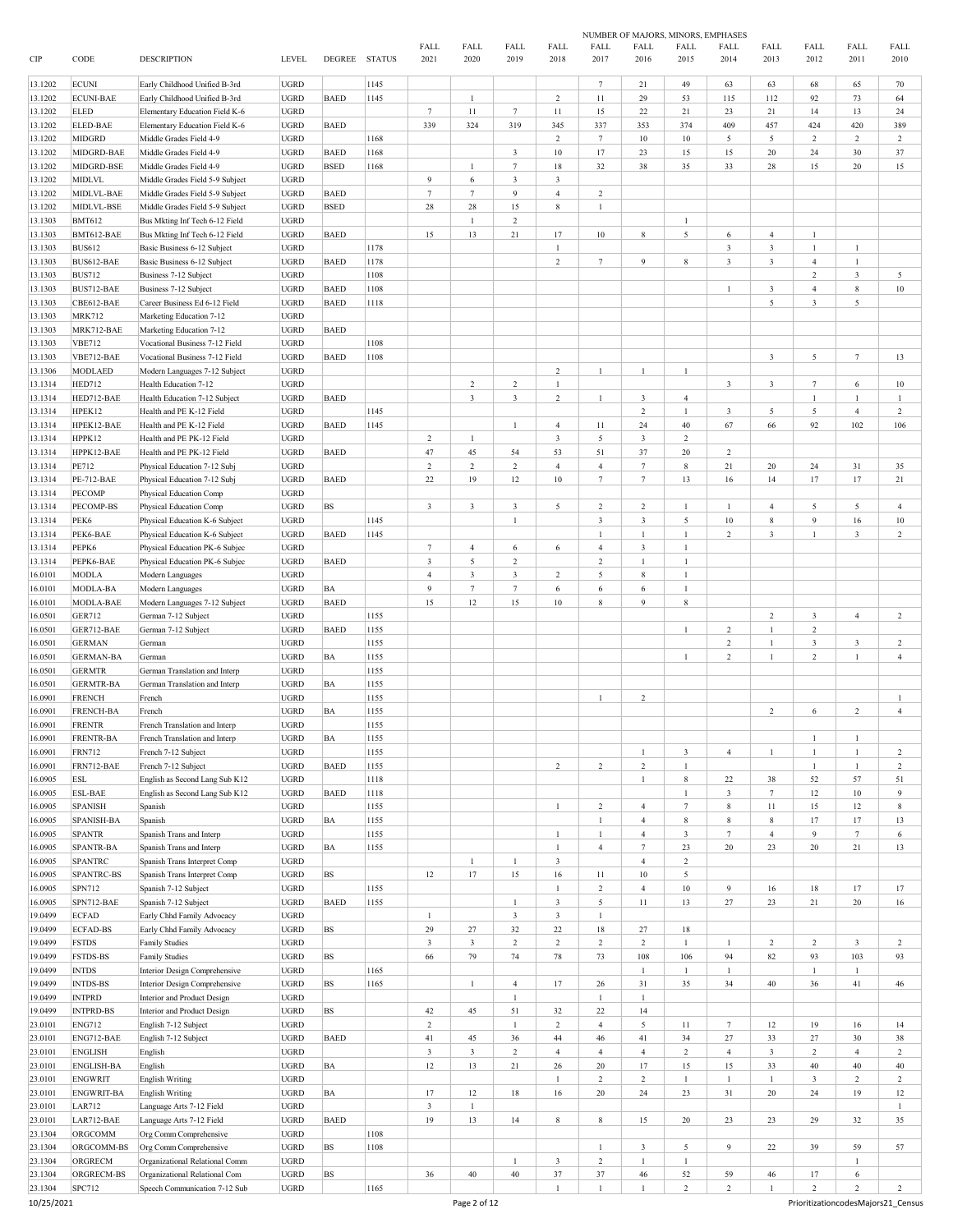|                      |                              |                                                      |                            |               |               |                |                |                                |                              |                              | NUMBER OF MAJORS, MINORS, EMPHASES |                         |                         |                              |                               |                                |                       |
|----------------------|------------------------------|------------------------------------------------------|----------------------------|---------------|---------------|----------------|----------------|--------------------------------|------------------------------|------------------------------|------------------------------------|-------------------------|-------------------------|------------------------------|-------------------------------|--------------------------------|-----------------------|
| CIP                  | CODE                         | <b>DESCRIPTION</b>                                   | <b>LEVEL</b>               | DEGREE        | <b>STATUS</b> | FALL<br>2021   | FALL<br>2020   | FALL<br>2019                   | FALL<br>2018                 | FALL<br>2017                 | FALL<br>2016                       | FALL<br>2015            | FALL<br>2014            | FALL<br>2013                 | FALL<br>2012                  | FALL<br>2011                   | FALL<br>2010          |
| 23.1304              | SPC712-BAE                   | Speech Communication 7-12 Sub                        | <b>UGRD</b>                | <b>BAED</b>   | 1165          |                |                | $\mathbf{1}$                   | 1                            | $\mathbf{1}$                 | $\mathbf{1}$                       | 1                       | $\mathbf{1}$            |                              | $\mathbf{1}$                  | $\overline{c}$                 | 2                     |
| 23.1304              | <b>SPCHCOM</b>               | Speech Communication                                 | <b>UGRD</b>                |               | 1108          |                |                |                                |                              |                              |                                    |                         |                         |                              | $\mathbf{1}$                  | $\mathbf{1}$                   |                       |
| 23.1304              | SPCHCOM-BA                   | Speech Communication                                 | <b>UGRD</b>                | BA            | 1108          |                |                |                                |                              |                              |                                    |                         |                         | $\mathbf{1}$                 | $\mathbf{1}$<br>$\mathbf{1}$  | $\overline{c}$<br>$\mathbf{1}$ | $\,2$                 |
| 23.1304              | SPCHCOM-BS<br>DECIDING-U     | Speech Communication                                 | <b>UGRD</b><br><b>UGRD</b> | BS            | 1108          | 170            | 184            | 200                            | 274                          | 235                          | 215                                | 230                     |                         | 312                          | 310                           | 217                            | $\overline{c}$<br>258 |
| 24.0102<br>24.0102   | <b>GENSTD-BGS</b>            | Deciding<br><b>General Studies</b>                   | <b>UGRD</b>                | <b>BGS</b>    |               | 75             | 61             | 55                             | 36                           | 23                           | 26                                 | 30                      | 318<br>14               | 13                           | 15                            | 23                             | 10                    |
| 24.0102              | <b>GSARTS-BGS</b>            | <b>General Studies</b>                               | <b>UGRD</b>                | <b>BGS</b>    |               |                |                |                                |                              |                              |                                    |                         |                         |                              |                               |                                | $\overline{c}$        |
| 24.0102              | GSSCI-BGS                    | General Studies                                      | <b>UGRD</b>                | BGS           | 1068          |                |                |                                |                              |                              |                                    |                         |                         |                              |                               |                                | $\overline{4}$        |
| 26.0101              | <b>BIO712</b>                | Biology 7-12 Subject                                 | <b>UGRD</b>                |               |               |                |                |                                |                              | $\boldsymbol{2}$             |                                    | $\mathbf{1}$            | $\overline{4}$          | $\overline{\mathbf{3}}$      | $\overline{4}$                | 5                              | $\overline{4}$        |
| 26.0101              | BIO712-BSE                   | Biology 7-12 Subject                                 | <b>UGRD</b>                | <b>BSED</b>   |               | 15             | 11             | 12                             | $\overline{9}$               | $7\phantom{.}$               | 10                                 | 11                      | 16                      | 12                           | 13                            | 12                             | 16                    |
| 26.0101              | <b>BIOCOMP</b>               | <b>Biology Comprehensive</b>                         | <b>UGRD</b>                |               |               |                |                |                                |                              |                              |                                    |                         | 1                       |                              | $\sqrt{2}$                    | 1                              |                       |
| 26.0101              | <b>BIOCOMP-BS</b>            | <b>Biology Comprehensive</b>                         | <b>UGRD</b>                | BS            |               | 204            | 222            | 199                            | 216                          | 191                          | 175                                | 138                     | 166                     | 164                          | 150                           | 135                            | 116                   |
| 26.0101              | <b>BIOL</b>                  | Biology                                              | <b>UGRD</b>                |               |               |                | $\overline{2}$ |                                |                              |                              | $\overline{c}$                     | $\mathbf{1}$            | $\overline{\mathbf{3}}$ | $\overline{c}$               | 9                             | $\mathbf{1}$                   | 3                     |
| 26.0101              | <b>BIOL-BA</b>               | Biology                                              | <b>UGRD</b>                | ΒA            |               |                |                |                                |                              |                              |                                    |                         |                         |                              | $\overline{2}$                | $\mathbf{1}$                   |                       |
| 26.0101              | <b>BIOL-BS</b>               | Biology                                              | <b>UGRD</b>                | <b>BS</b>     |               | 23             | 12             | 12                             | 15                           | 25                           | 32                                 | 36                      | 33                      | 40                           | 51                            | 41                             | 46                    |
| 26.0101              | MOLBIOC-BS                   | Molecular Biology Comp                               | <b>UGRD</b>                | <b>BS</b>     |               | 9              | 12             | 19                             | 15                           | 14                           | 16                                 | 13                      | 10                      | 12                           | 10                            | 9                              | $\,$ 8 $\,$           |
| 27.0101              | <b>MA712F</b>                | Mathematics 7-12 Field                               | <b>UGRD</b>                |               | 1178          |                |                |                                | $\mathbf{1}$                 | $\mathbf{1}$                 | $\overline{c}$                     | $\overline{4}$          | $\mathfrak{Z}$          | $\overline{2}$               |                               |                                |                       |
| 27.0101              | MA712F-BSE                   | Mathematics 7-12 Field                               | <b>UGRD</b>                | <b>BSED</b>   | 1178          | $\mathbf{1}$   | $\mathbf{3}$   | 5                              | 26                           | 29                           | 22                                 | 28                      | 30                      | 24                           | 31                            | 23                             | 21                    |
| 27.0101              | <b>MA712S</b><br>MA712S-BSE  | Mathematics 7-12 Subject                             | <b>UGRD</b>                |               | 1118          |                |                |                                |                              |                              |                                    | 2                       | 1                       | $\mathbf{1}$                 | $\overline{\mathbf{3}}$<br>23 | 6                              | 6                     |
| 27.0101<br>27.0101   | <b>MAT612</b>                | Mathematics 7-12 Subject<br>Mathematics 6-12 Field   | <b>UGRD</b><br><b>UGRD</b> | <b>BSED</b>   | 1118          | 1              | $\mathbf{1}$   |                                |                              |                              |                                    |                         | 8                       | 10                           |                               | 31                             | 27                    |
| 27.0101              | MAT612-BSE                   | Mathematics 6-12 Field                               | <b>UGRD</b>                | <b>BSE</b>    |               | 23             | 23             | 19                             |                              |                              |                                    |                         |                         |                              |                               |                                |                       |
| 27.0101              | MATH                         | Mathematics                                          | <b>UGRD</b>                |               |               | $\overline{c}$ | $\,2$          | $\overline{c}$                 | $\overline{c}$               | $\overline{4}$               | $\overline{4}$                     | $\overline{4}$          | 3                       | $\overline{4}$               | $\mathbf{3}$                  | $\overline{c}$                 | 3                     |
| 27.0101              | MATH2A                       | Mathematics                                          | <b>UGRD</b>                |               |               |                |                |                                |                              |                              |                                    |                         |                         |                              |                               |                                |                       |
| 27.0101              | <b>MATH-BA</b>               | Mathematics                                          | <b>UGRD</b>                | ΒA            |               |                |                |                                |                              |                              |                                    |                         | 1                       |                              |                               |                                | $\mathbf{1}$          |
| 27.0101              | MATH-BS                      | Mathematics                                          | <b>UGRD</b>                | BS            |               | $\overline{9}$ | 9              | 9                              | 11                           | 12                           | 8                                  | 9                       | 10                      | 9                            | 14                            | 10                             | 12                    |
| 27.0101              | <b>MATHCMP</b>               | Mathematics Comprehensive                            | <b>UGRD</b>                |               |               | 1              | 1              |                                |                              | $\,2\,$                      | $\mathbf{1}$                       | $\mathbf{1}$            | $\mathbf{1}$            | $\overline{2}$               | $\mathbf{3}$                  | $\overline{c}$                 | $\mathbf{3}$          |
| 27.0101              | MATHCMP-BS                   | Mathematics Comprehensive                            | <b>UGRD</b>                | <b>BS</b>     |               | $\sqrt{3}$     | $\overline{4}$ | 9                              | $\sqrt{5}$                   | $\mathbf 2$                  | $\mathbf{3}$                       |                         | $\overline{4}$          | 5                            | 6                             | 6                              | $7\phantom{.0}$       |
| 31.0101              | <b>ATHLTRN</b>               | <b>Athletic Training Comp</b>                        | <b>UGRD</b>                |               | 1178          |                |                |                                | $\mathbf{1}$                 | $\mathbf{1}$                 | $\mathbf{1}$                       | 2                       |                         | $\mathbf{1}$                 |                               | $\mathbf{1}$                   |                       |
| 31.0101              | <b>ATHLTRN-BS</b>            | Athletic Training Comp                               | <b>UGRD</b>                | <b>BS</b>     | 1178          |                | $\overline{4}$ | 21                             | 41                           | 61                           | 64                                 | 54                      | 69                      | 67                           | 74                            | 63                             | 64                    |
| 31.0101              | EXFITWL                      | Exer Sci Fit and Wellnes Comp                        | <b>UGRD</b>                |               | 1178          |                |                |                                |                              |                              |                                    |                         | $\mathbf{1}$            | $\overline{2}$               | $\overline{1}$                |                                |                       |
| 31.0101              | <b>EXFITWL-BS</b>            | Exer Sci Fit and Wellnes Comp                        | <b>UGRD</b>                | BS            | 1178          | $\overline{4}$ | 12             | 23                             | 39                           | 55                           | 66                                 | 60                      | 65                      | 70                           | 73                            | 69                             | 48                    |
| 31.0101              | <b>EXSCI</b>                 | <b>Exercise Science</b>                              | <b>UGRD</b>                |               |               |                | $\overline{c}$ | $\overline{2}$                 | 1                            | $\overline{c}$               | $\overline{c}$                     | 1                       |                         | 1                            | $\mathbf{1}$                  |                                |                       |
| 31.0101              | EXSCI-BS                     | <b>Exercise Science</b>                              | <b>UGRD</b>                | <b>BS</b>     |               | 130            | 130            | 137                            | 156                          | 133                          | 136                                | 165                     | 162                     | 146                          | 145                           | 154                            | 120                   |
| 31.0101              | <b>EXSCICP-BS</b>            | Exercise Science Comprehensive                       | <b>UGRD</b>                | BS            | Closed: 1078  | 51             | 42             | 30                             | $\overline{4}$               |                              |                                    |                         |                         |                              | $\mathbf{3}$                  | 8                              | 27                    |
| 31.0101              | <b>RECMNGT</b>               | <b>Recreation Management</b>                         | <b>UGRD</b>                |               |               |                |                |                                |                              | 1                            | 1                                  |                         |                         | $\mathbf{1}$                 |                               |                                |                       |
| 31.0101              | <b>RECMNGT-BS</b>            | <b>Recreation Management</b>                         | <b>UGRD</b>                | <b>BS</b>     |               | 6              | 10             | 14                             | 5                            | 5                            | 6                                  | $\overline{4}$          | 8                       | 10                           | 9                             | 13                             | 9                     |
| 31.0101              | <b>REPATO</b>                | Rec Park Tourism Manag Comp                          | <b>UGRD</b>                |               | 1168          |                |                |                                |                              |                              |                                    |                         | 1                       |                              | $\mathbf{1}$                  |                                | $\mathbf{1}$          |
| 31.0101              | <b>REPATO-BS</b>             | Rec Park Tourism Manag Comp                          | <b>UGRD</b>                | BS            | 1168          |                | $\overline{4}$ | 5                              | 12                           | 29                           | 42                                 | 52                      | 40                      | 39                           | 51                            | 69                             | 62                    |
| 31.0101              | <b>ROEMGT-BS</b>             | Rec Outdoor Event Mgt Comp                           | <b>UGRD</b>                | <b>BS</b>     | 1118          | 17             | 24             | 21                             | 13                           | $\mathbf{1}$                 |                                    |                         |                         |                              |                               |                                |                       |
| 31.0504              | <b>SPTADMC</b><br>SPTADMC-BS | Sports Administration Comp                           | <b>UGRD</b><br><b>UGRD</b> | <b>BS</b>     | 1118          |                |                |                                |                              |                              | $\mathbf{1}$                       | $\overline{4}$          | 8                       | 15                           | 28                            | 28                             | 30                    |
| 31.0504<br>31.0504   | <b>SPTADMN</b>               | Sports Administration Comp<br>Sports Administration  | <b>UGRD</b>                |               | 1118          |                |                |                                |                              |                              |                                    |                         | $\mathbf{1}$            | $\mathbf{1}$                 | $\overline{\mathbf{3}}$       | 6                              | $\overline{4}$        |
| 31.0504              | SPTADMN-BS                   | Sports Administration                                | <b>UGRD</b>                | BS            | 1118          |                |                |                                |                              |                              | $\overline{c}$                     | 8                       | 15                      | 28                           | 49                            | 53                             | 51                    |
| 31.0504              | SPTMGT                       | Sports Management                                    | <b>UGRD</b>                |               |               | $\overline{c}$ | $\mathbf{1}$   | -1                             | $\overline{3}$               | 1                            | $\overline{4}$                     | $\overline{3}$          | 1                       | $\mathbf{1}$                 |                               |                                |                       |
| 31.0504              | SPTMGT-BS                    | Sports Management                                    | <b>UGRD</b>                | <b>BS</b>     |               | 51             | 50             | 56                             | 43                           | 66                           | 77                                 | 60                      | 50                      | 28                           | 16                            |                                |                       |
| 31.0504              | SPTMGTC-BS                   | Sports Management Comp                               | <b>UGRD</b>                | BS            |               | 12             | 20             | 19                             | 24                           | 27                           | 19                                 | 19                      | 16                      | 13                           | $\overline{2}$                |                                |                       |
| 38.0101              | PHIL                         | Philosophy                                           | <b>UGRD</b>                |               |               |                | 6              |                                |                              |                              |                                    |                         |                         |                              | 6                             |                                |                       |
| 38.0101              | PHIL-BA                      | Philosophy                                           | <b>UGRD</b>                | BA            |               | $\mathfrak{Z}$ | $\sqrt{2}$     | $\overline{4}$                 | 5                            | $10\,$                       | 6                                  | 6                       | $\mathbf{3}$            | $\,$ 8 $\,$                  | $\overline{4}$                | $\overline{4}$                 | $7\phantom{.0}$       |
| 40.0501              | <b>CHEM</b>                  | Chemistry                                            | <b>UGRD</b>                |               |               |                | $\mathbf{1}$   | $\mathbf{1}$                   |                              |                              |                                    |                         | $\mathbf{1}$            |                              | $\overline{\mathbf{3}}$       | $\overline{c}$                 |                       |
| 40.0501              | CHEM-BA                      | Chemistry                                            | <b>UGRD</b>                | BA            |               | $\overline{3}$ | $18\,$         | $12 \,$                        | 23                           | 21                           | $\,$ 8 $\,$                        | 6                       | 10                      | 12                           | 14                            | $\,$ 8 $\,$                    | 6                     |
| 40.0501              | CHEM-BS                      | Chemistry                                            | <b>UGRD</b>                | <b>BS</b>     |               |                |                |                                |                              |                              |                                    |                         |                         |                              |                               |                                | $\mathbf{1}$          |
| 40.0501              | CHM712                       | Chemistry 7-12 Subject                               | <b>UGRD</b>                |               |               |                |                |                                |                              |                              |                                    | $\mathbf{1}$            | $\boldsymbol{2}$        | $\overline{4}$               | $8\,$                         | $\,$ 8 $\,$                    | $10\,$                |
| 40.0501              | CHM712-BSE                   | Chemistry 7-12 Subject                               | <b>UGRD</b>                | <b>BSED</b>   |               | $\sqrt{2}$     | $\overline{4}$ | $\mathbf{1}$                   | $\mathbf{3}$                 | 10                           | $\,$ 8 $\,$                        | $\overline{\mathbf{3}}$ | 6                       | $\overline{2}$               | $\mathbf{1}$                  | $\overline{c}$                 | $\mathbf{3}$          |
| 40.0501              | <b>CHMCOMP</b>               | Chemistry Comprehensive                              | <b>UGRD</b>                |               |               |                |                |                                |                              |                              | $\mathbf{1}$                       |                         |                         |                              |                               |                                |                       |
| 40.0501              | CHMCOMP-BS<br><b>PROCHEM</b> | Chemistry Comprehensive<br>Professional Chemist Comp | <b>UGRD</b><br><b>UGRD</b> | <b>BS</b>     |               | 45             | 40             | 50                             | 34                           | 44                           | 54                                 | 56                      | 47                      | 43                           | 37                            | 41                             | 39                    |
| 40.0501<br>40.0501   | PROCHEM-BS                   | Professional Chemist Comp                            | <b>UGRD</b>                | BS            |               |                | $\overline{c}$ | $\mathbf{3}$                   | $\sqrt{2}$                   | $\overline{4}$               | 6                                  | $\,$ 8 $\,$             | 6                       | $\overline{\mathbf{3}}$      | 8                             | 11                             | 9                     |
| 40.0801              | <b>ASTRON</b>                | Astronomy                                            | <b>UGRD</b>                |               |               |                |                |                                |                              |                              |                                    | $\mathbf{1}$            |                         |                              |                               |                                |                       |
| 40.0801              | <b>ASTRON-BS</b>             | Astronomy                                            | <b>UGRD</b>                | <b>BS</b>     |               | $\mathfrak{Z}$ | $\overline{c}$ | $\mathbf{3}$                   | $\,1\,$                      |                              |                                    |                         |                         |                              |                               |                                |                       |
| 40.0801              | <b>ASTROPH-BS</b>            | Astrophysics Comprehensive                           | <b>UGRD</b>                | <b>BS</b>     |               | $\sqrt{2}$     | 5              | $\mathbf{3}$                   | $\sqrt{2}$                   | $\mathbf{1}$                 | $\sqrt{2}$                         | $\overline{c}$          |                         |                              |                               |                                |                       |
| 40.0801              | <b>PHS712</b>                | Physical Science 7-12 Field                          | <b>UGRD</b>                |               | 1118          |                |                |                                |                              |                              |                                    |                         |                         |                              |                               |                                |                       |
| 40.0801              | PHS712-BSE                   | Physical Science 7-12 Field                          | <b>UGRD</b>                | <b>BSED</b>   | 1118          |                |                |                                |                              |                              |                                    |                         | 5                       | 8                            | 11                            | 12                             | 10                    |
| 40.0801              | PHY712                       | Physics 7-12 Subject                                 | <b>UGRD</b>                |               |               |                |                |                                |                              |                              |                                    | $\mathbf{1}$            |                         | $\mathbf{1}$                 | $\mathbf{1}$                  | $\mathbf{1}$                   |                       |
| 40.0801              | PHY712-BSE                   | Physics 7-12 Subject                                 | <b>UGRD</b>                | <b>BSED</b>   |               |                | $\mathbf{1}$   |                                |                              |                              | $\sqrt{2}$                         | $\mathbf{1}$            | $\mathbf{1}$            |                              | $\overline{\mathbf{3}}$       | $\overline{c}$                 | $\overline{4}$        |
| 40.0801              | PHYCOMP                      | Physics Comprehensive                                | <b>UGRD</b>                |               |               |                |                |                                |                              |                              |                                    |                         |                         |                              |                               |                                | $\mathbf{1}$          |
| 40.0801              | PHYCOMP-BS                   | Physics Comprehensive                                | <b>UGRD</b>                | <b>BS</b>     |               | $\sqrt{2}$     | $\mathbf{3}$   | 5                              | 5                            | $\overline{c}$               | $\sqrt{2}$                         | $\overline{c}$          | $\mathbf{3}$            | $\overline{\mathbf{3}}$      | $8\,$                         | 9                              | $\,$ 8 $\,$           |
| 40.0801              | <b>PHYS</b>                  | Physics                                              | <b>UGRD</b>                |               |               | $\mathbf{1}$   |                |                                |                              |                              |                                    |                         |                         | $\mathbf{1}$                 | $\mathbf{1}$                  | $\overline{\mathbf{3}}$        | $\mathbf{1}$          |
| 40.0801              | PHYS2A                       | Physics                                              | <b>UGRD</b>                |               |               |                |                |                                |                              | $\mathbf{1}$                 |                                    |                         |                         |                              |                               |                                |                       |
| 40.0801              | PHYS-BA                      | Physics                                              | <b>UGRD</b>                | BA            |               |                |                |                                |                              | $\mathbf{1}$                 | 1                                  |                         |                         |                              |                               |                                |                       |
| 40.0801              | PHYS-BS                      | Physics                                              | <b>UGRD</b>                | <b>BS</b>     |               | $\sqrt{2}$     | $\tau$         | $\bf 8$                        | 9                            | 12                           | $12\,$                             | 10                      | $\bf 8$                 | $\tau$                       | 9                             | $10\,$                         | 8                     |
| 40.0801              | PHYSCI                       | Physical Science                                     | <b>UGRD</b>                |               |               |                |                |                                |                              |                              |                                    |                         |                         |                              |                               |                                |                       |
| 40.0801              | PHYSCI-BA                    | Physical Science                                     | <b>UGRD</b>                | BA            |               |                |                |                                |                              |                              |                                    |                         |                         |                              |                               |                                |                       |
| 40.0801              | PHYSCI-BS                    | Physical Science                                     | <b>UGRD</b>                | <b>BS</b>     |               |                |                |                                |                              |                              | $\mathbf{1}$                       |                         | $\mathbf{1}$            | $\mathbf{3}$                 | 5                             | $\overline{c}$                 | $\overline{c}$        |
| 40.0801              | PHYSENG-BS                   | Physics Comp Engineering                             | <b>UGRD</b>                | <b>BS</b>     |               | $\overline{4}$ | 5              | 5                              | 5                            | $\mathbf{1}$                 |                                    |                         |                         |                              |                               |                                |                       |
| 42.0101<br>42.0101   | <b>PSY712</b><br>PSY712-BAE  | Psychology 7-12 Subject<br>Psychology 7-12 Subject   | <b>UGRD</b><br><b>UGRD</b> | <b>BAED</b>   |               | $\sqrt{2}$     | $\mathbf{1}$   | $\overline{2}$<br>$\mathbf{1}$ | $\mathbf{1}$<br>$\mathbf{3}$ | $\sqrt{2}$<br>$\overline{c}$ | $\mathbf{1}$<br>$\mathbf{3}$       | $\mathbf{1}$            |                         | $\mathbf{1}$<br>$\mathbf{1}$ | $\overline{\mathbf{3}}$       | $\overline{4}$                 | $\mathbf{1}$<br>6     |
| 42.2799 <sup>2</sup> | <b>PSYBIOL</b>               | Psychobiology                                        | <b>UGRD</b>                |               |               |                |                | $\mathbf{1}$                   | $\sqrt{2}$                   |                              |                                    |                         |                         |                              |                               |                                | $\overline{c}$        |
| 42.2799 <sup>2</sup> | PSYBIOL-BS                   | Psychobiology                                        | <b>UGRD</b>                | <b>BS</b>     |               | 37             | 38             | 35                             | 31                           | 30                           | 48                                 | 45                      | 39                      | 26                           | 32                            | 32                             | 25                    |
| 42.2799 <sup>2</sup> | PSYCH                        | Psychology                                           | <b>UGRD</b>                |               |               | $\,$ 8 $\,$    | $\mathbf{3}$   | 6                              | 6                            | $6 \overline{6}$             | $\,$ 6 $\,$                        | $\mathfrak{s}$          | $\mathbf{3}$            | $\,$ 6 $\,$                  | $\mathbf{1}$                  | 6                              | 13                    |
| 42.2799 <sup>2</sup> | PSYCH2A                      | Psychology                                           | <b>UGRD</b>                |               |               |                | $\mathfrak{Z}$ | $\mathbf{3}$                   | $\overline{3}$               | $\boldsymbol{2}$             | $\sqrt{2}$                         | $\mathbf{1}$            | $\overline{2}$          | $\overline{4}$               | $\mathbf{1}$                  | $\mathbf{1}$                   |                       |
| 42.2799 <sup>2</sup> | PSYCH-BA                     | Psychology                                           | <b>UGRD</b>                | $\mathbf{BA}$ |               | $11\,$         | 14             | 14                             | 13                           | $18\,$                       | $17\,$                             | 23                      | $22\,$                  | 19                           | 19                            | 19                             | 14                    |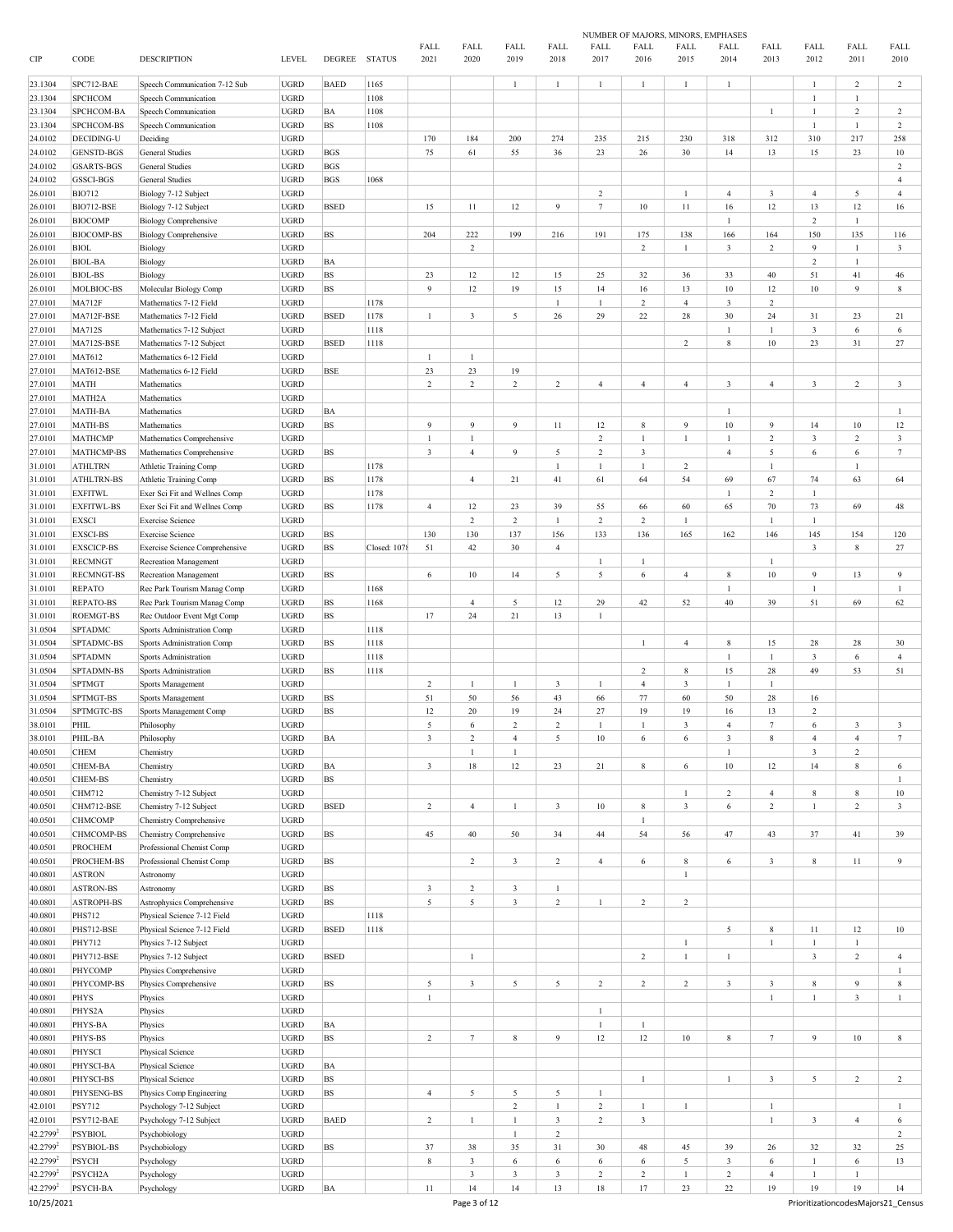|         |                   |                                |               |               |              |                         |                         |                         |                |                         | NUMBER OF MAJORS, MINORS, EMPHASES |                         |                  |                         |                  |                         |                |
|---------|-------------------|--------------------------------|---------------|---------------|--------------|-------------------------|-------------------------|-------------------------|----------------|-------------------------|------------------------------------|-------------------------|------------------|-------------------------|------------------|-------------------------|----------------|
| CIP     | CODE              | <b>DESCRIPTION</b>             | <b>LEVEL</b>  | DEGREE STATUS |              | FALL<br>2021            | FALL<br>2020            | FALL<br>2019            | FALL<br>2018   | FALL<br>2017            | FALL<br>2016                       | FALL<br>2015            | FALL<br>2014     | FALL<br>2013            | FALL<br>2012     | FALL<br>2011            | FALL<br>2010   |
|         |                   |                                |               |               |              |                         |                         |                         |                |                         |                                    |                         |                  |                         |                  |                         |                |
| 42.2799 | PSYCH-BS          | Psychology                     | <b>UGRD</b>   | <b>BS</b>     |              | 146                     | 115                     | 113                     | 109            | 103                     | 96                                 | 115                     | 112              | 137                     | 137              | 129                     | 129            |
| 42.2799 | <b>PSYCOMP</b>    | Psychology Comprehensive       | <b>UGRD</b>   |               |              |                         |                         |                         |                |                         |                                    |                         |                  |                         |                  |                         |                |
| 42.2799 | PSYCOMP-BS        | Psychology Comprehensive       | <b>UGRD</b>   | BS            |              | $18\,$                  | 19                      | 18                      | 14             | 21                      | 25                                 | 28                      | 28               | 19                      | 20               | 22                      | 20             |
| 43.0104 | СJ                | Criminal Justice               | <b>UGRD</b>   |               |              | $\overline{4}$          | 8                       | 8                       | $\overline{4}$ | $\overline{4}$          | $\mathbf{3}$                       | $\overline{4}$          | 6                | 6                       | $\,$ 8 $\,$      | 10                      | 13             |
| 43.0104 | $CJ-BS$           | Criminal Justice               | <b>UGRD</b>   | BS            |              | 93                      | 115                     | 105                     | 91             | 97                      | 117                                | 131                     | 132              | 148                     | 157              | 130                     | 120            |
| 43.0104 | <b>CJCOMP</b>     | Criminal Justice Comprehensive | <b>UGRD</b>   |               |              |                         |                         |                         |                |                         |                                    | $\mathbf{1}$            |                  | 1                       |                  |                         |                |
| 43.0104 | <b>CJCOMP-BS</b>  | Criminal Justice Comprehensive | <b>UGRD</b>   | BS            |              | 24                      | 27                      | 28                      | $40\,$         | 34                      | 47                                 | 66                      | 69               | 59                      | 70               | 78                      | 65             |
| 44.0701 | <b>SOCWKC</b>     | Social Work Comprehensive      | <b>UGRD</b>   |               |              |                         |                         | 3                       | $\sqrt{3}$     | $\overline{4}$          | $\overline{4}$                     | 6                       | 3                | $\mathbf{1}$            | $\overline{2}$   | $\overline{c}$          | $\mathbf{1}$   |
| 44.0701 | SOCWKC-BS         | Social Work Comprehensive      | <b>UGRD</b>   | BS            |              | 192                     | 197                     | 166                     | 138            | 122                     | 123                                | 136                     | 126              | 130                     | 133              | 152                     | 144            |
| 45.0601 | <b>BSECON</b>     | <b>Business Economics Comp</b> | <b>UGRD</b>   |               | 1105         |                         |                         |                         |                |                         |                                    |                         |                  |                         |                  | $\mathbf{1}$            | $\mathbf{1}$   |
| 45.0601 | <b>BSECON-BS</b>  | <b>Business Economics Comp</b> | <b>UGRD</b>   | BS            | 1105         |                         |                         |                         |                | $\mathbf{1}$            |                                    | 3                       | $\overline{c}$   | $\overline{4}$          | 8                | 16                      | 17             |
| 45.0601 | ECON              | Economics                      | <b>UGRD</b>   |               | 1188         | 1                       | $\mathbf{1}$            |                         | $\overline{c}$ | $\mathbf 2$             | $\overline{c}$                     | $\mathbf{1}$            | $\mathfrak{Z}$   | 6                       | $\overline{4}$   | $\overline{c}$          | 3              |
| 45.0601 | ECON-BA           | Economics                      | <b>UGRD</b>   | BA            | 1188         | $\sqrt{2}$              | $\mathbf{1}$            | $\overline{4}$          | $\sqrt{3}$     | 5                       | $\,$ 6 $\,$                        | 5                       | $11\,$           | $18\,$                  | $10\,$           | 16                      | 14             |
| 45.0601 | <b>ECON-BS</b>    | Economics                      | <b>UGRD</b>   | <b>BS</b>     | 0985         |                         |                         |                         |                |                         |                                    |                         | $\,2\,$          | $\overline{c}$          | $\sqrt{4}$       | $\overline{c}$          | $\,2$          |
| 45.0701 | GEO712-BAE        | Geography 7-12 Subject         | <b>UGRD</b>   | <b>BAED</b>   |              |                         |                         |                         |                |                         |                                    |                         |                  |                         | $\mathbf{1}$     | $\mathbf{1}$            | $\mathbf{1}$   |
| 45.0701 | GEO712-BSE        | Geography 7-12 Subject         | <b>UGRD</b>   | <b>BSED</b>   | 1108         |                         |                         |                         |                |                         |                                    |                         |                  |                         |                  |                         |                |
| 45.0701 | GEOG              | Geography                      | <b>UGRD</b>   |               |              |                         |                         |                         |                |                         |                                    |                         |                  | $\overline{c}$          | $\mathbf{1}$     |                         | $\mathbf{1}$   |
| 45.0701 | GEOG2A            | Geography                      | <b>UGRD</b>   |               |              |                         |                         |                         |                |                         |                                    |                         |                  |                         |                  |                         |                |
| 45.0701 | GEOG712           | Geography 7-12 Subject         | <b>UGRD</b>   |               |              |                         |                         |                         |                | 1                       |                                    | 1                       | $\mathfrak{Z}$   | $\overline{c}$          | $\mathbf{1}$     |                         | 3              |
| 45.0701 | GEOG-BA           | Geography                      | <b>UGRD</b>   | BA            |              | $\mathbf{1}$            |                         |                         |                |                         |                                    |                         |                  |                         |                  | 1                       | $\overline{c}$ |
|         | GEOG-BS           | Geography                      | <b>UGRD</b>   | BS            |              | $\overline{c}$          | $\mathbf{3}$            | $\overline{c}$          |                | $\overline{4}$          | 3                                  | $\overline{\mathbf{3}}$ | $\mathbf{3}$     | 6                       | $\,$ 8 $\,$      | 5                       | 6              |
| 45.0701 |                   |                                |               |               |              |                         |                         |                         |                |                         |                                    |                         |                  |                         |                  |                         |                |
| 45.0701 | GEOGIS            | Geography and GIScience        | <b>UGRD</b>   |               |              |                         |                         |                         |                |                         |                                    |                         |                  |                         | 9                |                         |                |
| 45.0701 | GEOGIS-BS         | Geography and GIScience        | <b>UGRD</b>   | <b>BS</b>     |              | $\overline{4}$          | $\overline{c}$          | $\mathbf{3}$            | 3              | $\overline{\mathbf{3}}$ | 6                                  | 10                      | 8                | $7\phantom{.0}$         |                  | 11                      | 5              |
| 45.0701 | <b>GISSPAN-BS</b> | Geography GIS-Spatial Analysis | <b>UGRD</b>   | BS            | 1078         |                         |                         |                         |                |                         |                                    |                         |                  |                         | $\mathbf{1}$     |                         | $\mathbf{1}$   |
| 45.0901 | <b>INTLSTD</b>    | <b>International Studies</b>   | <b>UGRD</b>   |               |              |                         | $\mathbf{1}$            |                         |                | $\mathbf{1}$            | $\overline{c}$                     | $\overline{4}$          | $\mathbf{3}$     | $\overline{\mathbf{3}}$ | 5                | $\overline{4}$          | 3              |
| 45.0901 | <b>INTLSTD-BA</b> | <b>International Studies</b>   | <b>UGRD</b>   | BA            |              | 13                      | 12                      | 18                      | 11             | 18                      | 26                                 | 26                      | 30               | 29                      | 34               | $27\,$                  | $20\,$         |
| 45.1001 | <b>PSC712</b>     | Political Science 7-12 Subject | <b>UGRD</b>   |               |              |                         |                         |                         |                |                         |                                    |                         |                  |                         | $\overline{2}$   | $\overline{c}$          | $\mathbf{3}$   |
| 45.1001 | PSC712-BAE        | Political Science 7-12 Subject | <b>UGRD</b>   | <b>BAED</b>   |              | 1                       | 1                       | $\overline{c}$          | $\mathbf{1}$   |                         | $\mathbf{1}$                       |                         |                  |                         |                  | $\mathbf{1}$            |                |
| 45.1001 | <b>PSCI</b>       | Political Science              | <b>UGRD</b>   |               |              | $\overline{c}$          | $\mathbf{1}$            | $\mathbf{1}$            | $\mathbf{1}$   | $\overline{4}$          | $\mathbf{3}$                       | $\mathbf{1}$            | $\,2\,$          | $\overline{c}$          | $\overline{2}$   | $\overline{c}$          | $\overline{2}$ |
| 45.1001 | PSCI2A            | <b>Political Science</b>       | <b>UGRD</b>   |               |              |                         | $\mathbf{1}$            |                         |                | 1                       | $\overline{c}$                     | 2                       | 3                | $\mathbf{1}$            | 1                | $\overline{c}$          |                |
| 45.1001 | <b>PSCI-BA</b>    | Political Science              | <b>UGRD</b>   | ВA            |              | 9                       | 8                       | 6                       | $\overline{4}$ | $\overline{4}$          | 5                                  | 12                      | 9                | 6                       | 10               | 12                      | 9              |
| 45.1001 | PSCI-BS           | Political Science              | <b>UGRD</b>   | BS            |              | 30                      | 28                      | 29                      | 37             | 39                      | 36                                 | 41                      | 35               | 35                      | 38               | 37                      | 31             |
| 45.1001 | <b>PUBADMN</b>    | Public Administration          | <b>UGRD</b>   |               |              | $\overline{c}$          | $\overline{c}$          |                         | $\mathbf{1}$   |                         |                                    |                         |                  |                         |                  |                         |                |
| 45.1001 | PUBADMN-BS        | Public Administration          | <b>UGRD</b>   | BS            |              | $\overline{1}$          | $\overline{4}$          | $\overline{4}$          | $\sqrt{5}$     | $\overline{4}$          | $\overline{c}$                     | $\mathbf{1}$            |                  | $\overline{c}$          | $\mathbf{1}$     | $\mathbf{1}$            | $\overline{c}$ |
| 45.1101 | SOC               | Sociology                      | <b>UGRD</b>   |               |              | $\overline{c}$          | $\overline{c}$          | 6                       | $\overline{2}$ |                         | $\mathbf{1}$                       | $\mathbf{1}$            |                  |                         |                  |                         | 2              |
| 45.1101 | SOC2A             | Sociology                      | <b>UGRD</b>   |               |              | $\overline{c}$          |                         |                         |                |                         |                                    |                         |                  |                         |                  |                         |                |
| 45.1101 | SOC712            | Sociology 7-12 Subject         | <b>UGRD</b>   |               |              |                         |                         |                         |                |                         |                                    |                         |                  | $\overline{c}$          | $\overline{2}$   | $\overline{c}$          | $\mathbf{1}$   |
| 45.1101 | SOC712-BSE        | Sociology 7-12 Subject         | <b>UGRD</b>   | <b>BSED</b>   |              | 1                       | $\mathbf{1}$            |                         |                |                         |                                    |                         |                  |                         |                  |                         | $\mathbf{1}$   |
| 45.1101 | SOC-BA            | Sociology                      | <b>UGRD</b>   | BA            |              | $10\,$                  | $7\phantom{.0}$         | 5                       | $\mathbf{1}$   | $\mathbf{1}$            |                                    | $\overline{c}$          | $\boldsymbol{2}$ | $\overline{2}$          | 6                | $\,$ 8 $\,$             | $\,$ 8 $\,$    |
| 45.1101 | SOC-BS            | Sociology                      | <b>UGRD</b>   | BS            |              | 29                      | 30                      | 19                      | 14             | $21\,$                  | 29                                 | 24                      | $26\,$           | 26                      | 22               | 17                      | 12             |
| 49.0101 | <b>AVIASYS</b>    | Aviation Syst Mang Comp        | <b>UGRD</b>   |               |              |                         |                         |                         |                |                         |                                    |                         |                  |                         |                  |                         |                |
| 49.0101 | <b>AVIASYS-BS</b> | Aviation Syst Mang Comp        | <b>UGRD</b>   | BS            |              | 52                      | 69                      | 66                      | 53             | 53                      | 39                                 | 45                      | 57               | 50                      | 61               | 60                      | 53             |
| 50.0501 | THEATRE           | Theatre                        | <b>UGRD</b>   |               |              | $\overline{2}$          | $\overline{c}$          | 1                       | $\sqrt{2}$     | $\mathbf{1}$            |                                    | $\mathbf{1}$            | 1                | $\overline{4}$          | $\overline{4}$   | 11                      | 6              |
|         | THEATRE-BA        |                                |               |               |              | 19                      |                         |                         |                | 28                      |                                    |                         |                  | 19                      | 27               | 29                      |                |
| 50.0501 |                   | Theatre                        | <b>UGRD</b>   | ΒA            |              |                         | 21                      | 27                      | 24             |                         | 31                                 | 26                      | 15               |                         |                  |                         | 21             |
| 50.0501 | <b>THR712</b>     | Theatre 7-12 Subject           | <b>UGRD</b>   |               | 1145         |                         |                         |                         |                | 1                       | -1                                 | 1                       |                  | $\mathbf{1}$            | -1               | 1                       | 1              |
| 50.0501 | THR712-BAE        | Theatre 7-12 Subject           | <b>UGRD</b>   | <b>BAED</b>   | 1145         |                         |                         |                         | $\mathbf{1}$   | $\mathbf{1}$            | $\overline{c}$                     | 2                       | $\overline{4}$   | $\overline{c}$          | $\overline{4}$   | $\overline{c}$          | $\overline{c}$ |
| 50.0701 | <b>ARTHIST</b>    | Art History                    | <b>UGRD</b>   |               |              |                         |                         |                         |                |                         |                                    |                         |                  |                         | 1                | 1                       |                |
| 50.0701 | <b>ARTHIST-BA</b> | Art History                    | <b>UGRD</b>   | BA            |              | $\overline{\mathbf{3}}$ | $\overline{c}$          |                         |                | $\overline{\mathbf{3}}$ | $\overline{\mathbf{c}}$            | $\overline{4}$          | $\overline{4}$   | $\overline{7}$          | $\overline{7}$   | $\overline{\mathbf{3}}$ | $\mathfrak{D}$ |
| 50.0701 | ARTK12            | Art K-12 Field                 | <b>UGRD</b>   |               |              |                         | $\overline{\mathbf{3}}$ | $\mathbf{3}$            | $\overline{4}$ |                         | 5                                  | $\overline{c}$          | $\mathbf{1}$     | $\mathbf{1}$            | $\mathbf{1}$     | $\overline{c}$          | $\mathbf{1}$   |
| 50.0701 | ARTK12-BAE        | Art K-12 Field                 | <b>UGRD</b>   | <b>BAED</b>   |              | 32                      | 25                      | 39                      | 36             | 37                      | 35                                 | 34                      | 42               | 36                      | 33               | 43                      | 48             |
| 50.0701 | <b>STUART</b>     | Studio Art                     | <b>UGRD</b>   |               |              |                         |                         |                         |                | $\mathbf{1}$            | $\mathbf{1}$                       | $\mathbf{1}$            | $\,2\,$          | $\mathbf{1}$            | $\overline{c}$   | $\overline{4}$          | $\mathbf{1}$   |
| 50.0701 | STUDART-BA        | Studio Art                     | <b>UGRD</b>   | BA            |              | $\mathfrak z$           | $\overline{4}$          | $\overline{4}$          | 5              | $\mathfrak{Z}$          | $\sqrt{2}$                         | $\overline{4}$          | $\overline{4}$   | 13                      | $10\,$           | 13                      | 12             |
| 50.0701 | <b>STUARTCMP</b>  | Studio Art Comprehensive       | <b>UGRD</b>   |               |              |                         |                         |                         |                | $\mathbf{1}$            | $\mathbf{1}$                       |                         |                  |                         | $\boldsymbol{2}$ |                         | $\overline{c}$ |
| 50.0701 | STUART-BFA        | Studio Art Comprehensive       | <b>UGRD</b>   | <b>BFA</b>    |              | 16                      | 16                      | $22\,$                  | 17             | $24\,$                  | 25                                 | 24                      | 21               | 28                      | 31               | 20                      | 24             |
| 50.0701 | <b>VISCMD</b>     | Visual Comm and Design Comp    | <b>UGRD</b>   |               |              |                         | $\mathbf{1}$            | $\mathbf{1}$            | $\mathbf{1}$   | $\mathbf{1}$            | $\overline{c}$                     | $\mathbf{1}$            |                  | $\mathbf{1}$            |                  |                         | $\mathbf{1}$   |
| 50.0701 | VISCMD-BFA        | Visual Comm and Design Comp    | <b>UGRD</b>   | <b>BFA</b>    |              | 42                      | 42                      | 45                      | 43             | 64                      | 58                                 | 65                      | 80               | 79                      | 90               | 92                      | 91             |
| 50.0901 | <b>MUSCOMP</b>    | Music Comprehensive            | <b>UGRD</b>   |               |              |                         |                         |                         |                |                         | $\mathbf{1}$                       |                         |                  |                         |                  |                         |                |
| 50.0901 | MUSEK12           | Music Ed K-12 Field            | <b>UGRD</b>   |               |              |                         |                         |                         | $\mathbf{1}$   | $\mathfrak{Z}$          | $\mathfrak{Z}$                     | $\mathbf{1}$            | $\,2\,$          |                         |                  |                         |                |
| 50.0901 | MUSEK12-BM        | Music Ed K-12 Field            | <b>UGRD</b>   | ${\bf BM}$    |              | $\sqrt{2}$              | 9                       | 13                      | 38             | 40                      | 36                                 | 42                      | 47               | 16                      |                  |                         |                |
| 50.0901 | <b>MUSIC</b>      | Music                          | $_{\rm UGRD}$ |               |              | $\sqrt{2}$              | $\sqrt{2}$              | $\,2$                   | $\sqrt{2}$     | $\mathfrak{Z}$          | $\mathbf{3}$                       | 5                       | 5                | $\overline{\mathbf{3}}$ | 5                | $\mathbf{3}$            | 3              |
| 50.0901 | MUSIC-BA          | Music                          | <b>UGRD</b>   | BA            |              |                         | $\overline{4}$          | $\overline{9}$          | $\,$ 8 $\,$    | 5                       | $\sqrt{6}$                         | $10\,$                  | $\,$ 8 $\,$      | $10\,$                  | $28\,$           | $\overline{4}$          | 9              |
| 50.0901 | MUSIC-BM          | Music Comprehensive            | <b>UGRD</b>   | <b>BM</b>     |              | $7\phantom{.0}$         | $\,$ 8 $\,$             | $\,$ 8 $\,$             | $11\,$         | 14                      | 14                                 | 21                      | 22               | 21                      | $26\,$           | 29                      | 31             |
| 50.0901 | <b>MUSICTH</b>    | Musical Theatre Comprehensive  | <b>UGRD</b>   |               |              |                         |                         |                         | $\mathbf{1}$   |                         |                                    |                         |                  | $\mathbf{1}$            | $\mathbf{1}$     | $\mathbf{1}$            |                |
| 50.0901 | MUSICTH-BM        | Musical Theatre Comprehensive  | <b>UGRD</b>   | ${\bf BM}$    |              | $\overline{4}$          | 5                       | $\overline{\mathbf{3}}$ | $\overline{4}$ | $\,2\,$                 | $\overline{4}$                     | 5                       | $7\phantom{.0}$  | $7\phantom{.0}$         | $8\,$            | $\,$ 8 $\,$             | 11             |
| 50.0901 | MUSK12            | Music K-12 Field               | <b>UGRD</b>   |               |              |                         |                         |                         |                |                         |                                    |                         |                  |                         |                  |                         | $\mathbf{1}$   |
| 50.0901 | MUSK12-BAE        | Music K-12 Field               | <b>UGRD</b>   | <b>BAED</b>   |              |                         |                         |                         |                |                         |                                    | 5                       | $11\,$           | 35                      | 35               | 50                      | 45             |
| 50.0901 | <b>MUSPERF</b>    | Music Performance Comp         | <b>UGRD</b>   |               |              | 1                       |                         |                         |                | $\mathbf{1}$            | $\,2$                              | $\mathfrak{s}$          | $\overline{5}$   | $\overline{2}$          |                  |                         |                |
| 50.0901 | MUSPERF-BM        | Music Performance Comp         | <b>UGRD</b>   | ${\bf BM}$    |              | $7\phantom{.0}$         | 8                       | $\,$ 8 $\,$             | $\tau$         | $10\,$                  | 9                                  | 12                      | $20\,$           | 19                      | 23               | 19                      | 18             |
|         |                   |                                |               |               |              |                         |                         |                         |                |                         |                                    |                         |                  |                         |                  |                         |                |
| 50.0901 | MUSPK12           | Music Ed PK-12 Field           | <b>UGRD</b>   |               |              |                         |                         | $\mathbf{1}$            | 1              |                         |                                    |                         |                  |                         |                  |                         |                |
| 50.0901 | MUSPK12-BM        | Music Ed PK-12 Field           | <b>UGRD</b>   | ${\bf BM}$    |              | 42                      | $44\,$                  | 23                      | $\sqrt{2}$     |                         |                                    |                         |                  |                         |                  |                         |                |
| 51.0201 | <b>CDIS</b>       | <b>Communication Disorders</b> | <b>UGRD</b>   |               |              |                         | $\overline{c}$          | $\mathbf{1}$            | $\sqrt{2}$     | $\,2\,$                 | $\sqrt{2}$                         |                         |                  | $\mathbf{1}$            | $\mathbf{1}$     |                         |                |
| 51.0201 | CDIS-BSE          | <b>Communication Disorders</b> | <b>UGRD</b>   | <b>BSED</b>   |              | 66                      | 76                      | $88\,$                  | 82             | $70\,$                  | $77 \,$                            | 81                      | 84               | 120                     | 112              | 82                      | 69             |
| 51.0999 | <b>HLTHSC</b>     | <b>Health Sciences</b>         | UGRD          |               |              | $\sqrt{2}$              | $\mathbf{1}$            | $\mathbf{1}$            |                |                         |                                    |                         |                  |                         |                  |                         |                |
| 51.0999 | <b>HLTHSC-BS</b>  | <b>Health Sciences</b>         | <b>UGRD</b>   | BS            |              | 129                     | 98                      | 97                      | 24             |                         |                                    |                         |                  |                         |                  |                         |                |
| 51.0999 | <b>HSCI</b>       | Applied Health Science         | <b>UGRD</b>   |               | Renamed 1178 |                         |                         |                         |                |                         |                                    |                         |                  |                         | $\mathbf{1}$     | $\mathbf{1}$            |                |
| 51.0999 | HSCI-BS           | Applied Health Science         | <b>UGRD</b>   | <b>BS</b>     | Renamed 11   | $\overline{4}$          | $\overline{4}$          | $\mathbf{1}$            | $\,$ 8 $\,$    | $\mathbf{1}$            | $\mathbf{3}$                       | $\mathbf{1}$            | $28\,$           | 16                      | 16               | $\overline{4}$          | 5              |
| 51.0999 | <b>MEDTECH</b>    | Medical Technology Comp        | <b>UGRD</b>   |               | 1155         |                         |                         |                         |                |                         |                                    |                         |                  | $\overline{2}$          | $\mathbf{1}$     | $\overline{c}$          | $\overline{c}$ |
| 51.0999 | MEDTECH-BS        | Medical Technology Comp        | <b>UGRD</b>   | <b>BS</b>     | 1155         |                         |                         |                         |                |                         |                                    |                         | 14               | 11                      | $\overline{9}$   | 14                      | $10\,$         |
| 51.0999 | <b>RADIOG</b>     | Radiography Comprehensive      | <b>UGRD</b>   |               | 1168         |                         |                         |                         |                | $\mathbf{1}$            | $\sqrt{2}$                         | $\mathbf{1}$            | $\,1$            | $\boldsymbol{2}$        | $\mathbf{1}$     |                         |                |
| 51.0999 | RADIOG-BS         | Radiography Comprehensive      | <b>UGRD</b>   | <b>BS</b>     | 1168         | $\overline{2}$          | $\overline{4}$          | $\,$ 8 $\,$             | 21             | 42                      | $78\,$                             | 76                      | 79               | 85                      | 91               | 86                      | 76             |
| 51.0999 | <b>RESTHPY</b>    | Respiratory Therapy Comp       | <b>UGRD</b>   |               | 1178         |                         |                         |                         |                |                         |                                    |                         |                  |                         |                  |                         |                |
| 51.0999 | <b>RESTHPY-BS</b> | Respiratory Therapy Comp       | <b>UGRD</b>   | <b>BS</b>     | 1178         |                         |                         |                         | $\sqrt{3}$     | $\bf 8$                 | 10                                 | 11                      | $11\,$           | 14                      | 14               | $20\,$                  | 16             |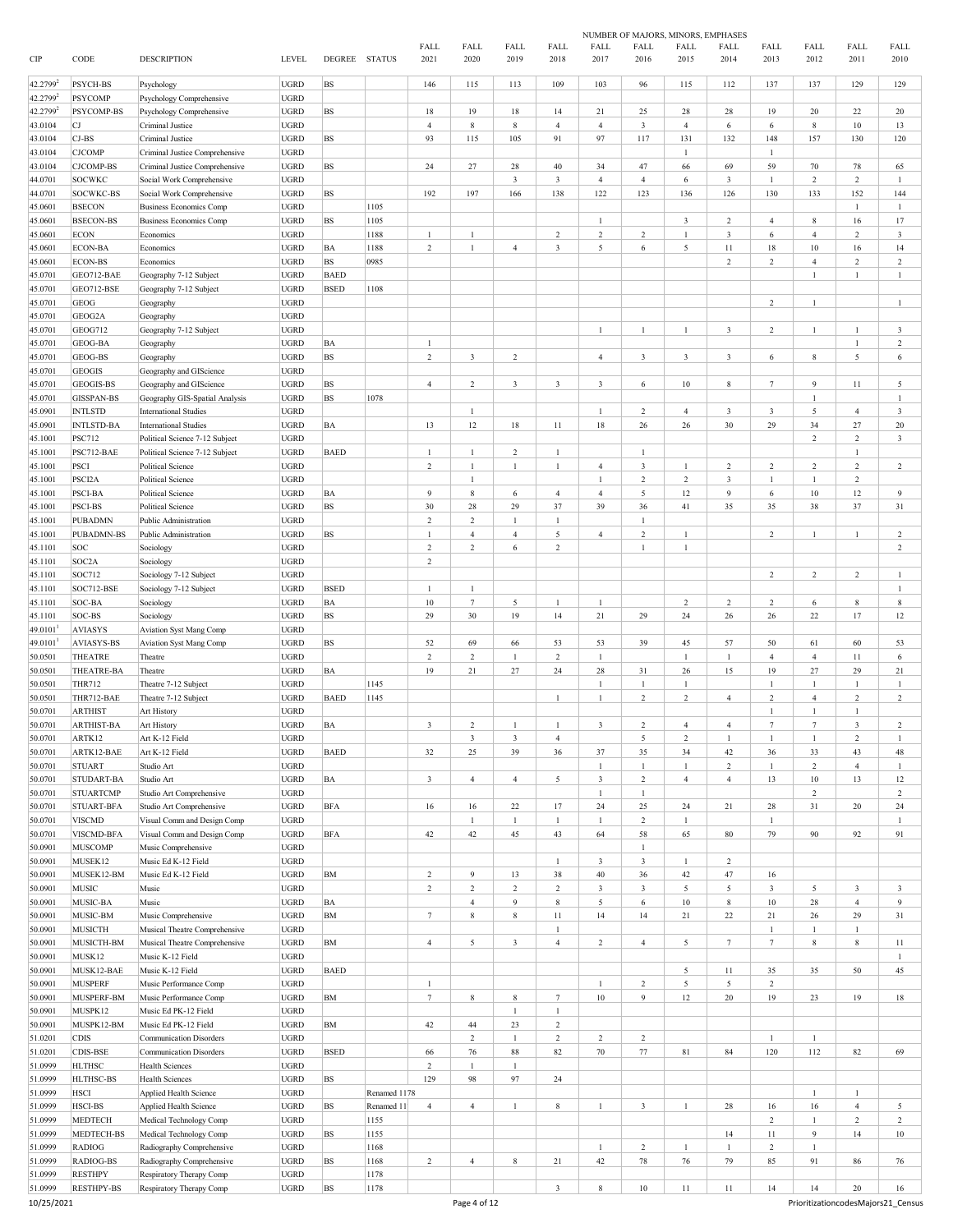|         |                   |                                     |              |               |               |                         |                |                         |      |                 | NUMBER OF MAJORS, MINORS, EMPHASES |                |                |                         |                |            |                |
|---------|-------------------|-------------------------------------|--------------|---------------|---------------|-------------------------|----------------|-------------------------|------|-----------------|------------------------------------|----------------|----------------|-------------------------|----------------|------------|----------------|
|         |                   |                                     |              |               |               | FALL                    | FALL           | FALL                    | FALL | FALL            | FALL                               | FALL           | FALL           | FALL                    | FALL           | FALL       | FALL           |
| CIP     | CODE              | <b>DESCRIPTION</b>                  | <b>LEVEL</b> | <b>DEGREE</b> | <b>STATUS</b> | 2021                    | 2020           | 2019                    | 2018 | 2017            | 2016                               | 2015           | 2014           | 2013                    | 2012           | 2011       | 2010           |
| 52.0201 | <b>BSADCMP</b>    | <b>Business Administration Comp</b> | <b>UGRD</b>  |               |               |                         |                |                         |      |                 |                                    |                | $\overline{2}$ | $\overline{\mathbf{3}}$ | $\overline{c}$ |            |                |
| 52.0201 | <b>BSADCMP-BS</b> | <b>Business Administration Comp</b> | <b>UGRD</b>  | <b>BS</b>     |               | 413                     | 332            | 360                     | 369  | 415             | 447                                | 481            | 494            | 544                     | 569            | 575        | 535            |
| 52.0201 | <b>BUSADMN</b>    | <b>Business Administration</b>      | <b>UGRD</b>  |               |               | 6                       | 12             | 11                      | 5    | $7\phantom{.0}$ | 12                                 | 10             | 11             | 10                      | 10             | 11         | 9              |
| 52.0201 | <b>BUSADMN-BA</b> | <b>Business Administration</b>      | <b>UGRD</b>  | BA            | 1118          |                         |                |                         |      |                 |                                    |                | 2              | $\overline{4}$          | $\tau$         |            | 10             |
|         |                   |                                     |              |               |               |                         |                |                         |      |                 |                                    |                |                |                         |                |            |                |
| 52.0201 | <b>BUSADMN-BS</b> | <b>Business Administration</b>      | <b>UGRD</b>  | <b>BS</b>     |               | 158                     | 181            | 167                     | 172  | 166             | 160                                | 164            | 166            | 121                     | 96             | 92         | 81             |
| 52.0205 | <b>CNSTMNG</b>    | <b>Construction Management Comp</b> | <b>UGRD</b>  |               |               |                         |                |                         |      |                 |                                    |                |                |                         |                |            |                |
| 52.0205 | <b>CNSTMNG-BS</b> | Construction Management Comp        | <b>UGRD</b>  | <b>BS</b>     |               | 83                      | 72             | 75                      | 85   | 87              | 92                                 | 77             | 86             | 93                      | 102            | 106        | 101            |
| 52.0205 | <b>INDDIST</b>    | Industrial Distribution Comp        | <b>UGRD</b>  |               |               |                         |                | 2                       |      |                 |                                    |                | $\overline{2}$ |                         |                | 2          |                |
| 52.0205 | <b>INDDIST-BS</b> | Industrial Distribution Comp        | <b>UGRD</b>  | <b>BS</b>     |               | 92                      | 94             | 79                      | 66   | 94              | 125                                | 159            | 190            | 194                     | 175            | 195        | 165            |
| 52.0205 | <b>INWTELC-BS</b> | Info Networking Telecomm Comp       | <b>UGRD</b>  | <b>BS</b>     |               | 12                      | 14             | 16                      | 28   | 31              | 38                                 | 25             | 18             | 10                      | 2              |            |                |
| 52.0205 | <b>ITEC</b>       | <b>Industrial Technology</b>        | <b>UGRD</b>  |               |               |                         |                |                         |      |                 |                                    |                |                |                         |                |            |                |
| 52.0205 | <b>ITECAS-BS</b>  | Indust Tech Applied Scien Comp      | <b>UGRD</b>  | <b>BS</b>     |               |                         |                |                         |      |                 |                                    |                |                |                         |                |            |                |
| 52.0205 | <b>ITEC-BS</b>    | <b>Industrial Technology</b>        | <b>UGRD</b>  | <b>BS</b>     |               | 5                       | $\overline{5}$ | $\boldsymbol{\Delta}$   | 3    | 6               | $\mathbf Q$                        | 9              | 5              | $\mathbf{Q}$            | 9              | 8          | 9              |
| 52.0205 | <b>TELECOM</b>    | Telecomm Management Comp            | <b>UGRD</b>  |               |               |                         |                |                         |      |                 |                                    |                |                |                         |                |            |                |
| 52.0205 | <b>TELECOM-BS</b> | Telecomm Management Comp            | <b>UGRD</b>  | <b>BS</b>     |               |                         |                |                         |      |                 |                                    | $\overline{4}$ | $\overline{ }$ | 17                      | 25             | 34         | 29             |
| 54.0101 | HIS712-BAE        | History 7-12 Subject                | <b>UGRD</b>  | <b>BAED</b>   |               | 30                      | 37             | 31                      | 31   | 27              | 32                                 | 42             | 40             | 52                      | 51             | 52         | 63             |
| 54.0101 | <b>HIST</b>       | History                             | <b>UGRD</b>  |               |               |                         |                |                         |      | 2               | $\overline{2}$                     | 2              |                |                         | 9              | $\ddot{3}$ | $\overline{4}$ |
| 54.0101 | <b>HIST712</b>    | History 7-12 Subject                | <b>UGRD</b>  |               |               | $\overline{\mathbf{c}}$ | $\overline{c}$ | $\overline{\mathbf{A}}$ | 2    | 3               |                                    | 9              | 12             | 12                      | 12             | 11         | 19             |
| 54.0101 | <b>HIST-BA</b>    | History                             | <b>UGRD</b>  | BA            |               | 21                      | 26             | 25                      | 23   | 24              | 26                                 | 26             | 24             | 28                      | 26             | 23         | 27             |
| 54.0101 | <b>HISTSSC</b>    | History Social Science Comp         | <b>UGRD</b>  |               |               |                         |                |                         |      |                 |                                    |                |                |                         |                |            |                |
| 54.0101 | HISTSSC-BS        | History Social Science Comp         | <b>UGRD</b>  | <b>BS</b>     |               | 15                      | 16             | 10                      | 8    | 13              | 10                                 | 10             | 6              | $\overline{4}$          | 6              | 6          | 8              |
| 54.0101 | <b>SSC712</b>     | Social Science 7-12 Field           | <b>UGRD</b>  |               |               |                         |                | 2                       | 2    | $\overline{4}$  | $\overline{c}$                     | 2              | $\overline{2}$ | $\overline{\mathbf{3}}$ | $\overline{c}$ |            |                |
| 54.0101 | SSC712-BAE        | Social Science 7-12 Field           | <b>UGRD</b>  | <b>BAED</b>   |               | 32                      | 35             | 40                      | 50   | 43              | 51                                 | 47             | 46             | 51                      | 65             | 61         | 63             |

# \* MINORS

| 1.0101     | <b>AGRI-MN</b>                | Agribusiness                         | <b>UGRD</b> |      | $\overline{4}$          |                 |                         |                         |                         |                         |                         |                 |                |                         |                |                                    |
|------------|-------------------------------|--------------------------------------|-------------|------|-------------------------|-----------------|-------------------------|-------------------------|-------------------------|-------------------------|-------------------------|-----------------|----------------|-------------------------|----------------|------------------------------------|
| 05.0207    | WSTDGS-MN                     | Women's and Gender Studies           | <b>UGRD</b> |      | 22                      | 24              | 25                      | 24                      | 25                      | 23                      | 16                      | 16              | 8              | 15                      | 14             | 12                                 |
| 05.0207    | WSTD-MN                       | Women's Studies                      | <b>UGRD</b> |      |                         |                 |                         |                         |                         |                         |                         |                 |                |                         | $\mathbf{1}$   |                                    |
| 05.0299    | ETHS-MN                       | <b>Ethnic Studies</b>                | <b>UGRD</b> |      | 17                      | 12              | $\tau$                  | $\tau$                  | $\overline{\mathbf{3}}$ | $\mathbf{3}$            | $\overline{3}$          | $\sqrt{2}$      | $\overline{4}$ | 5                       | $\overline{4}$ | $\overline{4}$                     |
| 09.0499    | <b>ADVERT-MN</b>              | Jour: Advertising                    | <b>UGRD</b> | 1108 |                         |                 |                         |                         |                         |                         |                         | $\overline{4}$  | 5              | $\overline{Q}$          | 14             | $12\,$                             |
| 09.0499    | <b>ADVPR-MN</b>               | Advertising - Public Relations       | <b>UGRD</b> |      | 10                      | 10              | 11                      | 10                      | 9                       | 14                      | 12                      | 10              | 8              | $\mathbf{1}$            | $\mathbf{1}$   |                                    |
| 09.0499    | <b>BRDCST-MN</b>              | Broadcasting                         | <b>UGRD</b> | 1118 |                         |                 |                         |                         |                         |                         | $\mathbf{3}$            | $\tau$          | $10\,$         | 8                       | $11\,$         | 9                                  |
| 09.0499    | CNTDEV-MN                     | Content Development                  | <b>UGRD</b> | 1145 |                         |                 | $\mathbf{1}$            | $\mathbf{1}$            | $\mathbf{1}$            | $\mathbf{1}$            | $\mathbf{1}$            | $\overline{4}$  | $\mathbf{3}$   |                         |                |                                    |
| 09.0499    | JOURN-MN                      | Journalism                           | <b>UGRD</b> |      | $\overline{4}$          | $\tau$          | $\epsilon$              | $\sqrt{4}$              | $\tau$                  | 13                      | 16                      | $\mathbf 2$     | 5              | $\overline{4}$          | $\overline{4}$ | $\mathbf{1}$                       |
| 09.0499    | MEDPRO-MN                     | Media Production                     | <b>UGRD</b> |      | 8                       | 14              | 12                      | 15                      | 13                      | 14                      | $\overline{7}$          |                 |                |                         |                |                                    |
| 09.0499    | MULTIMD-MN                    | Multimedia                           | <b>UGRD</b> |      | $\ddot{Q}$              | 13              | 14                      | 14                      | 6                       | $\overline{4}$          | $\overline{\mathbf{3}}$ | $\overline{4}$  | $\overline{4}$ | 6                       | 5              | 5                                  |
| 09.0499    | PR-MN                         | Jour: Public Relations               | <b>UGRD</b> | 1108 |                         |                 |                         |                         |                         |                         |                         |                 | $\overline{3}$ | 5                       | $\tau$         | 15                                 |
| 09.0499    | SPTCOMM-MN                    | Jour: Sports Communication           | <b>UGRD</b> | 1108 |                         |                 |                         |                         |                         |                         |                         |                 |                |                         | $\sqrt{4}$     | $\,$ 6 $\,$                        |
| 11.0101    | CIS-MN                        | <b>Computer Information Systems</b>  | <b>UGRD</b> | 1105 |                         |                 |                         |                         |                         |                         |                         | $\mathbf{1}$    |                | $\overline{c}$          |                | $\overline{c}$                     |
| 11.0101    | CMPSCI-MN                     | Computer Science                     | <b>UGRD</b> |      | $\overline{7}$          | 11              | 8                       | 5                       | $\overline{9}$          | 6                       | $\,2\,$                 | 5               | 6              | 5                       | $\mathfrak z$  | $\overline{4}$                     |
| 11.0101    | <b>INFT-MN</b>                | <b>Information Technology</b>        | <b>UGRD</b> |      | $\overline{c}$          | 6               | $\overline{\mathbf{3}}$ | $\overline{4}$          | $\,$ 8 $\,$             | 11                      | 11                      | 6               | $\tau$         | $\overline{\mathbf{3}}$ | 5              |                                    |
| 11.0101    | SQA-MN                        | Software Quality Assurance           | <b>UGRD</b> |      |                         |                 |                         |                         |                         |                         |                         |                 |                |                         |                |                                    |
| 13.1001    | <b>ERLYCHD-MN</b>             | Early Childhood                      | <b>UGRD</b> |      | 20                      | 14              | 20                      | 14                      | 11                      | 15                      | 18                      | 18              | 12             | 11                      | 13             | 10                                 |
| 13.1001    | SPED-MN                       | Special Education                    | <b>UGRD</b> |      | 49                      | 35              | $26\,$                  | 14                      | 13                      | 12                      | 12                      | $7\phantom{.0}$ | $\,$ 8 $\,$    | $7\phantom{.}$          | 6              | 5                                  |
| 13.1202    | <b>EDSTUD-MN</b>              | <b>Educational Studies</b>           | <b>UGRD</b> |      | 11                      | 13              | 19                      | 13                      | 14                      | 20                      | 18                      | 5               |                |                         |                |                                    |
| 13.13      | TRDEV-MN                      | Training Development in Workpl       | <b>UGRD</b> |      |                         |                 | $\mathbf{1}$            |                         |                         |                         |                         |                 |                |                         |                |                                    |
| 13.1304    | SFTYED-MN                     | <b>Safety Education</b>              | <b>UGRD</b> |      |                         |                 |                         |                         |                         |                         |                         |                 | $\mathbf{1}$   | $\mathbf{1}$            |                |                                    |
| 13.1314    | <b>ATHTRFN-MN</b>             | <b>Athletic Training Foundations</b> | <b>UGRD</b> |      | 48                      | 57              | 36                      | 16                      |                         |                         |                         |                 |                |                         |                |                                    |
| 13.1314    | <b>COACH-MN</b>               | Coaching                             | <b>UGRD</b> |      | 21                      | 30              | 39                      | 32                      | 34                      | 38                      | 35                      | 22              | 18             | 20                      | $\overline{4}$ |                                    |
| 13.1314    | PE-MN                         | Physical Education                   | <b>UGRD</b> |      | 8                       | 12              | 16                      | $\mathbf{1}$            | 5                       | $\,$ 8 $\,$             | $10\,$                  | 6               | 5              | 15                      | 11             | 6                                  |
| 16.0101    | <b>JAPN-MN</b>                | Japanese                             | <b>UGRD</b> |      | 6                       | $\,$ 8 $\,$     | 12                      | 6                       | $7\phantom{.0}$         | 5                       | $7\phantom{.0}$         | 11              | $\overline{4}$ | $\overline{7}$          | $\bf 8$        | $7\phantom{.0}$                    |
| 16.0101    | <b>TRANS-MN</b>               | Translation                          | <b>UGRD</b> |      |                         |                 |                         |                         |                         |                         | $\mathbf{1}$            | $\mathbf{1}$    |                | $\mathfrak{Z}$          |                |                                    |
| 16.0501    | <b>GERMAN-MN</b>              | German                               | <b>UGRD</b> |      | 6                       | $\mathbf{1}$    | $\mathbf{1}$            | $\overline{c}$          | $\overline{4}$          | 5                       | $\overline{3}$          |                 | $\overline{3}$ | 5                       | $\overline{3}$ | $\sqrt{2}$                         |
| 16.0501    | <b>TRANSGR-MN</b>             | German Translation                   | <b>UGRD</b> | 1155 |                         |                 |                         |                         |                         |                         |                         |                 |                |                         |                |                                    |
| 16.0901    | <b>FRENCH-MN</b>              | French                               | <b>UGRD</b> |      | $\overline{4}$          | $\overline{4}$  | $\overline{4}$          | $\,$ 8 $\,$             | $\overline{2}$          | $\mathbf{3}$            | 10                      | $7\phantom{.0}$ | 14             | 16                      | 16             | $10\,$                             |
| 16.0901    | <b>TRANSFR-MN</b>             | French Translation                   | <b>UGRD</b> | 1155 |                         |                 |                         |                         |                         |                         |                         |                 |                |                         |                |                                    |
| 16.0905    | SPANISH-MN                    | Spanish                              | <b>UGRD</b> |      | 51                      | 56              | 57                      | 39                      | 51                      | 66                      | 94                      | 81              | 79             | 74                      | 81             | 76                                 |
| 16.0905    | <b>TRANSSP-MN</b>             | Spanish Translation                  | <b>UGRD</b> | 1155 |                         |                 |                         |                         | $\mathbf{1}$            | $\mathbf{1}$            | $\mathbf{1}$            | 6               | 5              | $\overline{4}$          | $\overline{4}$ | $\overline{7}$                     |
| 19.0499    | <b>FSTDS-MN</b>               | <b>Family Studies</b>                | <b>UGRD</b> |      | 22                      | 34              | 34                      | 38                      | 30                      | 42                      | 45                      | 46              | 43             | 42                      | 48             | 27                                 |
| 19.0499    | NUTRI-MN                      | Nutrition                            | <b>UGRD</b> |      | 46                      | 33              | 41                      | 43                      | 44                      | 47                      | 47                      |                 |                |                         |                |                                    |
|            |                               |                                      | <b>UGRD</b> |      | 5                       | $\sqrt{2}$      | $\overline{2}$          | $\mathbf{1}$            |                         |                         |                         | 6               |                |                         |                |                                    |
| 23.0101    | CHHDYS-MN<br><b>ENGCRW-MN</b> | Childhood and Youth Studies          | <b>UGRD</b> |      | 8                       |                 |                         | $\,$ 8 $\,$             |                         |                         |                         |                 |                |                         |                |                                    |
| 23.0101    |                               | <b>English Creative Writing</b>      |             |      |                         | $10\,$          | 14                      |                         |                         |                         |                         |                 |                |                         |                |                                    |
| 23.0101    | <b>ENGELED-MN</b>             | <b>English Elementary Education</b>  | <b>UGRD</b> |      |                         |                 | $\overline{2}$          |                         |                         | $\mathbf{1}$            | $\mathbf{1}$            | $\mathbf{1}$    | $\mathbf{1}$   | $\mathbf{1}$            | $\mathbf{1}$   |                                    |
| 23.0101    | <b>ENGLISH-MN</b>             | English                              | <b>UGRD</b> |      | $\mathbf{3}$            | $7\phantom{.0}$ | $7\phantom{.0}$         | 6                       | $\overline{9}$          | 12                      | 14                      | $\overline{9}$  | $11\,$         | 14                      | 17             | 13                                 |
| 23.0101    | <b>ENGPOPC-MN</b>             | English Popular Culture              | <b>UGRD</b> |      | $\overline{\mathbf{3}}$ | $\overline{4}$  | 5                       | $\mathfrak z$           | $\overline{2}$          | $\mathbf{3}$            | $\tau$                  | $\overline{7}$  | $\mathbf{3}$   | $\overline{4}$          | 6              | $\overline{4}$                     |
| 23.0101    | <b>FILMS-MN</b>               | <b>Film Studies</b>                  | <b>UGRD</b> |      | 5                       | $\overline{4}$  | $\sqrt{5}$              | $\mathbf{1}$            |                         |                         |                         |                 |                |                         |                |                                    |
| 23.1304    | OGRLCM-MN                     | Organizational Relational Comm       | <b>UGRD</b> | 1118 |                         |                 |                         |                         |                         |                         | $\mathbf{1}$            | $\overline{2}$  | $\overline{3}$ | $\overline{\mathbf{3}}$ |                |                                    |
| 23.1304    | PROCM-MN                      | Professional Communication           | <b>UGRD</b> |      | 6                       | 6               | $\,$ 8 $\,$             | $\overline{2}$          | $\overline{9}$          | 20                      | 21                      | $\overline{7}$  | $\sqrt{2}$     |                         |                |                                    |
| 23.1304    | SPCHCOM-MN                    | Speech Communication                 | <b>UGRD</b> | 1108 |                         |                 |                         |                         |                         |                         | $\mathbf{1}$            | $\overline{c}$  | $\tau$         | 12                      | 10             | $\overline{9}$                     |
| 23.1304    | SPTHEL-MN                     | Speech Theatre Elementary Ed         | <b>UGRD</b> |      |                         | $\mathbf{1}$    | $\mathbf{1}$            |                         |                         |                         |                         |                 |                |                         |                |                                    |
| 26.0101    | <b>BIOL-MN</b>                | Biology                              | <b>UGRD</b> |      | 30                      | 31              | 30                      | 17                      | 16                      | 12                      | 20                      | 27              | 21             | 28                      | 34             | 27                                 |
| 26.0101    | <b>ENVSCI-MN</b>              | Environmental Science                | <b>UGRD</b> |      | $\overline{\mathbf{3}}$ | 5               | $\overline{2}$          | $\overline{\mathbf{3}}$ | $\mathbf{3}$            | $\overline{\mathbf{3}}$ | $\overline{4}$          | 6               | $\overline{4}$ | $\,$ 8 $\,$             | $\overline{9}$ | 6                                  |
| 26.0101    | PUBHLTH-MN                    | Public Health                        | <b>UGRD</b> |      | 15                      | 16              | 18                      | 18                      | 18                      | 21                      | 26                      | 37              | 39             | 38                      | 52             | 43                                 |
| 27.0101    | MATHELD-MN                    | Mathematics El Ed                    | <b>UGRD</b> |      | 12                      | 13              | $\,$ 8 $\,$             | $11\,$                  | $\tau$                  | $\overline{4}$          | $\overline{2}$          | $\mathfrak{Z}$  | $\mathbf{3}$   | $\mathbf{1}$            | $\sqrt{3}$     |                                    |
| 27.0101    | MATH-MN                       | Mathematics                          | <b>UGRD</b> |      | $\,$ 8 $\,$             | 12              | 17                      | 11                      | 10                      | 16                      | 23                      | 16              | $16\,$         | 12                      | 18             | 15                                 |
| 28.0301    | MLSC-MN                       | Military Science                     | <b>UGRD</b> |      | $\overline{11}$         | $\,$ 8 $\,$     | $\sqrt{6}$              | 15                      | $\tau$                  | $\overline{9}$          | $10\,$                  | $\tau$          | $\,$ 8 $\,$    | 14                      | 14             | $\,6\,$                            |
| 31.0101    | EVNTMGT-MN                    | Event Management                     | <b>UGRD</b> |      | 5                       | 5               | $\overline{2}$          | $\overline{2}$          |                         |                         |                         |                 |                |                         |                |                                    |
| 31.0101    | RECPKMN-MN                    | Recreation and Park Management       | <b>UGRD</b> |      | $\overline{c}$          | 5               | 5                       | 9                       | $\tau$                  | 10                      | $\overline{4}$          | $\overline{7}$  | 5              | 8                       | $\overline{9}$ | 6                                  |
| 31.0101    | TRVTOUR-MN                    | Travel and Tourism                   | <b>UGRD</b> | 1168 |                         |                 |                         | $\mathbf{1}$            | $\sqrt{2}$              | 6                       | 6                       | 6               | $10\,$         | 5                       | $\sqrt{3}$     | $\tau$                             |
| 31.0504    | SPTADMN-MN                    | Sports Administration                | <b>UGRD</b> | 1118 |                         |                 |                         |                         |                         |                         | 1                       | $\tau$          | 13             | 20                      | 23             | 15                                 |
| 31.0504    | SPTMGT-MN                     | Sports Management                    | <b>UGRD</b> |      | $\tau$                  | 15              | $\overline{9}$          | $\overline{9}$          | 14                      | 14                      | 16                      | 10              | $\overline{4}$ |                         |                |                                    |
| 10/25/2021 |                               |                                      |             |      |                         | Page 5 of 12    |                         |                         |                         |                         |                         |                 |                |                         |                | PrioritizationcodesMajors21 Census |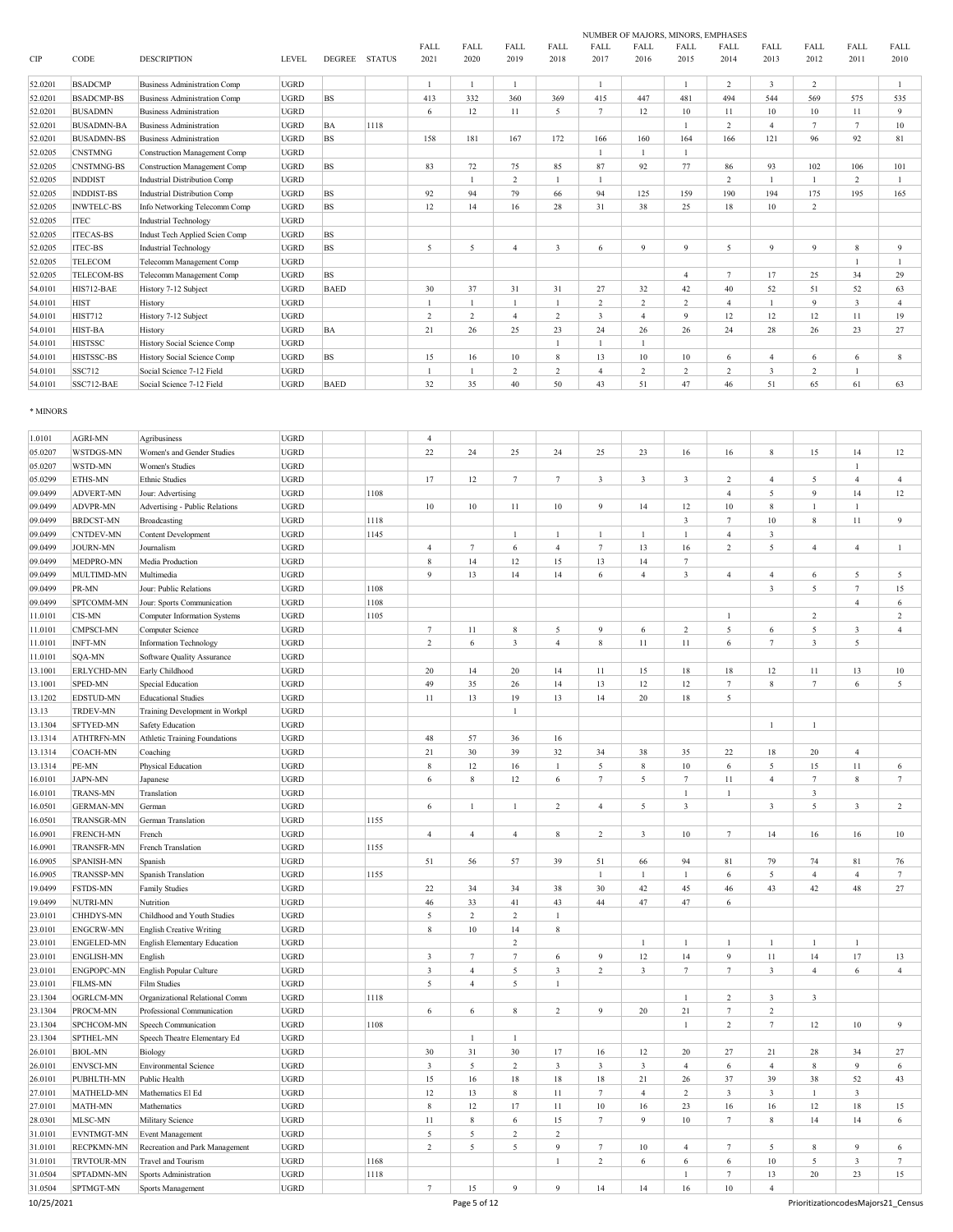|         |                   |                                       |              |               |      |                     |                         |                |                  |                         | NUMBER OF MAJORS, MINORS, EMPHASES |                         |                |                         |                 |                |                         |
|---------|-------------------|---------------------------------------|--------------|---------------|------|---------------------|-------------------------|----------------|------------------|-------------------------|------------------------------------|-------------------------|----------------|-------------------------|-----------------|----------------|-------------------------|
| CIP     | CODE              | <b>DESCRIPTION</b>                    | <b>LEVEL</b> | DEGREE STATUS |      | <b>FALL</b><br>2021 | FALL<br>2020            | FALL<br>2019   | FALL<br>2018     | FALL<br>2017            | FALL<br>2016                       | FALL<br>2015            | FALL<br>2014   | FALL<br>2013            | FALL<br>2012    | FALL<br>2011   | FALL<br>2010            |
| 38.0101 | PHIL-MN           | Philosophy                            | <b>UGRD</b>  |               |      | $\overline{9}$      | 10                      | 13             | $\overline{9}$   | 5                       | $\overline{Q}$                     | $7\phantom{.0}$         | $\mathbf{Q}$   | $\overline{9}$          | 13              | 15             | $10\,$                  |
| 40.0501 | CHEM-MN           | Chemistry                             | <b>UGRD</b>  |               |      | $\overline{7}$      | 12                      | 14             | $\overline{9}$   | $\epsilon$              | $\epsilon$                         | 12                      | $16\,$         | 12                      | 19              | 19             | 23                      |
| 40.0801 | PHYS-MN           | Physics                               | <b>UGRD</b>  |               |      | $\sqrt{2}$          | $\overline{\mathbf{3}}$ | $\,2$          | $\overline{4}$   | $\mathfrak z$           | $\overline{2}$                     | $\mathbf{1}$            | $\,2\,$        | $\,2$                   | $\overline{4}$  | 5              | $\,$ 6 $\,$             |
| 40.0801 | <b>SCIELED-MN</b> | Science Elementary Education          | <b>UGRD</b>  |               |      |                     |                         |                |                  |                         |                                    |                         |                |                         |                 | $\mathbf{1}$   |                         |
| 42.0101 | <b>GERONT-MN</b>  | Gerontology                           | <b>UGRD</b>  |               |      | $\sqrt{2}$          | $\sqrt{2}$              | 5              | $\sqrt{5}$       | $\overline{4}$          | 6                                  | 5                       | 5              | $\overline{4}$          | $\sqrt{5}$      | 5              | $\overline{4}$          |
| 42.2799 | PSYCH-MN          | Psychology                            | <b>UGRD</b>  |               |      | $72\,$              | 79                      | 53             | $48\,$           | 47                      | 59                                 | 59                      | 59             | 57                      | 63              | 61             | 49                      |
| 43.0104 | CJ-MN             | Criminal Justice                      | <b>UGRD</b>  |               |      | 43                  | 38                      | 35             | 38               | 38                      | 51                                 | 45                      | 44             | 51                      | 37              | 41             | $26\,$                  |
| 44.0701 | SOCWK-MN          | Social Work                           | <b>UGRD</b>  |               |      | 39                  | $40\,$                  | 33             | $32\,$           | 24                      | 29                                 | 36                      | 30             | 37                      | 36              | 45             | 48                      |
| 45.0601 | ECON-MN           | Economics                             | <b>UGRD</b>  |               |      | $\sqrt{6}$          | $\sqrt{3}$              | $\overline{4}$ | $\sqrt{3}$       | 5                       | $\sqrt{3}$                         | $\mathbf{1}$            | $\mathbf{1}$   | 5                       | $\,$ 8 $\,$     | 9              | $\sqrt{5}$              |
| 45.0701 | <b>GEOGIS-MN</b>  | Geography and GIScience               | <b>UGRD</b>  |               |      |                     |                         |                |                  | $\overline{2}$          | $\overline{4}$                     | 6                       | $\mathfrak{Z}$ | $\mathbf{1}$            | $\mathbf{1}$    | $\overline{c}$ | $\mathbf{1}$            |
| 45.0701 | GEOG-MN           | Geography                             | <b>UGRD</b>  |               |      | $\mathbf{1}$        | 3                       | $\overline{c}$ | $\mathbf{1}$     | $\,2\,$                 | $\overline{4}$                     | $\overline{4}$          | $\overline{4}$ | $\,2$                   | $\sqrt{4}$      | 6              | 3                       |
| 45.0901 | <b>INTLSTD-MN</b> | <b>International Studies</b>          | UGRD         |               |      | $\overline{7}$      | $\,$ 8 $\,$             | $\overline{9}$ | $\overline{9}$   | $\tau$                  | $\ddot{Q}$                         | 12                      | 15             | 12                      | $15\,$          | 18             | $\,$ 8 $\,$             |
| 45.1001 | <b>GLPSEC-MN</b>  | Global Peace and Security             | <b>UGRD</b>  |               |      | $\sqrt{6}$          | 8                       | 10             | $\overline{4}$   |                         |                                    |                         |                |                         |                 |                |                         |
| 45.1001 | PSCI-MN           | Political Science                     | <b>UGRD</b>  |               |      | $10\,$              | $10\,$                  | 15             | 14               | $20\,$                  | 26                                 | 18                      | 14             | 20                      | $17\,$          | $20\,$         | 25                      |
| 45.1001 | PUBADMN-MN        | Public Administration                 | <b>UGRD</b>  |               |      | $\overline{1}$      | $\sqrt{2}$              | $\sqrt{2}$     |                  |                         |                                    |                         | $\mathbf 2$    | $\mathbf{1}$            |                 |                |                         |
| 45.1001 | PUBLW-MN          | Public Law                            | <b>UGRD</b>  |               |      | 24                  | $\sqrt{28}$             | 24             | $7\phantom{.0}$  |                         |                                    |                         |                |                         |                 |                |                         |
| 45.1101 | <b>BEVMH-MN</b>   | Behavioral and Mental Health          | <b>UGRD</b>  |               |      | 61                  | $\sqrt{3}$              |                |                  |                         |                                    |                         |                |                         |                 |                |                         |
| 45.1101 | SOC-MN            | Sociology                             | <b>UGRD</b>  |               |      | 26                  | $18\,$                  | $27\,$         | 19               | 18                      | 18                                 | 23                      | 19             | 26                      | 27              | 24             | $17\,$                  |
| 50.0501 | THDSTC-MN         | Theatre Design and Technology         | <b>UGRD</b>  |               | 1068 |                     |                         |                |                  |                         |                                    |                         |                |                         |                 |                |                         |
| 50.0501 | THEATRE-MN        | Theatre                               | <b>UGRD</b>  |               |      | $\sqrt{5}$          | $11\,$                  | $\,$ 8 $\,$    | $\,$ 8 $\,$      | $10\,$                  | $12\,$                             | $\,$ 8 $\,$             | $\tau$         | $\sqrt{6}$              | 13              | $\tau$         | $10\,$                  |
| 50.0701 | ART2D-MN          | Art 2D                                | <b>UGRD</b>  |               |      | $10\,$              | $10\,$                  | $11\,$         | $\sqrt{3}$       | $\,1$                   | $\sqrt{2}$                         |                         |                |                         |                 |                |                         |
| 50.0701 | ART3D-MN          | Art 3D                                | <b>UGRD</b>  |               |      | 6                   | $\sqrt{2}$              | $\mathbf{1}$   |                  | $\mathbf{1}$            |                                    |                         |                |                         |                 |                |                         |
| 50.0701 | ARTDMG-MN         | Design Animation and Motion Gr        | <b>UGRD</b>  |               |      | $\mathbf{1}$        |                         |                |                  |                         |                                    |                         |                |                         |                 |                |                         |
| 50.0701 | ARTELED-MN        | Art Elementary Education              | <b>UGRD</b>  |               |      | $\sqrt{2}$          | $\mathfrak{Z}$          | $\sqrt{2}$     | $\sqrt{3}$       | $\overline{4}$          | $\sqrt{2}$                         | $\overline{c}$          | $\overline{4}$ | $\overline{4}$          | $\overline{4}$  | $\overline{c}$ | $\,2$                   |
| 50.0701 | <b>ARTHIST-MN</b> | Art History                           | <b>UGRD</b>  |               |      | $\overline{2}$      | $\mathbf{1}$            | $\mathbf{1}$   | 1                | $\mathbf 2$             | $\overline{4}$                     | $\sqrt{4}$              | $\mathbf 2$    | $\sqrt{2}$              | $\sqrt{3}$      | $\overline{c}$ | $\sqrt{5}$              |
| 50.0701 | ART-MN            | Art                                   | <b>UGRD</b>  |               | 1165 |                     |                         |                | $\sqrt{2}$       | $\bf 8$                 | $\boldsymbol{9}$                   | $11\,$                  | $16\,$         | 20                      | 23              | 28             | $\sqrt{28}$             |
| 50.0701 | <b>ILLUS-MN</b>   | Illustration                          | <b>UGRD</b>  |               |      | $\sqrt{2}$          | $\mathbf{1}$            | $\mathbf{1}$   | $\mathbf{1}$     | $\mathfrak z$           | $\overline{\mathbf{3}}$            |                         |                |                         |                 |                |                         |
| 50.0701 | PHOTO-MN          | Photography                           | <b>UGRD</b>  |               |      | $18\,$              | 10                      | 13             | $\overline{9}$   | 16                      | 16                                 | 16                      | 5              |                         |                 |                |                         |
| 50.0701 | VISCMD-MN         | Visual Comm and Design                | <b>UGRD</b>  |               |      | 14                  | $\overline{9}$          | 13             | 17               | $10\,$                  | 13                                 | $26\,$                  | $18\,$         | 21                      | 24              | 23             | $\sqrt{24}$             |
| 50.0901 | DANCE-MN          | Dance                                 | <b>UGRD</b>  |               |      | 15                  | $11\,$                  | 23             | $18\,$           | 22                      | 23                                 | 19                      | 6              | 5                       | $\tau$          | 12             | 13                      |
| 50.0901 | MUSELED-MN        | Music Elementary Education            | <b>UGRD</b>  |               |      | $\overline{2}$      | 1                       |                |                  | 1                       | $\overline{c}$                     | $\overline{\mathbf{3}}$ | 6              | 9                       | 6               | 6              | $\mathfrak{Z}$          |
| 50.0901 | MUSIC-MN          | Music                                 | <b>UGRD</b>  |               |      | 27                  | 21                      | 19             | 25               | 17                      | 19                                 | 25                      | 21             | 24                      | 30              | $26\,$         | 29                      |
| 50.0901 | SOUNTEC-MN        | Sound Recording Technology            | <b>UGRD</b>  |               |      | $\tau$              | $\,$ 8 $\,$             | 6              | $\sqrt{5}$       | $\tau$                  | 5                                  | $\sqrt{5}$              |                |                         |                 |                |                         |
| 51.0201 | CDIS-MN           | <b>Communication Disorders</b>        | <b>UGRD</b>  |               |      | $\,$ 8 $\,$         | 15                      | $\overline{9}$ | $\sqrt{3}$       | 5                       | 5                                  | 5                       | 5              | $\overline{3}$          | 5               | 5              | $\overline{\mathbf{3}}$ |
| 51.0999 | HSCI-MN           | Health Science                        | <b>UGRD</b>  |               |      | 84                  | 75                      | 95             | 101              | 114                     | 134                                | 141                     | 140            | 144                     | 111             | 122            | 94                      |
| 52.0201 | ACCT-MN           | Accounting                            | UGRD         |               |      | 27                  | 23                      | 16             | 29               | 20                      | 33                                 | 29                      | 18             | $12\,$                  | $12\,$          | 13             | $\boldsymbol{9}$        |
| 52.0201 | <b>BINBAN-MN</b>  | <b>Bus Intelligence Bus Analytics</b> | <b>UGRD</b>  |               | 1188 |                     | $\sqrt{2}$              |                | $\sqrt{2}$       | $\mathfrak{Z}$          | 3                                  | $\mathbf{1}$            | 3              | $\sqrt{2}$              | 1               |                |                         |
| 52.0201 | <b>BUSADMN-MN</b> | <b>Business Administration</b>        | <b>UGRD</b>  |               |      | 31                  | 42                      | 39             | $31\,$           | 33                      | 38                                 | 39                      | 45             | 55                      | 49              | 43             | 40                      |
| 52.0201 | DATANL-MN         | Data Analytics                        | <b>UGRD</b>  |               |      | $\sqrt{2}$          |                         |                |                  |                         |                                    |                         |                |                         |                 |                |                         |
| 52.0201 | <b>ENTREP-MN</b>  | Entrepreneurship                      | <b>UGRD</b>  |               |      | 29                  | 21                      | 15             | $12\,$           | 11                      | 18                                 | 17                      | 16             | 13                      | 14              | 18             | 14                      |
| 52.0201 | FIN-MN            | Finance                               | <b>UGRD</b>  |               |      | $1\,8$              | 16                      | 10             | $10\,$           | $\tau$                  | 11                                 | 14                      | 12             | 15                      | 11              | 15             | $11\,$                  |
| 52.0201 | HLTHCRM-MN        | Health Care Management                | <b>UGRD</b>  |               |      | 24                  | 15                      | 26             | $28\,$           | 29                      | 41                                 | 43                      | $\,2\,$        |                         |                 |                |                         |
| 52.0201 | <b>INTLBUS-MN</b> | <b>International Business</b>         | <b>UGRD</b>  |               |      | $\overline{4}$      | $\mathfrak{Z}$          | 5              | $\tau$           | $10$                    | 11                                 | 18                      | 22             | 23                      | 20              | $20\,$         | 17                      |
| 52.0201 | MIS-MN            | Management Information Systems        | <b>UGRD</b>  |               |      | $\sqrt{2}$          | $\mathbf{1}$            |                | $\mathbf{1}$     | $\overline{4}$          | $10\,$                             | $\,$ 8 $\,$             | $\overline{4}$ | $\overline{\mathbf{3}}$ | 5               | $\tau$         | $\,2\,$                 |
| 52.0201 | MISQA-MN          | MIS Quality Assurance                 | <b>UGRD</b>  |               | 1188 |                     |                         |                |                  | $\,1$                   | $\mathbf{1}$                       |                         |                |                         |                 |                |                         |
| 52.0201 | MKTMGT-MN         | Marketing/Management                  | <b>UGRD</b>  |               |      | $72\,$              | 76                      | 76             | 81               | 95                      | 101                                | 107                     | 98             | 95                      | 63              | 58             | 57                      |
| 52.0201 | SPCHMGT-MN        | Supply Chain Management               | <b>UGRD</b>  |               |      | 17                  | $10\,$                  | 8              | $\overline{4}$   | $\overline{\mathbf{3}}$ | $\overline{7}$                     | $7\phantom{.0}$         | $\mathbf 2$    | $\mathbf{1}$            | $\mathbf{1}$    |                |                         |
| 52.0205 | CNSTMNG-MN        | <b>Construction Management</b>        | UGRD         |               |      | 16                  | 13                      | $12 \,$        | 11               | 9                       | 9                                  | 2                       |                |                         |                 |                |                         |
| 52.0205 | <b>INDIST-MN</b>  | <b>Industrial Distribution</b>        | <b>UGRD</b>  |               |      | $\mathbf{1}$        | $\mathfrak{Z}$          | 1              |                  |                         |                                    |                         |                |                         |                 |                |                         |
| 52.0205 | <b>INDSFTY-MN</b> | <b>Industrial Safety</b>              | <b>UGRD</b>  |               |      |                     |                         |                |                  | $\mathbf{1}$            | $\mathbf{1}$                       | $\overline{4}$          | 3              | 6                       | $\sqrt{5}$      | 3              |                         |
| 52.0205 | <b>INWTEL-MN</b>  | Info Networking & Telecomm            | <b>UGRD</b>  |               |      | $11\,$              | 12                      | $10\,$         | $\boldsymbol{7}$ | 6                       | $\tau$                             | $10\,$                  | $\overline{4}$ | $\mathbf{1}$            |                 |                |                         |
| 52.0205 | <b>ITEC-MN</b>    | <b>Industrial Technology</b>          | <b>UGRD</b>  |               |      |                     | $\mathbf{1}$            | $\mathbf{1}$   | $\sqrt{2}$       | $\overline{2}$          | $\overline{\mathbf{3}}$            | $7\phantom{.0}$         | $\sqrt{3}$     | $\overline{\mathbf{3}}$ | $7\phantom{.0}$ | 5              | $\,6\,$                 |
| 52.0205 | TELECOM-MN        | Telecommunication                     | <b>UGRD</b>  |               | 1128 |                     |                         |                |                  |                         |                                    | $\mathbf{1}$            | 3              | $10\,$                  | $\overline{9}$  | $11\,$         | $\tau$                  |
| 54.0101 | HIST-MN           | History                               | <b>UGRD</b>  |               |      | 14                  | $11\,$                  | 15             | 8                | $11\,$                  | 25                                 | 28                      | 17             | $24\,$                  | 35              | 28             | 24                      |
| 54.0101 | PUBHIST-MN        | Public History                        | <b>UGRD</b>  |               |      | $\overline{4}$      | $\overline{4}$          | $\overline{c}$ | $\sqrt{2}$       | $\overline{4}$          | 6                                  |                         |                |                         |                 |                |                         |
| 54.0101 | SSCELED-MN        | Social Science El Ed                  | <b>UGRD</b>  |               |      | $\mathbf{1}$        |                         |                |                  | $\mathbf{1}$            | $\mathbf{1}$                       | 2                       | $\overline{2}$ | $\mathbf{1}$            | $\mathbf{1}$    | $\mathbf{1}$   | $\mathbf{1}$            |

#### $^\ast$  CONCENTRATIONS

| 13.0101    | <b>RDINTL-CN</b>  | Reading for In                | <b>GRAD</b> |      |                | 10               |                |    |    |    |    |                |                |                |    |                                    |
|------------|-------------------|-------------------------------|-------------|------|----------------|------------------|----------------|----|----|----|----|----------------|----------------|----------------|----|------------------------------------|
| 13.0301    | <b>ECE-CN</b>     | Early Childhood E             | <b>GRAD</b> |      | 14             | 16               | 21             | 23 | 23 | 19 | 21 | 11             | $\tau$         | 6              | 5  |                                    |
| 13.0301    | <b>ELED-CN</b>    | <b>Elementary Education</b>   | <b>GRAD</b> |      | 22             | 30               | 26             | 20 | 27 | 23 | 17 | 19             | $\overline{7}$ | $\mathbf Q$    | 21 | 3                                  |
| 13.0301    | <b>ESL-CN</b>     | English as a Seco             | <b>GRAD</b> |      | $\overline{7}$ | 19               | 20             | 13 | 10 | 9  | 10 | $\overline{7}$ | 4              | $\overline{7}$ | 5  |                                    |
| 13.0301    | <b>INSTEF-CN</b>  | Instructional Effectiveness   | GRAD        |      | 13             | 8                | 12             | 16 | 17 | 16 | 12 | 12             | 10             | 10             | 11 |                                    |
| 13.0301    | MONTEC-CN         | Montessori Early Childhood    | <b>GRAD</b> |      |                | 2                |                |    |    |    |    |                |                |                |    |                                    |
| 13.0301    | MONTEL-CN         | Montessori Ele                | GRAD        |      | 5              | $\boldsymbol{4}$ | $\overline{2}$ |    |    |    |    |                |                |                |    |                                    |
| 13.0301    | <b>RDSPED-CN</b>  | Reading/Special Education     | <b>GRAD</b> |      | 16             | 16               | 24             | 10 | 10 | 6  |    | 8              | 6              | 5              | 6  |                                    |
| 13.0301    | <b>SCHLIBR-C</b>  | School Librari                | <b>GRAD</b> |      | 14             | 10               | 6              |    |    |    |    |                |                |                |    |                                    |
| 13.0301    | <b>SECED-CN</b>   | Secondary Education           | GRAD        |      | 16             | 13               | 12             | 13 | 15 | 19 | 17 | 25             | 16             | 15             | 6  |                                    |
| 13.0301    | STEM-CN           | <b>STEM</b>                   | <b>GRAD</b> |      | 20             | 23               | 18             | 13 |    |    |    |                |                |                |    |                                    |
| 13.0301    | <b>TRANCER-CN</b> | Transitional Certification    | <b>GRAD</b> |      | 21             | 45               | 26             | 21 | 18 | 25 | 16 | $\overline{c}$ |                |                |    |                                    |
| 13.1001    | <b>BUS-CN</b>     | <b>Business Education</b>     | <b>UGRD</b> |      |                |                  |                |    |    |    |    |                |                |                |    |                                    |
| 13.1001    | <b>BUSEDU-CN</b>  | Business Educatio             | <b>UGRD</b> | 1145 |                |                  |                |    |    |    |    |                |                | 2              | 2  |                                    |
| 13.1001    | HPE-CN            | Health and Physical Education | <b>UGRD</b> | 1145 |                |                  |                |    |    | 2  | 2  | $\overline{2}$ |                |                |    |                                    |
| 13.1001    | <b>LARTS-CN</b>   | Language Arts                 | <b>UGRD</b> | 1145 |                |                  |                |    |    |    |    |                |                |                |    |                                    |
| 13.1001    | MATHEMA-CN        | Mathematics                   | <b>UGRD</b> | 1145 |                |                  |                |    |    |    |    |                |                |                |    |                                    |
| 13.1001    | NSCI-CN           | Natural Sciences              | <b>UGRD</b> |      |                |                  |                |    |    |    |    |                |                |                |    |                                    |
| 13.1001    | PSYCH-CN          | Psychology                    | <b>UGRD</b> |      |                |                  |                |    |    |    |    |                |                |                |    |                                    |
| 13.1001    | PSY-CN            | Psychology                    | <b>UGRD</b> | 1145 |                |                  |                |    |    |    |    |                |                |                |    |                                    |
| 13.1001    | SOCISCI           | Social Sciences               | <b>UGRD</b> |      |                |                  |                |    |    |    |    |                |                |                |    |                                    |
| 13.1001    | SOCISCI-CN        | Social Sciences               | <b>UGRD</b> | 1145 |                |                  |                |    |    |    |    |                |                |                |    |                                    |
| 13.1001    | SOSCI-CN          | Social Sciences               | <b>UGRD</b> |      |                |                  |                |    |    |    |    |                |                |                |    |                                    |
| 10/25/2021 |                   |                               |             |      |                | Page 6 of 12     |                |    |    |    |    |                |                |                |    | PrioritizationcodesMajors21 Census |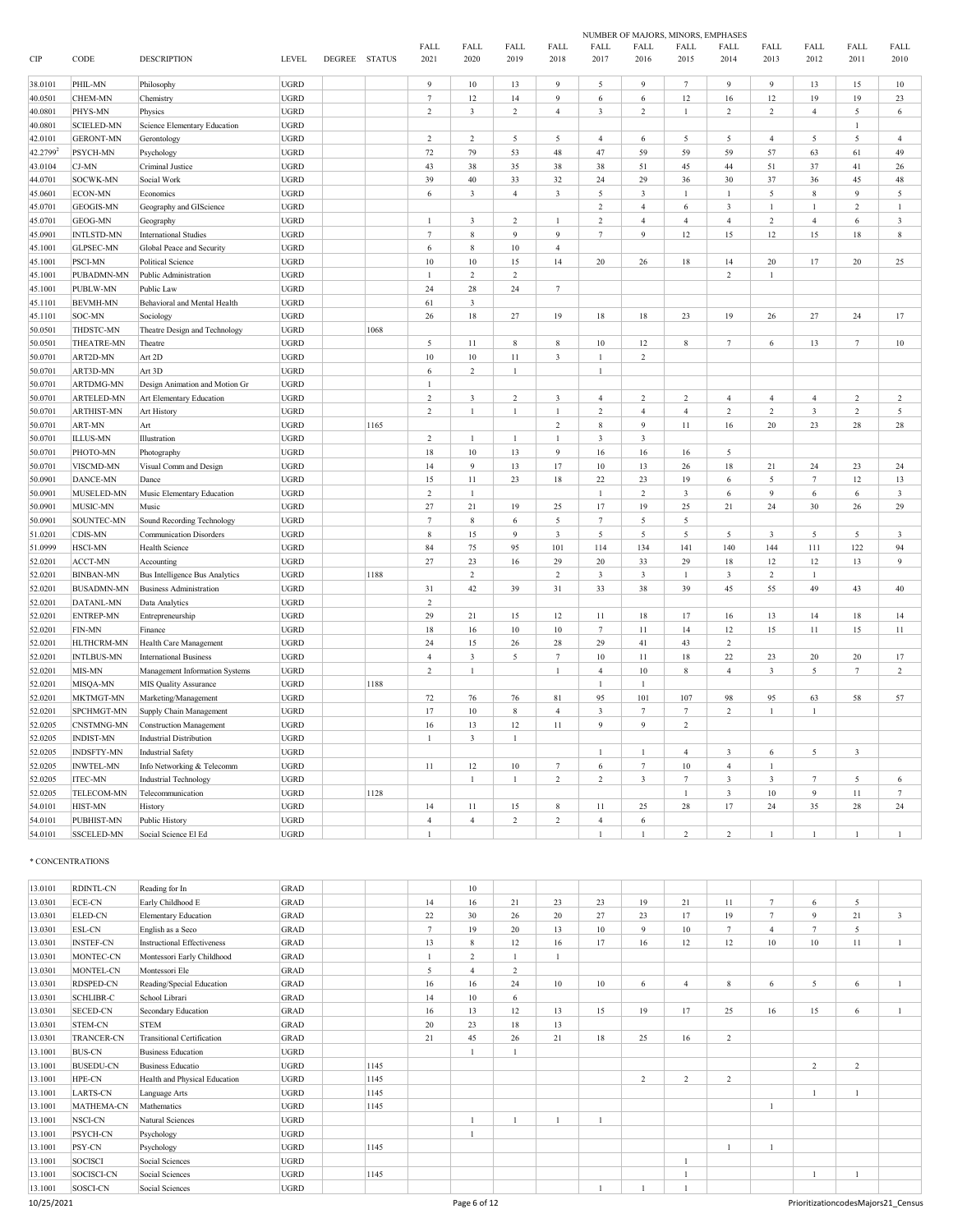|                    |                                    |                                            |                            |                      |              |                |                    |                |                |                         | NUMBER OF MAJORS, MINORS, EMPHASES |                         |                         |                          |                         |                 |                 |
|--------------------|------------------------------------|--------------------------------------------|----------------------------|----------------------|--------------|----------------|--------------------|----------------|----------------|-------------------------|------------------------------------|-------------------------|-------------------------|--------------------------|-------------------------|-----------------|-----------------|
| CIP                | CODE                               | <b>DESCRIPTION</b>                         | <b>LEVEL</b>               | <b>DEGREE STATUS</b> |              | FALL<br>2021   | FALL<br>2020       | FALL<br>2019   | FALL<br>2018   | FALL<br>2017            | FALL<br>2016                       | FALL<br>2015            | FALL<br>2014            | FALL<br>2013             | FALL<br>2012            | FALL<br>2011    | FALL<br>2010    |
| 13.1001            | SPECED-CN                          | Special Education                          | <b>UGRD</b>                |                      | 1145         |                |                    |                |                |                         | $\mathbf{1}$                       | $\sqrt{5}$              | $\overline{\mathbf{3}}$ | $\mathbf{3}$             |                         |                 |                 |
| 13.1202            | <b>BUSED-CN</b>                    | <b>Business Educatio</b>                   | <b>UGRD</b>                |                      | 1168         |                |                    |                |                | $\mathbf{1}$            | $\mathbf{1}$                       | $\sqrt{2}$              |                         |                          |                         |                 |                 |
| 13.1202            | <b>BUSEDF-CN</b>                   | <b>Business Educatio</b>                   | <b>UGRD</b>                |                      | 1168         |                |                    |                | $\overline{1}$ | $\mathbf{1}$            | $\mathbf{3}$                       | $\sqrt{2}$              |                         |                          |                         |                 |                 |
| 13.1202            | <b>BUSEDS-CN</b>                   | <b>Business Education</b>                  | <b>UGRD</b>                |                      | 1168         |                | $\mathbf{1}$       |                | $\mathbf{1}$   | $\mathbf{1}$            | $\mathbf{1}$                       | $\sqrt{2}$              | $\mathbf{3}$            | $\sqrt{2}$               | $\overline{c}$          | $\mathbf{1}$    | $\mathbf{1}$    |
| 13.1202            | <b>ENGLA</b>                       | English Language Arts                      | <b>UGRD</b>                |                      |              | 5              | $\mathfrak{2}$     | $\overline{2}$ | $\mathbf{1}$   |                         |                                    |                         |                         |                          |                         |                 |                 |
| 13.1202            | <b>ENGLA-CN</b>                    | English Language Arts                      | <b>UGRD</b>                |                      |              | $\overline{4}$ | $\overline{3}$     | $\mathbf{1}$   | $\,1\,$        |                         |                                    |                         |                         |                          |                         |                 |                 |
| 13.1202            | <b>FRENCH-CN</b>                   | French                                     | <b>UGRD</b>                |                      |              |                |                    |                |                |                         |                                    |                         |                         |                          |                         |                 |                 |
| 13.1202            | <b>FRENCHF-CN</b>                  | French                                     | <b>UGRD</b>                |                      | 1168         |                |                    |                |                |                         |                                    |                         |                         |                          |                         |                 |                 |
| 13.1202            | <b>FRENCHS-CN</b>                  | French                                     | <b>UGRD</b>                |                      | 1168         |                |                    |                |                | $\mathbf{1}$            | $\overline{1}$                     |                         |                         |                          |                         |                 |                 |
| 13.1202            | <b>HLTHPE-CN</b>                   | Health and PE                              | <b>UGRD</b>                |                      | 1168         |                |                    | $\overline{2}$ | $\overline{3}$ | 5                       | 8                                  | $\overline{4}$          | $\mathbf{1}$            | $\sqrt{2}$               | $\overline{\mathbf{3}}$ | $\overline{4}$  | $\overline{4}$  |
| 13.1202            | <b>HLTHPEF-CN</b>                  | Health and PE                              | <b>UGRD</b>                |                      | 1168         |                |                    |                |                | $\mathbf{1}$            | $\overline{2}$                     | $\mathbf{1}$            |                         |                          |                         |                 |                 |
| 13.1202            | HLTHPES-CN                         | Health and PE                              | <b>UGRD</b>                |                      | 1168         |                |                    | $\overline{2}$ | 5              | $\overline{7}$          | 9                                  | $\,$ 8 $\,$             | 6                       | 6                        | $\mathfrak{2}$          | $7\phantom{.0}$ | $\overline{4}$  |
| 13.1202            | <b>LANGART-CN</b>                  | Language Arts                              | <b>UGRD</b>                |                      | 1168         |                |                    | $\mathbf{1}$   | $\overline{3}$ | 6                       | 10                                 | 6                       | $\tau$                  | $\mathbf{3}$             | 5                       | 6               | 5               |
| 13.1202            | <b>LNGARTF-CN</b>                  | Language Arts                              | <b>UGRD</b>                |                      | 1168         |                |                    |                | $\overline{1}$ | $\overline{c}$          | 3                                  | $\overline{\mathbf{3}}$ | $\overline{c}$          | $\mathbf{1}$             | $\mathbf{1}$            |                 |                 |
| 13.1202            | <b>LNGARTS-CN</b>                  | Language Arts                              | <b>UGRD</b>                |                      | 1168         |                |                    | $\mathbf{1}$   | $\overline{4}$ | $\bf 8$                 | $\overline{7}$                     | $\tau$                  | 6                       | $\overline{4}$           | $\overline{4}$          | $\overline{c}$  | $\overline{1}$  |
| 13.1202            | MATH-CN                            | Mathematics                                | <b>UGRD</b>                |                      |              |                |                    | $\overline{3}$ | 5              | $\tau$                  | $\sqrt{6}$                         | $\overline{4}$          | 5                       | $10\,$                   | 15                      | 16              | 19              |
| 13.1202            | <b>MATHEM</b>                      | Mathematics                                | <b>UGRD</b>                |                      |              | $\mathbf{1}$   | $\mathfrak{2}$     |                | $\overline{c}$ |                         |                                    |                         |                         |                          |                         |                 |                 |
| 13.1202            | MATHEM-CN                          | Mathematics                                | <b>UGRD</b>                |                      |              | 20             | 16                 | $\overline{9}$ | $\overline{3}$ |                         |                                    |                         |                         |                          |                         |                 |                 |
| 13.1202            | MATHF-CN                           | Mathematics                                | <b>UGRD</b>                |                      |              |                |                    |                | $\sqrt{2}$     | 6                       | 9                                  | $\overline{9}$          | $\overline{4}$          | $\mathfrak{Z}$           | $\mathbf{1}$            | $\mathbf{1}$    | $\mathbf{1}$    |
| 13.1202            | <b>MATHS-CN</b>                    | Mathematics                                | <b>UGRD</b>                |                      |              |                | $\mathbf{1}$       | 5              | 13             | 22                      | 22                                 | 19                      | 18                      | 17                       | $10\,$                  | 15              | 12              |
| 13.1202            | MTHS-CN                            | Mathematics                                | <b>UGRD</b>                |                      | 1178         |                |                    |                |                | $\mathbf{1}$            |                                    |                         |                         |                          |                         |                 |                 |
| 13.1202            | NATSCI-CN                          | Natural Science                            | <b>UGRD</b>                |                      | 1168         |                |                    |                | $\mathbf{1}$   | $\sqrt{2}$              | $\mathbf{1}$                       | $\overline{3}$          | $\overline{2}$          | $\overline{4}$           | $\overline{3}$          | $\tau$          | $\tau$          |
| 13.1202            | NATSCIF-CN                         | Natural Science                            | <b>UGRD</b>                |                      | 1168         |                |                    |                |                | $\mathbf{1}$            | $\mathbf{1}$                       | $\sqrt{2}$              | $\overline{2}$          | $\mathbf{1}$             |                         |                 |                 |
| 13.1202            | NATSCIS-CN                         | Natural Science                            | <b>UGRD</b>                |                      | 1168         |                |                    | $\overline{c}$ | $\overline{4}$ | $\overline{9}$          | 15                                 | 14                      | $10\,$                  | 5                        | $\mathbf{3}$            | $\tau$          | $7\phantom{.0}$ |
| 13.1202            | SCI                                | Science                                    | <b>UGRD</b>                |                      |              | $\overline{c}$ | $\overline{c}$     | $\mathbf{1}$   |                |                         |                                    |                         |                         |                          |                         |                 |                 |
| 13.1202            | <b>SCI-CN</b>                      | Science                                    | <b>UGRD</b>                |                      |              | $\,$ 8 $\,$    | $\sqrt{6}$         | $\overline{c}$ | $\mathbf{1}$   |                         |                                    |                         |                         |                          |                         |                 |                 |
| 13.1202            | SOCSCI-CN                          | Social Science                             | <b>UGRD</b>                |                      |              |                |                    |                | 5              | 10                      | 11                                 | $10\,$                  | $\overline{4}$          | 11                       | 16                      | 19              | 15              |
|                    | SOCSCIF-CN                         |                                            | <b>UGRD</b>                |                      |              |                |                    |                |                |                         | $\mathbf{1}$                       | $\overline{2}$          | $\mathbf 2$             | $\overline{c}$           | $\sqrt{2}$              | $\mathbf{1}$    |                 |
| 13.1202<br>13.1202 | SOCSCIS-CN                         | Social Science<br>Social Science           | <b>UGRD</b>                |                      |              |                |                    | $\overline{2}$ | 5              | $\overline{9}$          | 12                                 | 10                      | 5                       | $\overline{4}$           | $\overline{\mathbf{3}}$ | $\overline{4}$  | $\overline{4}$  |
| 13.1202            | SOSC-CN                            | Social Science                             | <b>UGRD</b>                |                      | 1178         |                |                    | $\mathbf{1}$   | $\mathbf{1}$   |                         |                                    |                         |                         |                          |                         |                 |                 |
|                    | SPANISH-CN                         |                                            | <b>UGRD</b>                |                      | 1168         |                |                    |                |                | $\mathbf{1}$            | $\mathbf{1}$                       |                         |                         | $\overline{c}$           | $\overline{2}$          | $\overline{3}$  | $\overline{2}$  |
| 13.1202            | <b>SPANS-CN</b>                    | Spanish                                    | <b>UGRD</b>                |                      | 1168         |                |                    | $\mathbf{1}$   | $\mathbf{1}$   | $\overline{\mathbf{3}}$ | $\overline{3}$                     | 2                       | $\mathbf{1}$            |                          |                         | $\mathbf{1}$    | $\mathbf{1}$    |
| 13.1202            |                                    | Spanish                                    |                            |                      |              |                |                    |                |                |                         |                                    |                         |                         |                          |                         | $\mathbf{1}$    |                 |
| 13.1202            | SPED-CN                            | Special Education                          | <b>UGRD</b>                |                      | 1118         |                |                    |                |                |                         |                                    |                         |                         |                          |                         |                 | $\overline{2}$  |
| 13.1202<br>13.1202 | <b>SPEDF-CN</b><br><b>SPEDS-CN</b> | Special Education                          | <b>UGRD</b><br><b>UGRD</b> |                      | 1118<br>1118 |                |                    |                |                |                         |                                    |                         |                         |                          | $\mathbf{1}$            | $\mathbf{1}$    | $\overline{c}$  |
|                    | <b>SSCI</b>                        | Special Education<br>Social Science        | <b>UGRD</b>                |                      |              | $\mathbf{1}$   |                    |                |                |                         |                                    |                         |                         |                          |                         |                 |                 |
| 13.1202            | SSCI-CN                            |                                            | <b>UGRD</b>                |                      |              | $\sqrt{2}$     | $\mathbf{1}$       | $\overline{c}$ |                |                         |                                    |                         |                         |                          |                         |                 |                 |
| 13.1202            | <b>EDMEDI-CON</b>                  | Social Science<br><b>Educational Media</b> | <b>GRAD</b>                |                      |              |                |                    |                |                |                         |                                    |                         |                         |                          |                         |                 |                 |
| 13.1399            |                                    |                                            |                            |                      |              |                |                    |                |                |                         |                                    |                         |                         |                          | 49                      | 1               | 5<br>45         |
| 13.1399            | <b>INTECH-CON</b><br>IT-CON        | <b>Instructional Technology</b>            | <b>GRAD</b>                |                      |              | 13<br>5        | 19<br>$\mathbf{1}$ | $24\,$         | $20\,$<br>15   | 35                      | 38<br>$\mathbf{Q}$                 | 40                      | 28                      | $46\,$<br>$\overline{3}$ | $\overline{c}$          | 43              |                 |
| 13.1399            |                                    | <b>Information Techn</b>                   | <b>GRAD</b>                |                      |              |                |                    | 11             |                | 11                      |                                    | 10                      | 10<br>9                 |                          |                         |                 |                 |
| 13.1399            | <b>LEADIT-CON</b>                  | Leadership in Instruction Tech             | GRAD                       |                      |              | 14             | 16                 | $1\,8$         | $21\,$         | 23                      | $20\,$<br>$\mathbf{1}$             | 15                      |                         |                          |                         |                 |                 |
| 13.1399            | <b>LIBMEDICON</b>                  | Library Media                              | <b>GRAD</b>                |                      |              |                |                    |                |                |                         |                                    | $\sqrt{2}$              | $\mathbf{1}$            | $\,$ 8 $\,$              | 18                      | 42              | 29              |
| 13.1399            | MULMDD-CON                         | Multimedia Development                     | <b>GRAD</b>                |                      |              |                |                    |                |                |                         |                                    |                         |                         |                          |                         | $\mathbf{1}$    | $\overline{2}$  |
| 13.1399            | <b>SCHLI-CON</b>                   | School Librarian                           | <b>GRAD</b>                |                      |              | 46             | 43                 | 43             | 44             | 33                      | 33                                 | 36                      | 38                      | 26                       | 13                      | 1               |                 |
| 52.0201            | ACCT-CON                           | Accounting                                 | <b>GRAD</b>                |                      |              |                |                    |                |                |                         |                                    |                         |                         |                          | $\mathbf{1}$            | $\mathbf{1}$    | $\overline{c}$  |
| 52.0201            | HR-CON                             | Human Resources Management                 | GRAD                       |                      |              |                |                    |                |                |                         |                                    |                         |                         |                          |                         |                 | $\mathbf{1}$    |
| 52.0201            | TAILOR-CON                         | Tailored                                   | <b>GRAD</b>                |                      |              |                |                    |                |                |                         |                                    |                         |                         |                          |                         | $\sqrt{3}$      | $\tau$          |
| 54.0101            | NONTHE-CN                          | Non-Thesis                                 | GRAD                       |                      |              | 34             | 44                 | 27             | 9              |                         |                                    |                         |                         |                          |                         |                 |                 |
| 54.0101            | PUBHIS-CN                          | Public History                             | <b>GRAD</b>                |                      |              | 20             | 12                 | 12             |                |                         |                                    |                         |                         |                          |                         |                 |                 |
| 54.0101            | THESIS-CN                          | Thesis                                     | GRAD                       |                      |              | 46             | 39                 | 35             | $\overline{7}$ |                         |                                    |                         |                         |                          |                         |                 |                 |

# $^\ast$  COURSE OF STUDY

| 13.0101    | <b>ENDORSE</b>    | Endorsement                           | <b>GRAD</b> |            |      | 114            | 111          | 116 | 113          | 115                     | 103            | 95         | 77  | 106            | 98  | 116    | 95                                 |
|------------|-------------------|---------------------------------------|-------------|------------|------|----------------|--------------|-----|--------------|-------------------------|----------------|------------|-----|----------------|-----|--------|------------------------------------|
| 13.0101    | <b>INTICR</b>     | Initial Certification                 | <b>GRAD</b> |            |      | 188            | 155          | 173 | 207          | 173                     | 181            | 166        | 164 | 150            | 141 | 138    | 118                                |
| 13.0301    | <b>CRINST-MAE</b> | Curriculum and Instruction            | <b>GRAD</b> | <b>MAE</b> |      | 149            | 196          | 168 | 130          | 120                     | 117            | 97         | 87  | 53             | 63  | 108    | 117                                |
| 13.0301    | <b>CRINST-MSE</b> | Curriculum and Instruction            | <b>GRAD</b> | <b>MSE</b> | 0965 |                |              |     |              |                         |                |            |     |                |     |        |                                    |
| 13.0401    | <b>CRSUAA-MAE</b> | Curr Supervisor of Acad Area          | <b>GRAD</b> | <b>MAE</b> | 1178 |                |              |     |              | $\overline{\mathbf{3}}$ | $\overline{2}$ | $\ddot{3}$ | 2   | $\overline{2}$ |     |        |                                    |
| 13.0401    | EDAK12-EDS        | Ed Admin K-12 Principalship           | <b>GRAD</b> | <b>EDS</b> |      |                |              |     |              |                         |                |            |     |                |     |        |                                    |
| 13.0401    | EDAK6-MAE         | School Principalship K-6              | <b>GRAD</b> | MAE        |      |                |              |     |              |                         |                |            |     |                |     |        | 3                                  |
| 13.0401    | <b>EDASEM-MAE</b> | Ed Admn Supervisor of Ed Media        | <b>GRAD</b> | <b>MAE</b> |      |                |              |     |              |                         |                |            |     |                |     |        |                                    |
| 13.0401    | <b>EDASP-MAE</b>  | Ed Admin Sup Prog-Acad Area           | <b>GRAD</b> | <b>MAE</b> |      |                |              |     |              |                         |                |            |     |                |     |        |                                    |
| 13.0401    | <b>EDSAA-EDS</b>  | Ed Admin of Academic Area             | <b>GRAD</b> | <b>EDS</b> |      |                |              |     |              |                         |                |            |     |                |     |        |                                    |
| 13.0401    | <b>SCHSUP-EDS</b> | School Superintendent                 | <b>GRAD</b> | <b>EDS</b> |      | 24             | 24           | 17  | 13           | 16                      | 17             | 17         | 17  | 18             | 19  | 22     | 20                                 |
| 13.0401    | SPR712-MAE        | School Principalship 7-12             | <b>GRAD</b> | MAE        |      | 48             | 50           | 55  | 51           | 50                      | 58             | 58         | 64  | 53             | 55  | 67     | 77                                 |
| 13.0401    | SPRK12-MAE        | School Principalship K-12             | <b>GRAD</b> | MAE        | 1098 |                |              |     |              |                         |                |            |     |                |     |        |                                    |
| 13.0401    | SPRK8-MAE         | School Principalship Pre-K-8          | <b>GRAD</b> | MAE        |      | 42             | 34           | 33  | 42           | 54                      | 44             | 44         | 39  | 35             | 40  | 46     | 41                                 |
| 13.0401    | <b>SUSPED-MAE</b> | Supervisor of Special Ed              | <b>GRAD</b> | MAE        |      | 23             | 16           | 10  | 8            | 11                      | 14             | 15         | 14  | 10             | 11  | $\tau$ |                                    |
| 13.1001    | <b>BEHDIS-MAE</b> | <b>Behaviorally Disordered</b>        | <b>GRAD</b> | <b>MAE</b> |      |                |              |     |              |                         |                |            |     |                |     |        |                                    |
| 13.1001    | <b>GIFTAL-MAE</b> | Gifted and Talented                   | <b>GRAD</b> | <b>MAE</b> |      |                |              |     |              |                         |                |            |     |                |     |        |                                    |
| 13.1001    | MMDIS-MAE         | Mild Moderate Disabilities            | <b>GRAD</b> | <b>MAE</b> |      |                |              |     |              |                         |                |            |     |                |     |        |                                    |
| 13.1001    | SMDIS-MAE         | Severe Multiple Disabilities          | <b>GRAD</b> | <b>MAE</b> |      |                |              |     |              |                         |                |            |     |                |     |        |                                    |
| 13.1001    | SPED-MAE          | Special Education                     | GRAD        | MAE        |      | 88             | 95           | 88  | 105          | 85                      | 61             | 56         | 46  | 55             | 59  | 64     | 65                                 |
| 13.1001    | SPLRDS-MAE        | Specific Learning Disabilities        | <b>GRAD</b> | MAE        |      |                |              |     |              |                         |                |            |     |                |     |        |                                    |
| 13.1101    | <b>CLMHC-MSE</b>  | Clinical Mental Health Counsel        | <b>GRAD</b> | <b>MSE</b> |      | 92             | 70           | 53  | 48           | 45                      | 47             | 47         | 44  | 44             | 28  | 12     |                                    |
| 13.1101    | <b>CMCOUN-MSE</b> | <b>Community Counseling</b>           | <b>GRAD</b> | <b>MSE</b> | 1105 |                |              |     |              |                         |                |            |     |                | 24  | 51     | 61                                 |
| 13.1101    | <b>COUNSL-EDS</b> | Counseling                            | <b>GRAD</b> | <b>EDS</b> |      | $\overline{4}$ | $\tau$       | 5   | $\mathbf{1}$ |                         |                |            |     |                |     |        |                                    |
| 13.1101    | <b>ELSCCS-MSE</b> | <b>Elementary Guidance Counseling</b> | <b>GRAD</b> | <b>MSE</b> |      |                |              |     |              |                         |                |            |     |                |     |        |                                    |
| 13.1101    | <b>ELSCDC-MSE</b> | Elementary and Secondary Couns        | <b>GRAD</b> | <b>MSE</b> |      |                |              |     |              |                         |                |            |     |                |     |        |                                    |
| 13.1101    | <b>SCCSRH-MSE</b> | School Counseling-Rehab               | <b>GRAD</b> | <b>MSE</b> |      |                |              |     |              |                         |                |            |     |                |     |        |                                    |
| 13.1101    | <b>SCELEM-MSE</b> | School Counseling Elementary PK-6     | <b>GRAD</b> | MSE        |      | 27             | 28           | 15  | 14           | 12                      | 8              | 3          | 5   | 5              | 8   | $\tau$ | 6                                  |
| 13.1101    | <b>SCHPSY-EDS</b> | <b>School Psychology</b>              | <b>GRAD</b> | <b>EDS</b> |      | 26             | 28           | 37  | 43           | 40                      | 44             | 45         | 42  | 34             | 38  | 37     | 45                                 |
| 10/25/2021 |                   |                                       |             |            |      |                | Page 7 of 12 |     |              |                         |                |            |     |                |     |        | PrioritizationcodesMajors21 Census |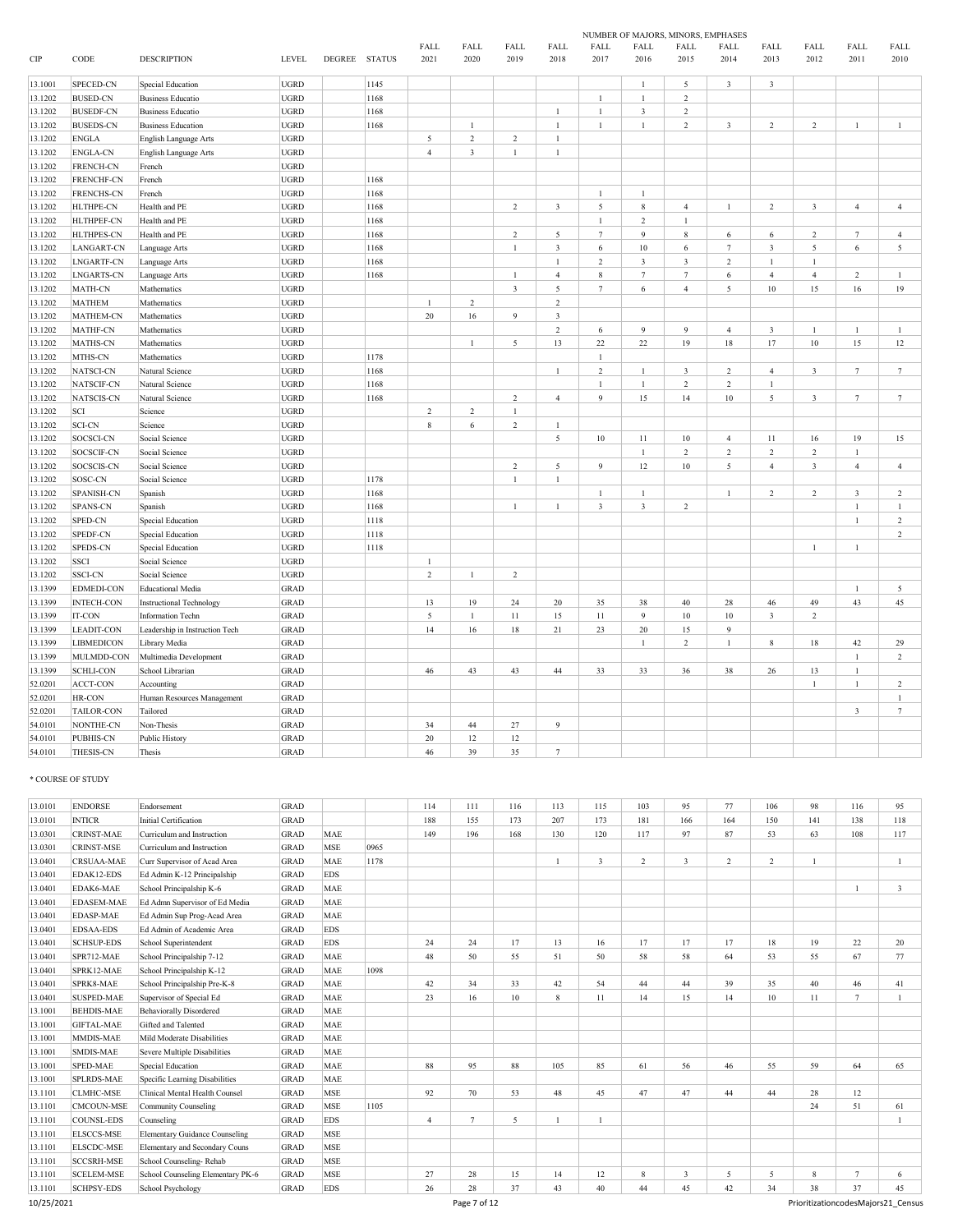|         |                   |                                      |               |             |               |                |                |                |                |                 |             | NUMBER OF MAJORS, MINORS, EMPHASES |                |                |                 |              |                         |
|---------|-------------------|--------------------------------------|---------------|-------------|---------------|----------------|----------------|----------------|----------------|-----------------|-------------|------------------------------------|----------------|----------------|-----------------|--------------|-------------------------|
|         |                   |                                      |               |             |               | FALL           | FALL           | FALL           | FALL           | FALL            | <b>FALL</b> | FALL                               | FALL           | FALL           | FALL            | FALL         | FALL                    |
| CIP     | CODE              | <b>DESCRIPTION</b>                   | <b>LEVEL</b>  | DEGREE      | <b>STATUS</b> | 2021           | 2020           | 2019           | 2018           | 2017            | 2016        | 2015                               | 2014           | 2013           | 2012            | 2011         | 2010                    |
|         |                   |                                      |               |             |               |                |                |                |                |                 |             |                                    |                |                |                 |              |                         |
| 13.1101 | <b>SCSEC-MSE</b>  | School Counseling Secondary 7-12     | <b>GRAD</b>   | MSE         |               | 45             | 47             | 51             | 37             | 26              | 26          | 19                                 | 20             | 18             | 16              | 18           | 17                      |
| 13.1101 | <b>SCSTAF-MSE</b> | School Counsel Student Affairs       | <b>GRAD</b>   | MSE         | 1155          |                |                |                | 2              | $\overline{4}$  | 10          | 20                                 | 18             | 18             | 14              | 17           | 15                      |
| 13.1101 | SDSCCS-MSE        | Secondary Guidance Counseling        | <b>GRAD</b>   | MSE         | 1098          |                |                |                |                |                 |             |                                    |                |                |                 |              | $\mathbf{1}$            |
| 13.1101 | STDAFF-MSE        | <b>Student Affairs</b>               | <b>GRAD</b>   | MSE         |               | 37             | 34             | 39             | 34             | 53              | 36          | 11                                 |                |                |                 |              |                         |
|         |                   |                                      |               |             |               |                |                |                |                |                 |             |                                    |                |                |                 |              |                         |
| 13.1202 | ECED-MAE          | Early Childhood Education            | <b>GRAD</b>   | MAE         |               |                |                |                |                |                 |             |                                    |                |                |                 |              | $\mathbf{1}$            |
| 13.1202 | ECSPED-MAE        | Early Childhood Special Ed           | GRAD          | MAE         |               |                |                |                |                |                 |             |                                    |                |                |                 |              |                         |
| 13.1202 | ELEDSP-MAE        | ELED Spec                            | <b>GRAD</b>   | MAE         |               |                |                |                |                |                 |             |                                    |                |                |                 |              |                         |
| 13.1202 | ELR712-MAE        | El Ed Reading Spec 7-12              | <b>GRAD</b>   | MAE         |               |                |                |                |                |                 |             |                                    |                |                |                 |              |                         |
| 13.1202 | ELRK12-MAE        | El EdReading Spec K-12               | <b>GRAD</b>   | <b>MAE</b>  |               |                |                |                |                |                 |             |                                    |                |                |                 |              | $\overline{c}$          |
| 13.1202 | ELRK6-MAE         | El Ed Reading Spec K-6               | <b>GRAD</b>   | <b>MAE</b>  |               |                |                |                |                |                 |             |                                    |                |                |                 |              |                         |
|         |                   | Middle School Education- MSE         |               |             |               |                |                |                |                |                 |             |                                    |                |                |                 |              |                         |
| 13.1202 | MIDED-MSE         |                                      | <b>GRAD</b>   | MSE         |               |                |                |                |                |                 |             |                                    |                |                |                 |              |                         |
| 13.1202 | MIDSCL-MAE        | Middle School                        | <b>GRAD</b>   | <b>MAE</b>  |               |                |                |                |                |                 |             |                                    |                |                |                 |              |                         |
| 13.1202 | RDPK12-MAE        | Reading PK-12                        | <b>GRAD</b>   | <b>MAE</b>  |               | 27             | 24             | 26             | 29             | 33              | 40          | 45                                 | 40             | 37             | 43              | 48           | 56                      |
| 13.1303 | <b>BESPPT-MSE</b> | Bus Ed Spec Prof Teacher             | <b>GRAD</b>   | MSE         |               |                |                |                |                |                 |             |                                    |                |                |                 |              |                         |
| 13.1303 | <b>BSAD-MSE</b>   | <b>Business Spec Acad Discipline</b> | <b>GRAD</b>   | <b>MSE</b>  |               |                |                |                |                |                 |             |                                    |                |                |                 |              |                         |
| 13.1303 | <b>BT-MSE</b>     | <b>Business and Technology</b>       | <b>GRAD</b>   | MSE         |               |                |                |                |                |                 |             |                                    |                |                |                 |              |                         |
| 13.1303 | VGDCSL-MSE        |                                      | <b>GRAD</b>   | MSE         |               |                |                |                |                |                 |             |                                    |                |                |                 |              |                         |
|         |                   | Vocational Guidance Counseling       |               |             |               |                |                |                |                |                 |             |                                    |                |                |                 |              |                         |
| 13.1303 | <b>VOEDAD-MSE</b> | Vo Ed Academic Discipline            | <b>GRAD</b>   | MSE         |               |                |                |                |                |                 |             |                                    |                |                |                 |              |                         |
| 13.1303 | <b>VOEDAG-MSE</b> | Voc Ed Prof Tch- Agriculture         | <b>GRAD</b>   | MSE         |               |                |                |                |                |                 |             |                                    |                |                |                 |              |                         |
| 13.1303 | <b>VOEDBE-MSE</b> | Voc Ed Prf Tch- Business Ed          | <b>GRAD</b>   | MSE         |               |                |                |                |                |                 |             |                                    |                |                |                 |              |                         |
| 13.1303 | <b>VOEDFS-MSE</b> | Vocational Ed Prof Teach- FCSC       | <b>GRAD</b>   | MSE         |               |                |                |                |                |                 |             |                                    |                |                |                 |              |                         |
| 13.1303 | VOEDPT-MSE        | Vocational Distributive Educ         | <b>GRAD</b>   | <b>MSE</b>  |               |                |                |                |                |                 |             |                                    |                |                |                 |              |                         |
|         | <b>VOEDSN-MSE</b> |                                      | <b>GRAD</b>   | <b>MSE</b>  |               |                |                |                |                |                 |             |                                    |                |                |                 |              |                         |
| 13.1303 |                   | Voc Ed Prof Tch- Voc Spc Needs       |               |             |               |                |                |                |                |                 |             |                                    |                |                |                 |              |                         |
| 13.1303 | <b>VOEDTI-MSE</b> | Voc Ed Prf Tch- Trd and Ind Ed       | <b>GRAD</b>   | <b>MSE</b>  |               |                |                |                |                |                 |             |                                    |                |                |                 |              |                         |
| 13.1314 | ADPTPE-MAE        | <b>Adapted Physical Education</b>    | <b>GRAD</b>   | <b>MAE</b>  |               |                |                |                |                |                 |             |                                    |                |                |                 |              |                         |
| 13.1314 | <b>GKSS-MAE</b>   | Gen. Kinesiology and Sprt Sci        | <b>GRAD</b>   | <b>MAE</b>  |               | 19             | $\overline{4}$ |                |                |                 |             |                                    |                |                |                 |              |                         |
| 13.1314 | PEACD-MAE         | PE- Academic Option                  | <b>GRAD</b>   | <b>MAE</b>  |               |                |                |                |                |                 |             |                                    |                |                |                 |              |                         |
| 13.1314 | PEEXSC-MAE        | Physical Education Exer Sci          | <b>GRAD</b>   | MAE         |               | $\overline{4}$ | $7\phantom{.}$ | $\tau$         | 6              | $7\phantom{.0}$ | $\tau$      | 10                                 | 14             | 9              | 6               | 8            | $7\phantom{.0}$         |
| 13.1314 | PE-MAE            |                                      | <b>GRAD</b>   | <b>MAE</b>  | 1205          |                | 6              | 12             | 13             | 13              | 18          | 18                                 | 13             | 11             | 16              | 17           | 12                      |
|         |                   | Physical Education                   |               |             |               |                |                |                |                |                 |             |                                    |                |                |                 |              |                         |
| 13.1314 | PEMSTR-MAE        | PE Master Teacher                    | <b>GRAD</b>   | MAE         |               | 19             | $20\,$         | 20             | 23             | $21\,$          | 18          | 18                                 | 30             | 18             | 6               | $\mathbf{1}$ | $\mathbf{3}$            |
| 13.1314 | PETHES-MAE        | PE Thesis Option                     | <b>GRAD</b>   | MAE         |               |                |                |                |                |                 |             |                                    |                |                |                 |              |                         |
| 13.1314 | <b>SUPPE-MAE</b>  | Supervisor Physical Education        | <b>GRAD</b>   | <b>MAE</b>  |               |                |                |                |                |                 |             |                                    |                |                |                 |              |                         |
| 13.1316 | <b>SCIED-MSE</b>  | Science Education                    | <b>GRAD</b>   | MSE         | 1105          |                |                |                |                |                 |             |                                    |                | $\overline{1}$ |                 | $\mathbf{1}$ | $\overline{4}$          |
| 13.1316 | <b>SCIMTH-MSE</b> | Science Math Education               | <b>GRAD</b>   | <b>MSE</b>  |               | 46             | 47             | 52             | 44             | 40              | 26          | 38                                 | 31             | 27             | 14              | 6            | $\mathbf{1}$            |
| 13.1399 | <b>EDTECH-MSE</b> | <b>Educational Technology</b>        | <b>GRAD</b>   | MSE         |               |                |                |                |                |                 |             |                                    |                |                |                 |              |                         |
|         |                   |                                      |               |             |               |                |                |                |                |                 |             |                                    |                |                |                 |              |                         |
| 13.1399 | <b>INTECH-MSE</b> | <b>Instructional Technology</b>      | <b>GRAD</b>   | MSE         |               | 78             | 79             | 96             | 100            | 102             | 101         | 103                                | 86             | 83             | 82              | 89           | 85                      |
| 13.1399 | <b>ITEC-MAE</b>   | ITEC Prof Tch with Tech Ed Spc       | GRAD          | <b>MAE</b>  |               |                |                |                |                |                 |             |                                    |                |                |                 |              |                         |
| 16.0501 | <b>GERMAN-MAE</b> | German Education                     | <b>GRAD</b>   | <b>MAE</b>  |               |                |                |                |                |                 |             |                                    |                |                |                 |              |                         |
| 16.0901 | FRENCH-MAE        | French Education                     | <b>GRAD</b>   | MAE         |               |                |                |                |                |                 |             |                                    |                |                |                 |              |                         |
| 16.0905 | <b>SPAN-MAE</b>   | Spanish Education                    | <b>GRAD</b>   | <b>MAE</b>  |               | 33             | 38             | 40             | 34             | 30              | 29          | 33                                 | 25             | $\,$ 8 $\,$    | $7\phantom{.0}$ | 5            | $\overline{\mathbf{3}}$ |
| 16.0905 | SPSPAD-MAE        | Spanish Spec-Acad Discipline         | <b>GRAD</b>   | <b>MAE</b>  |               |                |                |                |                |                 |             |                                    |                |                |                 |              |                         |
|         |                   |                                      |               |             |               |                |                |                |                |                 |             |                                    |                |                |                 |              |                         |
| 23.0101 | ENGAD-MAE         | English Spec- Acad Discipline        | <b>GRAD</b>   | <b>MAE</b>  |               |                |                |                |                |                 |             |                                    |                |                |                 |              |                         |
| 23.0101 | ENGLISH-MA        | English                              | <b>GRAD</b>   | MA          |               | 56             | 42             | 29             | 23             | 20              | 12          | $7\phantom{.0}$                    | $\overline{4}$ | $\sqrt{5}$     | 6               | 8            | 15                      |
| 23.0101 | ENGSPT-MAE        | English Spec-Prof Teaching           | <b>GRAD</b>   | MAE         |               |                |                |                |                |                 |             |                                    |                |                |                 |              |                         |
| 23.0101 | WRTG-MFA          | Writing                              | <b>GRAD</b>   | <b>MFA</b>  | 1141          |                |                |                |                |                 |             |                                    |                | 17             | 14              | 14           | 16                      |
| 23.0101 | PUBCOMM-MA        | Public Communication                 | <b>GRAD</b>   | MA          |               | $\tau$         |                |                |                |                 |             |                                    |                |                |                 |              |                         |
| 23.1304 | SPSAD-MAE         | Speech Comm Spec- Acad Dscp          | <b>GRAD</b>   | <b>MAE</b>  |               |                |                |                |                |                 |             |                                    |                |                |                 |              |                         |
|         | SPSPT-MAE         | Speech Comm Spec- Prof Tch           |               | <b>MAE</b>  |               |                |                |                |                |                 |             |                                    |                |                |                 |              |                         |
| 23.1304 |                   |                                      | <b>GRAD</b>   |             |               |                |                |                |                |                 |             |                                    |                |                |                 |              |                         |
| 24.0102 | <b>CERT</b>       | Certificate                          | $_{\rm GRAD}$ |             |               | $\sqrt{2}$     | 10             | 6              | $20\,$         | $\mathbf{1}$    |             |                                    | $\mathbf{1}$   | $\mathbf{1}$   | $\overline{4}$  | $\,$ 8 $\,$  | $7\phantom{.0}$         |
| 24.0102 | CERT-UG           | Undergrad Certificate                | <b>UGRD</b>   |             |               | $\mathfrak z$  | $\mathbf{1}$   |                |                |                 |             |                                    |                |                |                 |              |                         |
| 24.0102 | <b>NONDEGREE</b>  | Non-Degree                           | <b>UGRD</b>   |             |               | 138            | 83             | 142            | 156            | 403             | 392         | 293                                | 193            | 255            | 264             | 231          | 206                     |
| 26.0101 | <b>BIOAD-MSE</b>  | Biology Spec- Acad Discipline        | GRAD          | MSE         |               |                |                |                |                |                 |             |                                    |                |                |                 |              |                         |
| 26.0101 | <b>BIOLOGY-MS</b> | Biology                              | <b>GRAD</b>   | MS          |               | 12             | 14             | 11             | 13             | 11              | 12          | 9                                  | 9              | 14             | 17              | 16           | 42                      |
| 26.0101 | <b>BIOLONL-MS</b> | <b>Biology Online</b>                | GRAD          | MS          |               | 211            | 244            | 229            | 216            | 228             | 212         | 188                                | 207            | 224            | 245             | 226          | 199                     |
|         |                   |                                      |               |             |               |                |                |                |                |                 |             |                                    |                |                |                 |              |                         |
| 26.0101 | <b>BIOPT-MSE</b>  | <b>Biology Spec-Prof Teaching</b>    | GRAD          | MSE         |               |                |                |                |                |                 |             |                                    |                |                |                 |              |                         |
| 27.0101 | MATHED-MSE        | Mathematics Education                | <b>GRAD</b>   | MSE         |               |                |                |                |                |                 |             |                                    |                |                |                 |              |                         |
| 27.0101 | MATHSP-MSE        | Math Spec- Academic Discipline       | <b>GRAD</b>   | MSE         |               |                |                |                |                |                 |             |                                    |                |                |                 |              |                         |
| 31.0505 | ATH-MATR          | <b>Athletic Training</b>             | <b>GRAD</b>   | <b>MATR</b> |               | 9              | $\overline{c}$ | $\overline{3}$ | $\overline{4}$ |                 |             |                                    |                |                |                 |              |                         |
| 50.0701 | ART-MAE           | Art Education                        | <b>GRAD</b>   | MAE         |               |                |                |                |                |                 |             |                                    |                | $\sqrt{2}$     | $\mathbf{1}$    | 5            | 31                      |
| 50.0701 | <b>ARTONL-MAE</b> | Art Online                           | GRAD          | MAE         |               | 46             | 56             | 64             | 62             | 76              | 72          | 60                                 | 62             | 54             | 47              | 52           | $7\overline{ }$         |
|         |                   |                                      |               |             |               |                |                |                |                |                 |             |                                    |                |                |                 |              |                         |
| 50.0701 | ARTPT-MAE         | Art Spec-Prof Teacher                | GRAD          | <b>MAE</b>  |               |                |                |                |                |                 |             |                                    |                |                |                 |              |                         |
| 50.0701 | ARTSP-MAE         | Art Spec-Acad Discipline             | <b>GRAD</b>   | MAE         |               |                |                |                |                |                 |             |                                    |                |                |                 |              |                         |
| 50.0901 | MSAD-MAE          | Music Spec- Acad Discipline          | <b>GRAD</b>   | MAE         |               |                |                |                |                |                 |             |                                    |                |                |                 |              |                         |
| 50.0901 | MUSIC-MAE         | Music Education                      | GRAD          | MAE         |               | 15             | 15             | 15             | 21             | 24              | $28\,$      | 32                                 | 26             | 16             | $\overline{4}$  | $\tau$       | 5                       |
| 51.0201 | SPPATH-MSE        | Speech Language Pathology            | <b>GRAD</b>   | MSE         |               | 58             | 38             | 36             | 36             | 35              | 32          | 34                                 | 47             | 44             | 37              | 35           | 33                      |
| 51.0999 | HSCI-MS           | <b>Health Sciences</b>               | GRAD          | $_{\rm MS}$ |               | $\mathbf{1}$   |                |                |                |                 |             |                                    |                |                |                 |              |                         |
|         |                   |                                      |               |             |               |                |                |                |                |                 |             |                                    |                |                |                 |              |                         |
| 51.0718 | <b>LTCM-MS</b>    | Long Term Care Management            | <b>GRAD</b>   | $_{\rm MS}$ |               | $\overline{4}$ | $\overline{c}$ |                |                |                 |             |                                    |                |                |                 |              |                         |
| 52.0201 | <b>BUS-MBA</b>    | <b>Business Administration</b>       | GRAD          | <b>MBA</b>  |               | 44             | 46             | 55             | 42             | 37              | 41          | 32                                 | 16             | 26             | 26              | 32           | 28                      |
| 54.0101 | HISTORY-MA        | History                              | <b>GRAD</b>   | MA          |               | 105            | 116            | 124            | 122            | 126             | 138         | 165                                | 163            | 156            | 134             | 129          | 74                      |
| 54.0101 | HSPAD-MAE         | History Spec- Acad Discipline        | <b>GRAD</b>   | MAE         |               |                |                |                |                |                 |             |                                    |                |                |                 |              |                         |
| 54.0101 | HSPT-MAE          | Hist Spec-Prof Teacher               | <b>GRAD</b>   | <b>MAE</b>  |               |                |                |                |                |                 |             |                                    |                |                |                 |              |                         |
| 54.0101 | <b>SCSCIA-MAE</b> | Social Science - Academic            | <b>GRAD</b>   | MAE         |               |                |                |                |                |                 |             |                                    |                |                |                 |              |                         |
| 54.0101 | SSSPT-MAE         | Social Science Spec-Teaching         | GRAD          | MAE         |               |                |                |                |                |                 |             |                                    |                |                |                 |              |                         |
|         |                   |                                      |               |             |               |                |                |                |                |                 |             |                                    |                |                |                 |              |                         |

#### \* ENDORSEMENTS

| 13.1303    | COOPED-EN        | Cooperative Ed Diversified Occ | <b>UGRD</b> | 1168 |    |              |    |    |    |    |     |    |                          |    |                                    |
|------------|------------------|--------------------------------|-------------|------|----|--------------|----|----|----|----|-----|----|--------------------------|----|------------------------------------|
| 13.1304    | DRVED-EN         | Driver Education               | <b>UGRD</b> |      |    |              |    |    |    |    |     |    |                          |    |                                    |
| 13.1314    | ADPTPE-EN        | Adapted Physical Education     | <b>UGRD</b> |      |    |              |    |    |    |    |     |    |                          |    |                                    |
| 13.1314    | <b>COACH-EN</b>  | Interscholastic Coaching 7-12  | UGRD        |      | 38 |              |    |    | 56 | 68 |     |    | $\overline{\phantom{a}}$ | 81 | 110                                |
| 16.0905    | <b>ESLNG-EN</b>  | English as a Second Language   | <b>UGRD</b> |      |    |              | 34 | 42 | 43 | 50 | 40. | 15 |                          |    |                                    |
| 31.0101    | <b>STRTRN-EN</b> | Strength Training              | <b>UGRD</b> | 1118 |    |              |    |    |    |    |     |    |                          |    |                                    |
| 10/25/2021 |                  |                                |             |      |    | Page 8 of 12 |    |    |    |    |     |    |                          |    | PrioritizationcodesMajors21 Census |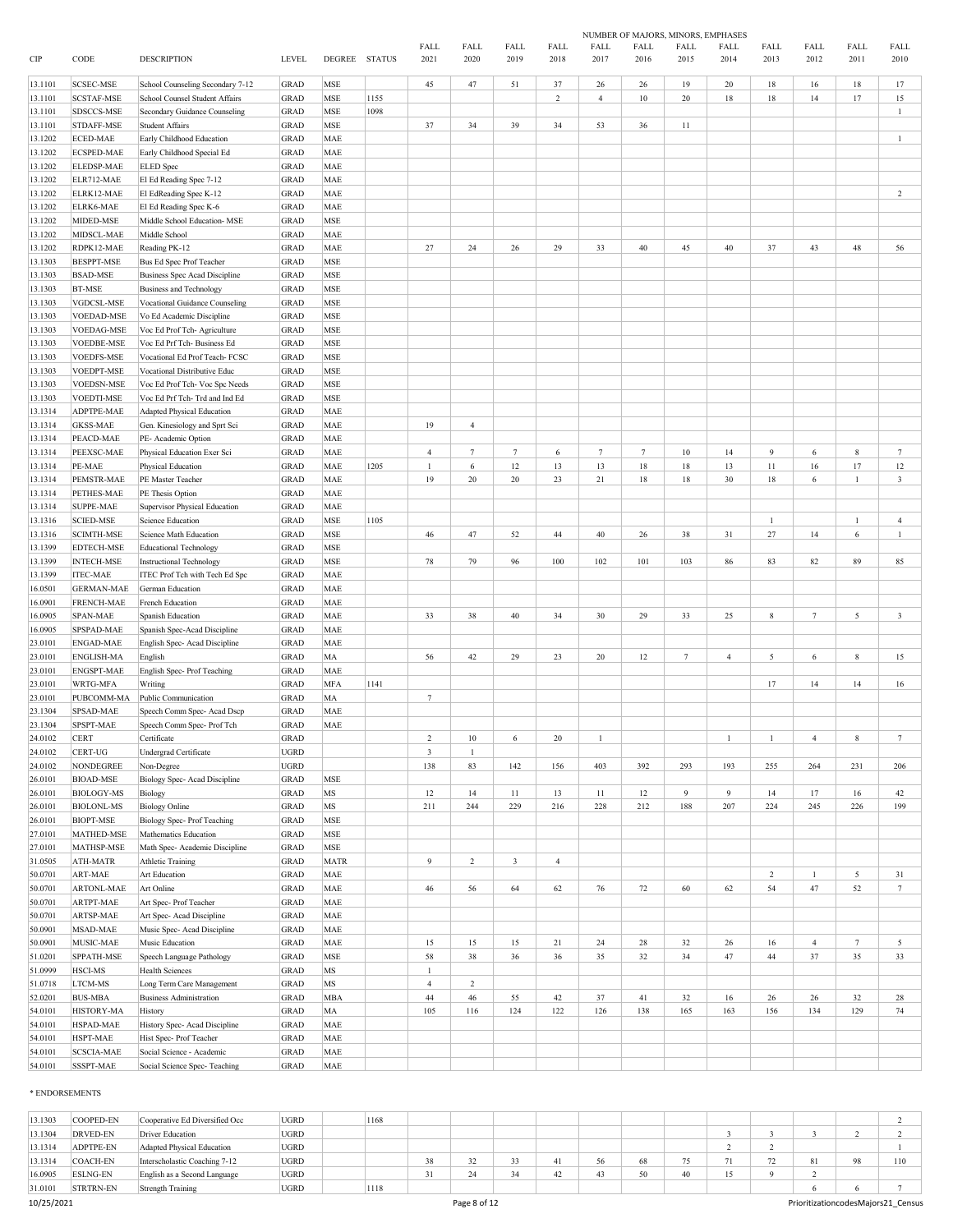|            |                          |                                                   |                            |               |               |                         |                         |                              |                         |                | NUMBER OF MAJORS, MINORS, EMPHASES |                |                  |                 |                 |                |                  |
|------------|--------------------------|---------------------------------------------------|----------------------------|---------------|---------------|-------------------------|-------------------------|------------------------------|-------------------------|----------------|------------------------------------|----------------|------------------|-----------------|-----------------|----------------|------------------|
|            |                          |                                                   |                            |               |               | FALL                    | FALL                    | FALL                         | FALL                    | FALL           | <b>FALL</b>                        | FALL           | FALL             | FALL            | FALL            | FALL           | FALL             |
| CIP        | CODE                     | <b>DESCRIPTION</b>                                | <b>LEVEL</b>               | <b>DEGREE</b> | <b>STATUS</b> | 2021                    | 2020                    | 2019                         | 2018                    | 2017           | 2016                               | 2015           | 2014             | 2013            | 2012            | 2011           | 2010             |
| 50.0501    | THEA-EN                  | Theatre 7-12                                      | UGRD                       |               |               | $\overline{\mathbf{3}}$ | $\overline{c}$          | 2                            | $\overline{\mathbf{3}}$ | $\overline{2}$ | 3                                  | 3              |                  |                 |                 |                |                  |
|            |                          |                                                   |                            |               |               |                         |                         |                              |                         |                |                                    |                |                  |                 |                 |                |                  |
| * EMPHASIS |                          |                                                   |                            |               |               |                         |                         |                              |                         |                |                                    |                |                  |                 |                 |                |                  |
| 11.0101    | <b>GEN-EM</b>            | General                                           | <b>UGRD</b>                |               |               |                         | $\overline{c}$          | $\mathbf{1}$                 | $\mathbf{3}$            | $\mathbf{1}$   | $\mathbf{1}$                       |                |                  |                 | $\sqrt{2}$      |                |                  |
| 11.0101    | <b>SYSADM</b>            |                                                   | <b>UGRD</b>                |               |               |                         |                         |                              |                         | $\,2\,$        | $\sqrt{2}$                         | $\mathbf{1}$   | $\mathbf{1}$     | $\mathbf{1}$    |                 |                |                  |
| 11.0101    | SYSADM-EM                | <b>System Administration</b><br>System Administra | <b>UGRD</b>                |               |               |                         | $\overline{\mathbf{3}}$ | 5                            | $\tau$                  | $11\,$         | 18                                 | 17             | 12               | 15              | $12 \,$         |                |                  |
| 11.0101    | WEBDEV                   |                                                   | <b>UGRD</b>                |               |               |                         |                         | $\mathbf{1}$                 | $\mathbf{1}$            | $\mathfrak{Z}$ | $\overline{c}$                     | $\mathbf{1}$   | $\mathbf{1}$     |                 |                 |                |                  |
|            |                          | Web Development                                   |                            |               |               |                         |                         |                              |                         |                |                                    |                |                  |                 |                 |                |                  |
| 11.0101    | WEBDEV-EM                | Web Development                                   | <b>UGRD</b>                |               |               | $\mathbf{1}$            | $\mathbf{1}$            | $\overline{3}$               | $\sqrt{2}$              | $\mathbf{1}$   | $\mathbf{3}$                       | 5              | $\sqrt{5}$       | $\mathbf{1}$    | $\mathbf{3}$    |                |                  |
| 13.1001    | ADVPRAC-EM               | <b>Advanced Practitioner</b>                      | <b>GRAD</b>                |               | 1145          |                         |                         |                              |                         |                | $\mathbf{1}$                       | $\sqrt{5}$     | $11\,$           | $17\,$          | $18\,$          | 21             | $22\,$           |
| 13.1001    | ASSTTCH-EM               | Adv Pract: Assistive Tech Spec                    | <b>GRAD</b>                |               |               |                         |                         | $\overline{3}$               | $7\phantom{.0}$         | 9              | 6                                  | $\overline{4}$ |                  |                 |                 |                |                  |
| 13.1001    | <b>BHVINT-EM</b>         | Adv Pract: Behav Interventnist                    | <b>GRAD</b>                |               |               | 26                      | 41                      | 39                           | 34                      | 21             | 12                                 | $10\,$         |                  |                 |                 |                |                  |
| 13.1001    | <b>FASILS-EM</b>         | Adv Pr: Fnc Acad Skls Indp Liv                    | <b>GRAD</b>                |               |               | 6                       | $\overline{4}$          | $\overline{2}$               | $7\phantom{.0}$         | 5              | $\mathbf{1}$                       |                |                  |                 |                 |                |                  |
| 13.1001    | <b>GIFTED-EM</b>         | High Ability Education - Gifted                   | <b>GRAD</b>                |               |               | $\overline{4}$          | $\mathbf{3}$            | $\overline{4}$               | 11                      | $\tau$         | 5                                  | $\tau$         | $\overline{4}$   | $7\phantom{.0}$ | 6               | $\tau$         | $11\,$           |
| 13.1001    | <b>INCCOLL-EM</b>        | Adv Pract: Inclusion Collaboration Special GRAD   |                            |               |               | $8\phantom{1}$          | $7\phantom{.0}$         | 5                            | $\sqrt{5}$              | 12             | $10\,$                             | $\mathbf{3}$   | $\mathbf{1}$     |                 |                 |                |                  |
| 13.1001    | MILDMOD-EM               | Mild Moderate                                     | <b>GRAD</b>                |               | 1145          |                         |                         |                              | 1                       | 1              | 5                                  | 11             | 28               | 31              | 35              | 35             | 26               |
| 13.1001    | MMK6-EM                  | Mild Moderate K-6                                 | <b>GRAD</b>                |               |               |                         |                         |                              |                         |                |                                    |                |                  |                 |                 | $\mathbf{1}$   | $\overline{c}$   |
| 13.1001    | SPED-EM                  | <b>Special Education</b>                          | <b>GRAD</b>                |               |               | 44                      | 40                      | 35                           | 40                      | 30             | 21                                 | 16             | $\overline{c}$   |                 |                 |                |                  |
| 13.1306    | SPA                      | Spanish                                           | <b>UGRD</b>                |               |               |                         |                         |                              | $\sqrt{2}$              | $\mathbf{1}$   | $\mathbf{1}$                       | $\mathbf{1}$   |                  |                 |                 |                |                  |
| 13.1314    | PEDAGO-EM                | Pedagogy                                          | <b>GRAD</b>                |               |               | 16                      | 15                      | 13                           | 16                      | 18             | 13                                 | 9              | 21               | 14              | $\overline{4}$  | $\mathbf{1}$   | $\overline{c}$   |
| 13.1314    | SPCLPOP-EM               | <b>Special Populations</b>                        | <b>GRAD</b>                |               |               | $\overline{\mathbf{3}}$ | 5                       | $\tau$                       | $\tau$                  | $\mathbf{3}$   | 5                                  | 9              | $\overline{9}$   | $\overline{4}$  | $\mathbf{1}$    |                | $\mathbf{1}$     |
| 13.1316    | <b>BIOL</b>              | Biology                                           | <b>GRAD</b>                |               |               | $\sqrt{5}$              | $\overline{4}$          | 9                            | 19                      | $20\,$         | 13                                 | 14             | 15               | 10              |                 |                |                  |
| 13.1316    | <b>CHEM</b>              | Chemistry                                         | <b>GRAD</b>                |               |               | 13                      | $11\,$                  | 14                           | 9                       | 11             | 5                                  | 5              | $\tau$           | 6               |                 |                |                  |
| 13.1316    | <b>INTEGRATED</b>        | Integrated                                        | <b>GRAD</b>                |               |               | 23                      | 22                      | 10                           |                         |                |                                    |                |                  |                 |                 |                |                  |
| 13.1316    | MATH                     | Mathematics                                       | <b>GRAD</b>                |               |               | $\overline{2}$          | $7\phantom{.0}$         | 14                           | 12                      | 6              | $\overline{4}$                     | 12             | 6                | $\overline{4}$  |                 |                |                  |
| 13.1316    | PHYS                     | Physics/Physical Science                          | <b>GRAD</b>                |               |               | $\sqrt{3}$              | $\mathbf{3}$            | 5                            | $\overline{4}$          | $\mathbf{3}$   | $\overline{4}$                     | 5              | $\boldsymbol{2}$ | $\mathbf{3}$    | $\overline{c}$  |                |                  |
| 16.0101    | FRE-EM                   | French                                            | <b>UGRD</b>                |               |               | $\mathbf{1}$            |                         |                              |                         |                |                                    | $\mathbf{1}$   |                  |                 |                 |                |                  |
| 16.0101    | <b>FREN</b>              | French                                            | <b>UGRD</b>                |               |               |                         |                         |                              |                         |                | $\mathbf{1}$                       |                |                  |                 |                 |                |                  |
|            |                          |                                                   |                            |               |               |                         |                         |                              |                         |                |                                    |                |                  |                 |                 |                |                  |
| 16.0101    | FREN-EM<br><b>GER-EM</b> | French                                            | <b>UGRD</b><br><b>UGRD</b> |               |               |                         | $\mathbf{1}$            | $\mathbf{1}$<br>$\mathbf{1}$ | $\sqrt{2}$              | $\mathbf{1}$   | $\sqrt{3}$                         |                |                  |                 |                 |                |                  |
| 16.0101    |                          | German                                            |                            |               |               |                         |                         |                              |                         |                |                                    |                |                  |                 |                 |                |                  |
| 16.0101    | <b>GERM-EM</b>           | German                                            | <b>UGRD</b>                |               |               | 1                       |                         | $\mathbf{1}$                 |                         | $\mathbf{1}$   |                                    |                |                  |                 |                 |                |                  |
| 16.0101    | SPA-EM                   | Spanish                                           | <b>UGRD</b>                |               |               | 14                      | 12                      | 14                           | 9                       | $\,$ 8 $\,$    | 9                                  | $\tau$         |                  |                 |                 |                |                  |
| 16.0101    | <b>SPAN</b>              | Spanish                                           | <b>UGRD</b>                |               |               | $\mathbf{1}$            | $\sqrt{2}$              | $\mathbf{3}$                 | $\sqrt{2}$              | 5              | $\tau$                             | $\mathbf{1}$   |                  |                 |                 |                |                  |
| 16.0101    | SPAN-EM                  | Spanish                                           | <b>UGRD</b>                |               |               | $\overline{2}$          | $\mathbf{3}$            | 5                            | $\overline{4}$          | $\overline{4}$ | $\sqrt{3}$                         |                |                  |                 |                 |                |                  |
| 16.0101    | <b>SPTR</b>              | Spanish Transl                                    | <b>UGRD</b>                |               |               | $\mathfrak{Z}$          | $\mathbf{1}$            |                              |                         |                |                                    |                |                  |                 |                 |                |                  |
| 16.0101    | SPTR-EM                  | Spanish Transl                                    | <b>UGRD</b>                |               |               | 6                       | $\overline{c}$          |                              |                         |                |                                    |                |                  |                 |                 |                |                  |
| 23.0101    | CHLDLIT-EM               | Children and Adolescent Lit                       | GRAD                       |               |               |                         |                         |                              |                         | $\mathbf{1}$   | $\mathbf{1}$                       | $\mathbf{1}$   |                  |                 |                 |                |                  |
| 23.0101    | CRTWRIT-EM               | <b>Creative Writing</b>                           | <b>GRAD</b>                |               |               |                         |                         | 2                            | $\overline{c}$          | $\overline{4}$ | 3                                  | $\mathbf{3}$   |                  | $\sqrt{2}$      | $\sqrt{2}$      | 3              | $7\phantom{.0}$  |
| 23.0101    | LIT-EM                   | Literature                                        | <b>GRAD</b>                |               |               |                         | $\overline{c}$          | $\overline{4}$               | $\overline{3}$          | 5              | 6                                  | $\mathbf{3}$   | $\overline{4}$   | $\mathbf{3}$    | $\overline{4}$  | $\overline{4}$ | $7\phantom{.0}$  |
| 23.0101    | WRITE-EM                 | Writing                                           | <b>GRAD</b>                |               |               | 13                      | 18                      | 23                           | 18                      | $10\,$         | $\overline{2}$                     |                |                  |                 |                 |                |                  |
| 26.0101    | <b>GENERAL-EM</b>        | General                                           | <b>UGRD</b>                |               |               | 38                      | $20\,$                  | 17                           | 24                      | 17             | $10\,$                             | 14             | 12               | 6               | 13              | $10\,$         | 10               |
| 26.0101    | <b>HLTHSCI</b>           | Health Science                                    | <b>UGRD</b>                |               |               |                         |                         |                              |                         |                |                                    |                | $\mathbf{1}$     |                 | $\sqrt{2}$      | $\mathbf{1}$   |                  |
| 26.0101    | HLTHSCI-EM               | <b>Health Sciences</b>                            | <b>UGRD</b>                |               |               | 131                     | 146                     | 124                          | 138                     | 122            | 119                                | 89             | 95               | 100             | 81              | 81             | 61               |
| 26.0101    | <b>WILDLIF</b>           | Wildlife                                          | <b>UGRD</b>                |               |               |                         |                         |                              |                         |                |                                    |                |                  |                 |                 |                |                  |
| 26.0101    | WILDLIF-EM               | Wildlife                                          | <b>UGRD</b>                |               |               | 34                      | 53                      | 55                           | 51                      | 50             | 42                                 | 34             | 57               | 54              | 49              | 40             | 40               |
| 31.0101    | <b>NATRES-EM</b>         | Natural Resources                                 | <b>UGRD</b>                |               | 1168          |                         | $\sqrt{2}$              | 2                            | $\sqrt{2}$              | 9              | 12                                 | 15             | $7\phantom{.0}$  | $7\phantom{.0}$ | $\tau$          |                |                  |
| 31.0101    | NRMOP-EM                 | Natural Res Mgt Outdoor Pursui                    | <b>UGRD</b>                |               |               | 12                      | 15                      | $10\,$                       | $\sqrt{4}$              |                |                                    |                |                  |                 |                 |                |                  |
| 31.0101    | REC-EM                   | <b>Recreation Manage</b>                          | <b>UGRD</b>                |               | 1168          |                         |                         | $\mathbf{1}$                 | $\overline{\mathbf{3}}$ | 5              | 8                                  | $\,$ 8 $\,$    | 5                | $\mathbf{3}$    | $\,$ 8 $\,$     |                |                  |
| 31.0101    | <b>RECEM-EM</b>          | Rec Outdoor Event Mgt Comp                        | <b>UGRD</b>                |               |               | $\overline{4}$          | 6                       | 5                            | 5                       |                |                                    |                |                  |                 |                 |                |                  |
| 31.0101    | TRVTOUR-EM               | Travel/Tourism                                    | <b>UGRD</b>                |               | 1168          |                         | $\sqrt{2}$              | $\sqrt{2}$                   | $7\phantom{.0}$         | 12             | 19                                 | 23             | $22\,$           | 19              | 16              |                |                  |
| 40.0501    | <b>BIOCHEM</b>           | Bio-Chemistry                                     | <b>UGRD</b>                |               |               | $8\phantom{1}$          | 14                      | 13                           | $\tau$                  | 13             | 24                                 | $\sqrt{28}$    | 35               | 35              | $24\,$          | 25             | 9                |
| 40.0501    | <b>BUSSALE-EM</b>        | <b>Business Sales</b>                             | <b>UGRD</b>                |               | 1178          |                         |                         |                              |                         | $\overline{2}$ | $\sqrt{2}$                         | $\mathbf{3}$   | $\mathbf{1}$     |                 | $\mathbf{1}$    |                | $\overline{4}$   |
| 40.0501    | HTHSCI-EM                | <b>Health Sciences</b>                            | <b>UGRD</b>                |               |               | 35                      | 21                      | 36                           | 25                      | 25             | 27                                 | 22             |                  |                 |                 |                |                  |
|            |                          |                                                   | <b>UGRD</b>                |               |               |                         |                         |                              |                         |                |                                    | $\mathbf{1}$   |                  | $\mathbf{1}$    |                 |                |                  |
| 40.0501    | MOLBIOL-EM               | Molecular Biology                                 |                            |               |               |                         |                         |                              |                         |                |                                    |                |                  |                 | $\mathbf{3}$    | 6              | 10 <sup>°</sup>  |
| 45.1101    | GENSOC-EM                | General Sociology                                 | <b>UGRD</b>                |               | 1165          |                         | $\mathbf{1}$            | 1                            | $\sqrt{5}$              | 12             | 21                                 | $10\,$         | 17               |                 |                 |                |                  |
| 45.1101    | <b>GLDIV-EM</b>          | Globalization and Diversity                       | $_{\rm UGRD}$              |               | 1165          |                         |                         |                              |                         |                |                                    | $\mathbf{1}$   |                  |                 |                 |                |                  |
| 50.0701    | <b>CERAM-EM</b>          | Ceramics                                          | <b>UGRD</b>                |               |               | $\sqrt{2}$              | $\overline{\mathbf{3}}$ | $\overline{4}$               | $\overline{4}$          | 6              | 6                                  | $\mathbf{3}$   | $\mathbf{3}$     | $\mathbf{1}$    | $\mathbf{1}$    |                |                  |
| 50.0701    | <b>CLASSED-EM</b>        | sroom Education                                   | GRAD                       |               |               | 37                      | 48                      | 52                           | 51                      | 61             | 54                                 | 44             | 26               | 15              |                 |                |                  |
| 50.0701    | DRAW-EM                  | Drawing                                           | <b>UGRD</b>                |               |               | $\mathfrak z$           | $\overline{4}$          | $\overline{4}$               | $\overline{4}$          | $\overline{4}$ | $\overline{c}$                     | $\sqrt{2}$     | $\overline{4}$   | 6               | $7\phantom{.0}$ | $\sqrt{2}$     | $\mathbf{1}$     |
| 50.0701    | <b>GLASS-EM</b>          | Glass                                             | <b>UGRD</b>                |               |               |                         |                         |                              |                         | $\,1$          | $\mathbf{1}$                       | $\mathbf{1}$   | $\mathbf{1}$     | $\mathbf{3}$    | $\overline{c}$  | $\,1$          |                  |
| 50.0701    | <b>ILLUS-EM</b>          | Illustration                                      | <b>UGRD</b>                |               |               | $\mathfrak{Z}$          | $\overline{4}$          | 6                            | $\overline{\mathbf{3}}$ | $\,2\,$        | $\sqrt{2}$                         | $\mathbf{1}$   |                  | $\overline{2}$  |                 |                |                  |
| 50.0701    | MUSED-EM                 | Museum Education                                  | <b>GRAD</b>                |               |               | 9                       | $\,$ 8 $\,$             | 12                           | $10\,$                  | $11\,$         | $10\,$                             | $\sqrt{6}$     | $\overline{4}$   |                 |                 |                |                  |
| 50.0701    | PAINT-EM                 | Painting                                          | <b>UGRD</b>                |               |               | $\sqrt{2}$              | $\overline{4}$          | $\mathbf{3}$                 | $\sqrt{5}$              | $\overline{4}$ | 5                                  | $\sqrt{2}$     |                  | $\overline{4}$  | 5               | 5              | $\overline{4}$   |
| 50.0701    | PHOTO-EM                 | Photography                                       | <b>UGRD</b>                |               |               | $\overline{2}$          | $\mathbf{1}$            | $\overline{2}$               | $\mathbf{1}$            | $\overline{4}$ | 5                                  | $\,$ 8 $\,$    | 6                | $\mathbf{1}$    |                 |                |                  |
| 50.0701    | PRINT-EM                 | Printmaking                                       | <b>UGRD</b>                |               |               | $\mathbf{1}$            |                         |                              |                         |                |                                    |                |                  |                 |                 | $\overline{c}$ | $\mathbf{1}$     |
| 50.0701    | <b>SCULPT-EM</b>         | Sculpture                                         | <b>UGRD</b>                |               |               | 1                       | $\mathbf{1}$            | $\mathbf{1}$                 | $\mathbf{1}$            |                | $\mathbf{1}$                       | $\mathbf{1}$   | $\overline{c}$   | $\overline{c}$  | $\overline{c}$  | $\sqrt{2}$     |                  |
| 50.0901    | COMPO-EM                 | Composition                                       | $_{\rm UGRD}$              |               |               | $\sqrt{3}$              |                         |                              | $\,1\,$                 | $1\,$          | $\sqrt{2}$                         | $\,1\,$        |                  |                 |                 |                |                  |
| 50.0901    | <b>COMPOS</b>            | Composition                                       | <b>UGRD</b>                |               | 1145          |                         |                         |                              |                         |                |                                    |                | $\mathbf{1}$     |                 |                 |                |                  |
| 50.0901    | COMPOS-EM                | Composition                                       | <b>UGRD</b>                |               | 1145          |                         |                         |                              |                         |                |                                    | $\sqrt{2}$     | $\sqrt{2}$       | $\mathbf{3}$    | $\overline{4}$  | $\sqrt{2}$     | $\boldsymbol{2}$ |
| 50.0901    | <b>INSTRU</b>            | Instrumental                                      | <b>UGRD</b>                |               |               | $\mathbf{1}$            |                         |                              |                         |                |                                    |                |                  |                 |                 |                |                  |
| 50.0901    | <b>INSTRU-EM</b>         | Instrumental                                      | <b>UGRD</b>                |               |               | $\sqrt{2}$              | $\mathbf{1}$            | $\mathbf{3}$                 | $\overline{4}$          | 5              | 5                                  | $\mathbf{3}$   | 5                | 5               | 5               | $\mathbf{3}$   | 1                |
| 50.0901    | MUSICBS-EM               | <b>Music Business</b>                             | <b>UGRD</b>                |               |               | $\overline{4}$          | $\,$ 8 $\,$             | $\,$ 8 $\,$                  | 9                       | $11\,$         | $12\,$                             | 21             | 21               | 21              | 25              | 28             | 29               |
| 50.0901    | <b>PIANOPPD</b>          | Piano Performance Pedagogy                        | <b>UGRD</b>                |               |               |                         |                         |                              |                         |                |                                    | $\mathbf{1}$   | $\mathbf{1}$     | $\mathbf{1}$    |                 |                |                  |
| 50.0901    | PIANOPP-EM               | Piano Performance Pedagogy                        | $_{\rm UGRD}$              |               |               |                         |                         |                              |                         |                | $\mathbf{1}$                       | $\sqrt{2}$     | $\overline{c}$   | $\mathbf{3}$    | $\mathbf{1}$    |                | $\mathbf{1}$     |
| 50.0901    | PIANOPR-EM               | Piano Performance                                 | <b>UGRD</b>                |               |               | $\sqrt{2}$              |                         | $\mathbf{1}$                 | $\mathbf{1}$            | $\mathbf{1}$   | $\mathbf{1}$                       | $\mathbf{1}$   | $\sqrt{2}$       | $\mathbf{1}$    |                 | $\mathbf{1}$   | $\overline{c}$   |
| 50.0901    | VOCAL-EM                 | Vocal                                             | <b>UGRD</b>                |               |               | $\sqrt{2}$              | $\mathbf{3}$            | $\mathbf{1}$                 | $\mathbf{1}$            | $\overline{c}$ | $\mathbf{1}$                       | $\mathbf{3}$   | 5                | $\overline{4}$  | 6               | 6              | 3                |
| 52.0201    | ACCT                     | Accounting                                        | <b>UGRD</b>                |               |               |                         |                         | $\mathbf{1}$                 |                         | $\mathbf{1}$   |                                    |                |                  |                 | $\overline{1}$  |                |                  |
| 52.0201    | ACCT-EM                  | Accounting                                        | $_{\rm UGRD}$              |               |               | 101                     | 79                      | 76                           | 86                      | 104            | 111                                | 116            | 126              | 133             | 157             | 152            | 146              |
| 52.0201    | <b>BSAD-EM</b>           | <b>Business Administration</b>                    | <b>UGRD</b>                |               |               |                         |                         |                              |                         |                |                                    |                |                  |                 | $\overline{c}$  | 6              | 19               |
| 52.0201    | <b>BUSINT-EM</b>         | <b>Business Intel</b>                             | <b>UGRD</b>                |               |               | 9                       | $\sqrt{2}$              | $\mathbf{1}$                 |                         |                |                                    |                |                  |                 |                 |                |                  |
| 52.0201    | ECONOM-EM                | Economics                                         | <b>UGRD</b>                |               |               | 13                      | $10\,$                  | 11                           | $\,$ 8 $\,$             | $\,$ 8 $\,$    | 9                                  | 11             | $\,$ 8 $\,$      | 13              | 10              | 5              | $\mathbf{1}$     |
| 52.0201    | FIN                      | Finance                                           | <b>UGRD</b>                |               |               |                         |                         |                              |                         |                |                                    | $\mathbf{1}$   | $\mathbf{1}$     | $\sqrt{2}$      |                 |                |                  |
|            | FINANCE-EM               | Finance                                           | <b>UGRD</b>                |               |               | 50                      | 47                      | 65                           | 59                      | 50             | 47                                 | 54             | 65               | 77              | 96              | 78             | 76               |
| 52.0201    |                          |                                                   |                            |               |               |                         |                         |                              |                         |                |                                    |                |                  |                 |                 |                |                  |

10/25/2021 Page 9 of 12 PrioritizationcodesMajors21\_Census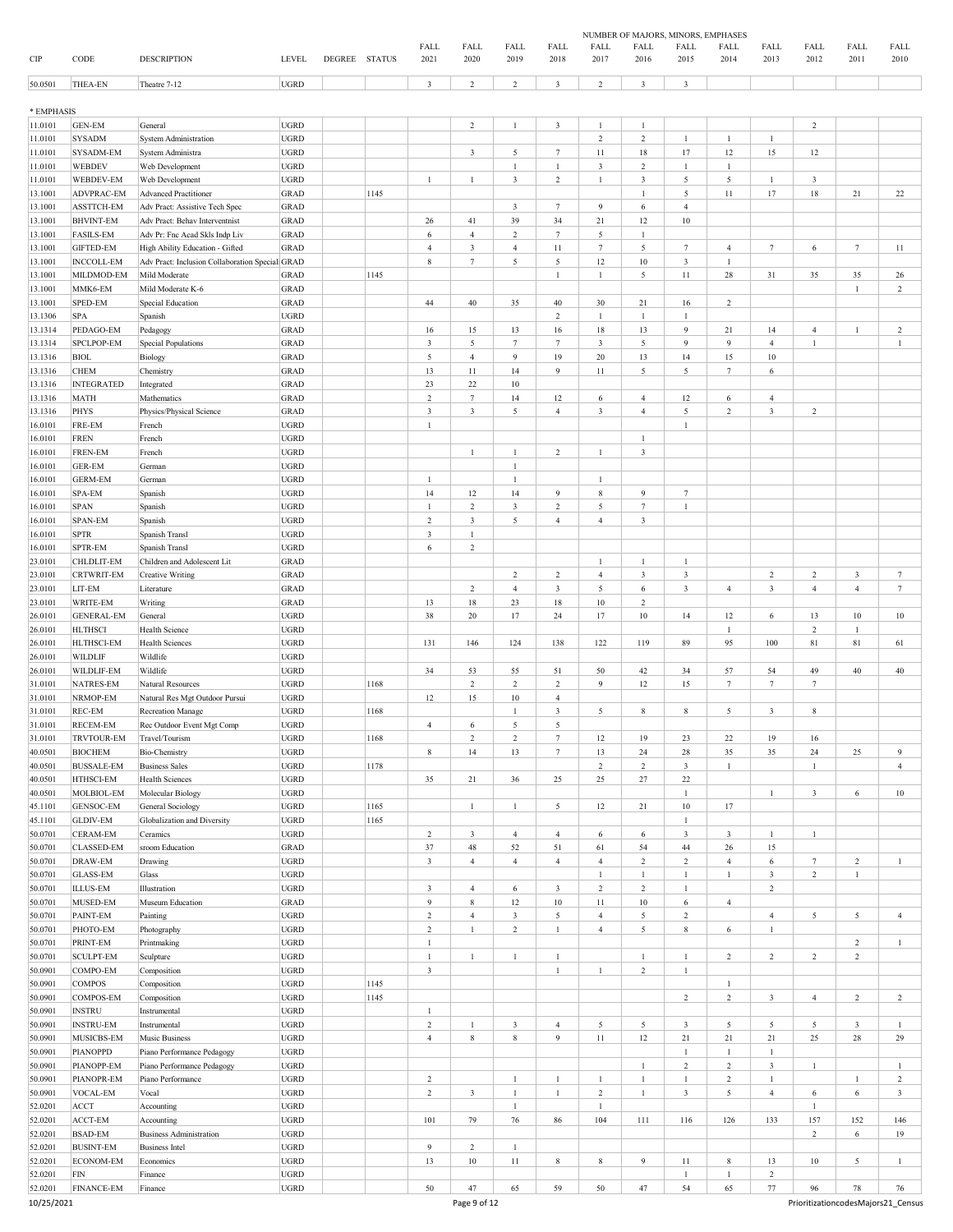|         |                  |                                | NUMBER OF MAJORS, MINORS, EMPHASES |        |               |                |      |                          |               |      |        |                |               |              |                         |                |                         |  |
|---------|------------------|--------------------------------|------------------------------------|--------|---------------|----------------|------|--------------------------|---------------|------|--------|----------------|---------------|--------------|-------------------------|----------------|-------------------------|--|
|         |                  |                                |                                    |        |               | <b>FALL</b>    | FALL | FALL                     | FALL          | FALL | FALL   | FALL           | FALL          | FALL         | FALL                    | <b>FALL</b>    | <b>FALL</b>             |  |
| CIP     | CODE             | <b>DESCRIPTION</b>             | <b>LEVEL</b>                       | DEGREE | <b>STATUS</b> | 2021           | 2020 | 2019                     | 2018          | 2017 | 2016   | 2015           | 2014          | 2013         | 2012                    | 2011           | 2010                    |  |
| 52.0201 | MGT-EM           | Management                     | <b>UGRD</b>                        |        |               |                |      |                          |               |      |        |                |               |              |                         |                |                         |  |
| 52.0201 | MIS-EM           | Management Information Systems | <b>UGRD</b>                        |        | 1188          | $\overline{2}$ | 6    | $\overline{\phantom{a}}$ | $\mathcal{L}$ | 6    | 6      | $\mathbf Q$    | 14            | 15           | 27                      | 26             | 21                      |  |
| 52.0201 | MKT-EM           | Marketing                      | <b>UGRD</b>                        |        | 1188          |                |      |                          |               |      |        |                |               |              |                         |                |                         |  |
| 52.0201 | <b>MKTING-EM</b> | Marketing                      | <b>UGRD</b>                        |        |               | 84             | 71   | 67                       | 62            | 79   | 81     | 87             | 89            | 96           | 96                      | 118            | 88                      |  |
| 52.0201 | MNGT-EM          | Management                     | <b>UGRD</b>                        |        |               | 113            | 68   | 78                       | 83            | 115  | 137    | 156            | 170           | 171          | 183                     | 194            | 173                     |  |
| 52.0201 | SPCHMGT-EM       | Supply Chain Mana              | <b>UGRD</b>                        |        |               | 46             | 40   | 48                       | 62            | 54   | 50     | 51             | 25            | 19           | $\overline{ }$          | $\sim$         |                         |  |
| 52.0201 | <b>SPPLCHMG</b>  | Supply Change Man              | UGRD                               |        |               |                |      |                          |               |      |        |                |               |              |                         |                |                         |  |
| 49.0101 | <b>AVIASS-EM</b> | <b>Aviation Support</b>        | UGRD                               |        |               | 20             | 17   | 16                       | 10            | 3    | 6      | 17             | 11            |              | $\overline{\mathbf{3}}$ | $\sim$         |                         |  |
| 52.0205 | <b>FLIOPR-EM</b> | <b>Flight Operations</b>       | UGRD                               |        |               | 23             | 49   | 38                       | 23            | 31   | 25     | 24             | 6             | $\mathbf{3}$ | $\overline{2}$          | 3              |                         |  |
| 54.0101 | <b>ECON-EM</b>   | Economics                      | UGRD                               |        |               |                |      |                          |               |      |        |                |               |              |                         |                |                         |  |
| 54.0101 | GEOG-EM          | Geography                      | <b>UGRD</b>                        |        |               |                |      |                          |               |      | $\sim$ | $\overline{4}$ | 6             |              | 5                       | $\overline{ }$ | 5                       |  |
| 54.0101 | POLISCI-EM       | Political Science              | <b>UGRD</b>                        |        |               |                |      |                          |               |      | 3      | 6              | 6             | 6            | 9                       | 15             | 6                       |  |
| 54.0101 | <b>PSYCHO-EM</b> | Psychology                     | <b>UGRD</b>                        |        |               |                |      |                          |               |      |        | 2              | $\sim$        | 5            | 8                       | 8              | $\overline{\mathbf{3}}$ |  |
| 54.0101 | SOCIO-EM         | Sociology                      | <b>UGRD</b>                        |        |               |                |      |                          |               |      |        |                | $\mathcal{L}$ | 6            | $\overline{4}$          | 3              | 2                       |  |

# \* OPTION

| 11.0101    | SQA                  | Software Quality Assurance        | <b>UGRD</b>                |      |                  |                         |                         |                         |                |                |                |                 |                |                         |                |                                    |
|------------|----------------------|-----------------------------------|----------------------------|------|------------------|-------------------------|-------------------------|-------------------------|----------------|----------------|----------------|-----------------|----------------|-------------------------|----------------|------------------------------------|
| 13.0101    | <b>AGEDU</b>         | <b>Agricultural Education</b>     | <b>GRAD</b>                |      | $\mathbf{1}$     |                         |                         |                         |                |                |                |                 |                |                         |                |                                    |
| 13.0101    | ARTPK12              | Art PK-12                         | <b>GRAD</b>                |      | 6                | $\overline{4}$          | -1                      |                         |                |                |                |                 |                |                         |                |                                    |
| 13.0101    | <b>BIO 712</b>       | Biology 7-12                      | <b>GRAD</b>                |      | $\,2$            | $\overline{c}$          |                         |                         |                |                |                |                 |                |                         |                |                                    |
| 13.0101    | BUMIT 612            | Busines, Mkt, Info Tech 6-12      | <b>GRAD</b>                |      | $\bf 8$          | 6                       | $\sqrt{2}$              |                         |                |                |                |                 |                |                         |                |                                    |
| 13.0101    | <b>BMIT 612</b>      | Busines, Mkt, Info Tech 6-12      | <b>GRAD</b>                |      | $\mathbf{1}$     |                         |                         |                         |                |                |                |                 |                |                         |                |                                    |
| 13.0101    | ECI B-3              | Early Childhoo                    | <b>GRAD</b>                |      |                  |                         | $\mathbf{1}$            |                         |                |                |                |                 |                |                         |                |                                    |
| 13.0101    | ECIN B3              | Early Childhoo                    | <b>GRAD</b>                |      | $\overline{4}$   | $\mathbf{3}$            | $\overline{4}$          |                         |                |                |                |                 |                |                         |                |                                    |
| 13.0101    | ELEMED K6            | Elementary Edu                    | <b>GRAD</b>                |      | $\mathbf{1}$     | $\mathbf{1}$            |                         |                         |                |                |                |                 |                |                         |                |                                    |
| 13.0101    | <b>ENLA 712</b>      | English Langua                    | <b>GRAD</b>                |      | $7\phantom{.0}$  | $\sqrt{6}$              |                         |                         |                |                |                |                 |                |                         |                |                                    |
| 13.0101    | FCS                  | Family and Con                    | <b>GRAD</b>                |      | $\mathbf{1}$     | $\sqrt{2}$              |                         |                         |                |                |                |                 |                |                         |                |                                    |
| 13.0101    | <b>HIS 712</b>       | History 7-12                      | <b>GRAD</b>                |      | $\mathbf{1}$     | $\mathbf{1}$            |                         |                         |                |                |                |                 |                |                         |                |                                    |
| 13.0101    | HPE PK12             | Health PE PK-1                    | <b>GRAD</b>                |      |                  | 1                       |                         |                         |                |                |                |                 |                |                         |                |                                    |
| 13.0101    | HPED PK12            | Health Physica                    | <b>GRAD</b>                |      |                  | $\mathbf{1}$            |                         |                         |                |                |                |                 |                |                         |                |                                    |
| 13.0101    | <b>INFOT PK12</b>    | Information Technology PK-12      | <b>GRAD</b>                |      | 1                |                         |                         |                         |                |                |                |                 |                |                         |                |                                    |
| 13.0101    | LIBR PK12            | School Librari                    | <b>GRAD</b>                |      | $\mathbf{1}$     | $\mathbf{3}$            | $\overline{c}$          |                         |                |                |                |                 |                |                         |                |                                    |
|            | MLENL 59             | Middle Level E                    | <b>GRAD</b>                |      | $\mathbf{1}$     | $\mathbf{1}$            |                         |                         |                |                |                |                 |                |                         |                |                                    |
| 13.0101    |                      |                                   |                            |      |                  |                         |                         |                         |                |                |                |                 |                |                         |                |                                    |
| 13.0101    | MLMTH 59             | Middle Level M                    | GRAD                       |      |                  | $\mathbf{1}$            |                         |                         |                |                |                |                 |                |                         |                |                                    |
| 13.0101    | MLSSCI 59            | Middle Level S                    | GRAD                       |      | $\mathbf{1}$     | $\mathbf{1}$            |                         |                         |                |                |                |                 |                |                         |                |                                    |
| 13.0101    | MTH 612              | Mathematics 6-12                  | <b>GRAD</b>                |      | $\overline{4}$   | $\mathfrak{Z}$          |                         |                         |                |                |                |                 |                |                         |                |                                    |
| 13.0101    | MUS PK12             | Music PK-12                       | <b>GRAD</b>                |      | $\mathbf{1}$     |                         |                         |                         |                |                |                |                 |                |                         |                |                                    |
| 13.0101    | MUSI PK12            | Music PK-12                       | <b>GRAD</b>                |      | $\mathfrak{Z}$   | $\mathbf{3}$            |                         |                         |                |                |                |                 |                |                         |                |                                    |
| 13.0101    | <b>PE PK12</b>       | Physical Ed PK                    | GRAD                       |      | $\boldsymbol{2}$ | $\sqrt{2}$              | $\mathbf{1}$            |                         |                |                |                |                 |                |                         |                |                                    |
| 13.0101    | PED 712              | Physical Ed 7-                    | <b>GRAD</b>                |      | $\mathbf{3}$     | $\overline{4}$          | $\mathbf{1}$            |                         |                |                |                |                 |                |                         |                |                                    |
| 13.0101    | PED PK12             | Physical Ed PK                    | GRAD                       |      | $\overline{4}$   | $\sqrt{2}$              |                         |                         |                |                |                |                 |                |                         |                |                                    |
| 13.0101    | <b>POLS 712</b>      | Political Scie                    | <b>GRAD</b>                |      |                  | $\mathbf{1}$            |                         |                         |                |                |                |                 |                |                         |                |                                    |
| 13.0101    | <b>PRIN 712</b>      | Principal 7-12                    | <b>GRAD</b>                |      | $7\phantom{.0}$  | $\tau$                  | $\overline{2}$          |                         |                |                |                |                 |                |                         |                |                                    |
| 13.0101    | PRIN PK8             | Principal PK-8                    | <b>GRAD</b>                |      | 8                | 5                       | 1                       |                         |                |                |                |                 |                |                         |                |                                    |
| 13.0101    | <b>SCIE</b>          | Science                           | <b>GRAD</b>                |      |                  |                         | $\mathbf{1}$            |                         |                |                |                |                 |                |                         |                |                                    |
| 13.0101    | <b>SCIEN</b>         | Science                           | <b>GRAD</b>                |      | 11               | 13                      |                         |                         |                |                |                |                 |                |                         |                |                                    |
| 13.0101    | <b>SEDG 712</b>      | Special Ed Gen                    | <b>GRAD</b>                |      | $\overline{4}$   | $\sqrt{2}$              |                         |                         |                |                |                |                 |                |                         |                |                                    |
| 13.0101    | SEDG <sub>K6</sub>   | Special Ed Gen                    | <b>GRAD</b>                |      | $\mathbf{1}$     | $\mathbf{1}$            |                         |                         |                |                |                |                 |                |                         |                |                                    |
| 13.0101    | SEDG K12             | Special Ed Gen                    | <b>GRAD</b>                |      | $\boldsymbol{2}$ | 5                       | $\mathbf{1}$            |                         |                |                |                |                 |                |                         |                |                                    |
| 13.0101    | SOCSC <sub>712</sub> | Social Science 7-12               | <b>GRAD</b>                |      | $\mathbf{1}$     |                         |                         |                         |                |                |                |                 |                |                         |                |                                    |
| 13.0101    | <b>SPED 712</b>      | Special Ed Gen                    | <b>GRAD</b>                |      |                  |                         | $\mathbf{1}$            |                         |                |                |                |                 |                |                         |                |                                    |
| 13.0101    | SPED K12             | Special Ed Gen                    | GRAD                       |      | $\mathbf{1}$     | $\mathbf{1}$            |                         |                         |                |                |                |                 |                |                         |                |                                    |
| 13.0101    | SPED K6              | Special Ed Gen                    | <b>GRAD</b>                |      | $\mathbf{1}$     | $\mathbf{1}$            | $\mathbf{1}$            |                         |                |                |                |                 |                |                         |                |                                    |
| 13.0101    | <b>SPAN 712</b>      | World Lang Spa                    | <b>GRAD</b>                |      |                  | $\mathbf{1}$            |                         |                         |                |                |                |                 |                |                         |                |                                    |
| 13.0101    | <b>STSED</b>         | Skilled Techni                    | <b>GRAD</b>                |      | $\mathbf{1}$     | $\mathbf{1}$            |                         |                         |                |                |                |                 |                |                         |                |                                    |
| 13.0101    | SUPER PK12           | Superintendent PK-12              | <b>GRAD</b>                |      | $\mathbf{1}$     |                         |                         |                         |                |                |                |                 |                |                         |                |                                    |
| 13.0101    | <b>SUPSPED</b>       | Supervisor of                     | <b>GRAD</b>                |      | $\mathbf{1}$     | $\sqrt{2}$              |                         |                         |                |                |                |                 |                |                         |                |                                    |
| 13.0101    | <b>WLSPN 712</b>     | World Lang Spa                    | <b>GRAD</b>                |      | $\overline{4}$   | 9                       |                         |                         |                |                |                |                 |                |                         |                |                                    |
| 13.0301    | <b>ENGL 712</b>      | Secondary Engl                    | <b>GRAD</b>                |      | $\overline{7}$   | $\,$ 8 $\,$             | $\mathbf{1}$            |                         |                |                |                |                 |                |                         |                |                                    |
| 13.0401    | EDAD-OPT             | <b>Educational Administration</b> | <b>GRAD</b>                |      | 19               | 12                      | 17                      | 21                      | 20             | 21             | $12 \,$        | $21\,$          | 27             | 23                      | 15             | $\tau$                             |
| 13.1001    | TE-OPT               | <b>Teacher Education</b>          | <b>GRAD</b>                |      | 44               | 35                      | 46                      | 46                      | 44             | 47             | 31             | 52              | 45             | 45                      | 41             | 47                                 |
| 13.1101    | CONCL-OPT            | Counseling                        | <b>GRAD</b>                |      | 16               | 18                      | 15                      | $11\,$                  | 9              | 5              | 9              | 17              | 5              | 13                      | $23\,$         | 14                                 |
| 13.1101    | <b>DRGALCOUN</b>     | Drug Alcohol Counseling           | <b>GRAD</b>                |      | $\mathbf{1}$     | $10\,$                  | 6                       | 19                      | $1\,$          |                |                |                 |                |                         |                |                                    |
| 13.1314    | COACH                | Coaching                          | <b>GRAD</b>                |      | 10               |                         |                         |                         |                |                |                |                 |                |                         |                |                                    |
| 13.1314    | <b>RECLES</b>        | Recreation and Leisure            | <b>GRAD</b>                |      |                  |                         |                         |                         |                |                |                |                 |                |                         |                |                                    |
|            | <b>SPTADMN</b>       |                                   |                            |      | 9                | $\overline{4}$          |                         |                         |                |                |                |                 |                |                         |                |                                    |
| 13.1314    |                      | Sport Administration              | <b>GRAD</b><br><b>GRAD</b> |      | $\overline{4}$   | $\overline{4}$          |                         |                         |                |                | 8              |                 | 8              | $\overline{4}$          |                |                                    |
| 13.1314    | NOTHES-OPT           | Non-Thesis                        |                            |      |                  |                         | 5                       | 5                       | 3              | 3              |                | 11              |                |                         |                |                                    |
| 13.1314    | PE-OPT               | Physical Education                | <b>GRAD</b>                |      |                  | 5                       | 6                       | 2                       | $\overline{4}$ | $\overline{2}$ | 2              | 3               | 5              |                         | 2              | 4                                  |
| 13.1314    | <b>RSCFW-OPT</b>     | Research and Fiel                 | GRAD                       | 1205 | $\mathbf{1}$     | 6                       | 12                      | $11\,$                  | 12             | 15             | 16             | 12              | $\,$ 8 $\,$    | $\,$ 8 $\,$             | $\mathbf{1}$   |                                    |
| 13.1314    | THESIS-OPT           | Thesis                            | GRAD                       |      |                  | $\mathbf{3}$            | $\overline{2}$          | $\mathbf{1}$            | $\overline{4}$ | $\overline{4}$ | $\overline{c}$ | $\mathbf{3}$    | $\mathbf{1}$   | $\mathbf{1}$            |                |                                    |
| 13.1314    | <b>THSIS-OPT</b>     | Thesis                            | GRAD                       | 1205 |                  |                         |                         | $\,2\,$                 | $\mathbf{1}$   | $\mathbf{3}$   | $\overline{2}$ | $\,1\,$         | $\overline{c}$ | $\sqrt{2}$              |                |                                    |
| 16.0905    | <b>SPANISH</b>       | Spanish                           | GRAD                       |      | $\mathbf{1}$     |                         |                         |                         |                |                |                |                 |                |                         |                |                                    |
| 16.0905    | SPAN-OPT             | Spanish                           | $_{\rm GRAD}$              |      |                  | $\mathbf{3}$            | $\overline{\mathbf{3}}$ | $\mathfrak{s}$          | $\overline{c}$ | $\overline{4}$ | $\mathbf{1}$   | $\overline{4}$  | $\mathbf{3}$   |                         | $\mathbf{1}$   | $\mathbf{1}$                       |
| 19.0499    | <b>ECFA</b>          | Early Childhoo                    | <b>UGRD</b>                |      |                  | $\mathbf{1}$            |                         |                         |                |                |                |                 |                |                         |                |                                    |
| 23.0101    | <b>ENG-OPT</b>       | English                           | GRAD                       |      | $\mathbf{3}$     | $\overline{c}$          | $\overline{4}$          | 5                       | $\overline{4}$ | 5              | $\overline{4}$ | 6               | $\overline{4}$ | 9                       | $\mathbf{3}$   | $\overline{4}$                     |
| 24.0102    | OPT30/15             | OPT 30/15                         | <b>UGRD</b>                |      | 34               | 32                      | $26\,$                  | 19                      | 16             | 22             | 19             | $7\phantom{.0}$ | 9              | $\,$ 8 $\,$             | $\mathbf{3}$   |                                    |
| 24.0102    | OPT3X15              | OPT 3x15                          | <b>UGRD</b>                |      | $\overline{4}$   | $\overline{4}$          | $\,$ 8 $\,$             | $7\phantom{.0}$         | $\mathbf{3}$   | $\mathbf{1}$   | $\,$ 8 $\,$    | $\sqrt{5}$      | $\overline{c}$ | $\overline{\mathbf{3}}$ | $\overline{4}$ |                                    |
| 24.0102    | OTHER-OPT            | Other                             | GRAD                       |      | 25               | 27                      | $21\,$                  | 34                      | 43             | 27             | 31             | 34              | 39             | $\epsilon$              | 17             | 9                                  |
| 26.0101    | <b>BIOL-OPT</b>      | Biology                           | GRAD                       |      | 11               | 13                      | 31                      | 30                      | 32             | 34             | 35             | 28              | 19             | 32                      | 40             | 30                                 |
| 50.0701    | ART-OPT              | Art                               | GRAD                       |      | $\boldsymbol{2}$ | $\overline{\mathbf{3}}$ | $\mathbf{1}$            | $\overline{\mathbf{3}}$ | $\mathbf{1}$   | $\overline{4}$ | $\overline{c}$ |                 |                | $\overline{4}$          | $\mathfrak z$  | 5                                  |
| 50.0901    | MUS-OPT              | Music                             | GRAD                       |      | $\overline{c}$   | $\overline{4}$          | $\overline{2}$          | $\,1$                   | $\overline{c}$ | -1             | $\overline{2}$ | $\,1\,$         | 6              | $\overline{c}$          | 2              | $\overline{2}$                     |
| 10/25/2021 |                      |                                   |                            |      |                  | Page 10 of 12           |                         |                         |                |                |                |                 |                |                         |                | PrioritizationcodesMajors21_Census |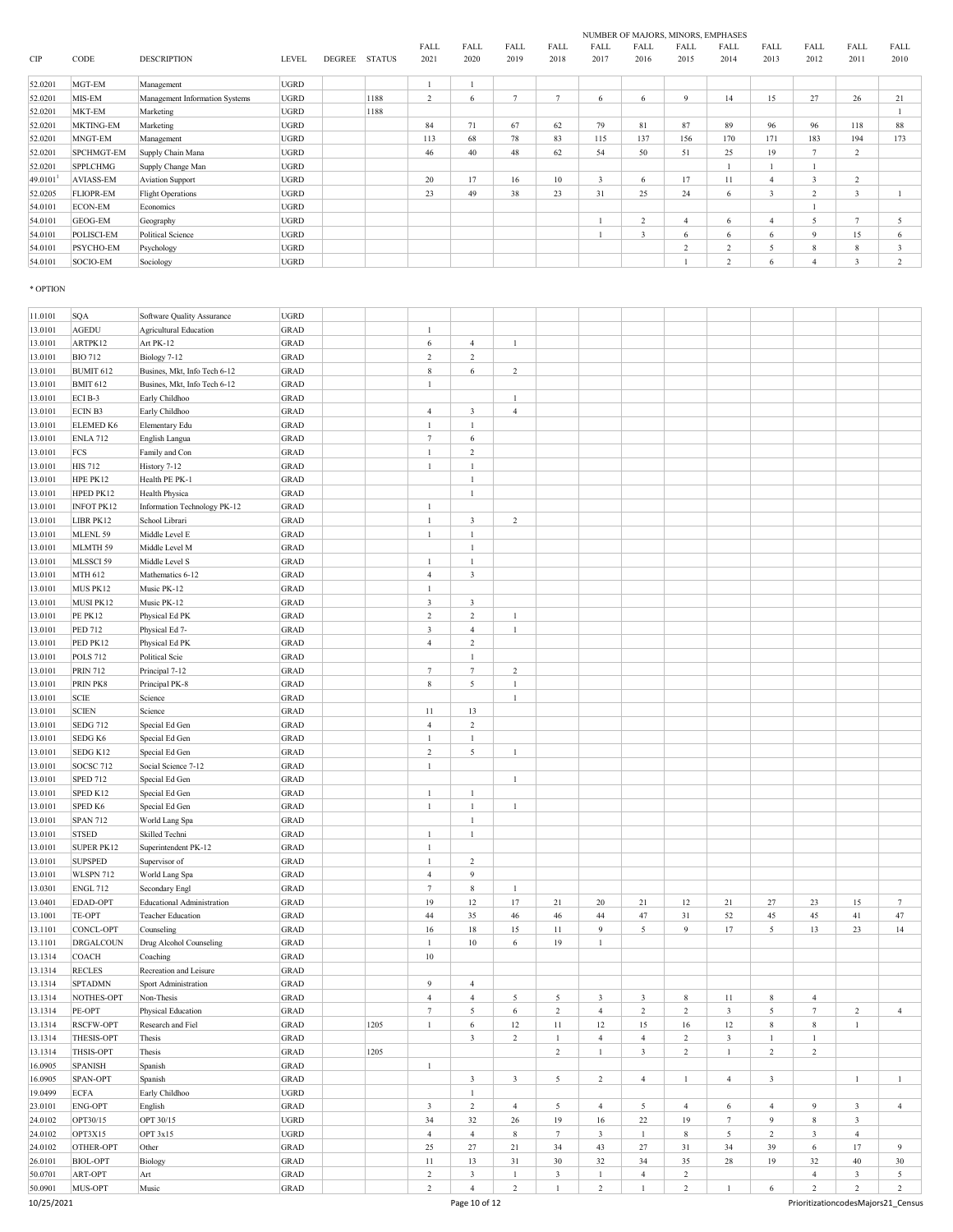|                   | NUMBER OF MAJORS, MINORS, EMPHASES |      |        |      |      |      |        |      |      |               |                |               |        |              |                                |                  |         |  |  |  |  |  |  |
|-------------------|------------------------------------|------|--------|------|------|------|--------|------|------|---------------|----------------|---------------|--------|--------------|--------------------------------|------------------|---------|--|--|--|--|--|--|
| FALL              | FALL                               | FALL | FALL   | FALL | FALL | FALL | FALL   | FALL | FALL | FALL          | FALL           |               |        |              |                                |                  |         |  |  |  |  |  |  |
| 2010              | 2011                               | 2012 | 2013   | 2014 | 2015 | 2016 | 2017   | 2018 | 2019 | 2020          | 2021           | <b>STATUS</b> | DEGREE | <b>LEVEL</b> | <b>DESCRIPTION</b>             | CODE             | CIP     |  |  |  |  |  |  |
|                   | $\sim$                             |      | $\sim$ |      | ٠    |      | $\sim$ |      |      |               |                |               |        | GRAD         | Communication Disorders        | CDIS-OPT         | 51.0201 |  |  |  |  |  |  |
|                   | ∠                                  |      | ∠      |      | ÷,   |      |        |      |      |               |                |               |        |              |                                |                  |         |  |  |  |  |  |  |
|                   |                                    |      |        |      |      |      |        |      |      |               |                |               |        | <b>UGRD</b>  | Option One                     | OPT1             | 51.0999 |  |  |  |  |  |  |
|                   |                                    |      |        |      |      |      |        |      |      |               |                |               |        | <b>UGRD</b>  | Option Two                     | OPT <sub>2</sub> | 51.0999 |  |  |  |  |  |  |
|                   |                                    |      |        |      |      |      |        |      |      |               | $\overline{2}$ |               |        | <b>UGRD</b>  | Option Three                   | OPT3             | 51.0999 |  |  |  |  |  |  |
| $\mathbf{\hat{}}$ |                                    |      |        |      |      |      |        |      |      | $\mathcal{L}$ | $\overline{2}$ |               |        | <b>GRAD</b>  | <b>Business</b>                | <b>BUS-OPT</b>   | 52.0201 |  |  |  |  |  |  |
|                   |                                    |      |        |      |      |      |        |      |      |               |                |               |        | <b>UGRD</b>  | Professional Sales             | <b>PRSALES</b>   | 52.0201 |  |  |  |  |  |  |
|                   |                                    |      |        |      |      |      |        |      |      |               |                |               |        | <b>UGRD</b>  | Supply Chain Management        | <b>SCM</b>       | 52.0201 |  |  |  |  |  |  |
|                   |                                    |      |        |      |      |      |        |      |      |               |                |               |        | UGRD         | Adv Occupational Safety Pro    | ADVOSP           | 52.0205 |  |  |  |  |  |  |
|                   |                                    |      |        |      |      |      |        |      |      |               |                |               |        | <b>UGRD</b>  | Occupational Safety Profession | OSP              | 52.0205 |  |  |  |  |  |  |
|                   |                                    |      |        |      |      |      |        |      |      |               |                |               |        | <b>GRAD</b>  | History                        | <b>HIST</b>      | 54.0101 |  |  |  |  |  |  |
| 9                 | 11                                 | 18   | 14     | 10   | 13   | 16   | 11     | 12   |      |               |                |               |        | GRAD         | History                        | HIST-OPT         | 54.0101 |  |  |  |  |  |  |
|                   |                                    |      |        |      |      |      |        |      |      |               |                |               |        |              |                                |                  |         |  |  |  |  |  |  |

# \* PREPARATION

| 19.0499 | <b>ARCH</b>       | Architecture                  | <b>UGRD</b> | 1155 |                |                |                |                |                |     |                       | 5                | $\overline{4}$ | $\tau$         | $\overline{1}$ | 2   |
|---------|-------------------|-------------------------------|-------------|------|----------------|----------------|----------------|----------------|----------------|-----|-----------------------|------------------|----------------|----------------|----------------|-----|
| 24.0102 | NONDEGR-G         | Graduate Non-Degree           | GRAD        |      | 139            | 131            | 161            | 181            | 183            | 179 | 148                   | 199              | 191            | 212            | 238            | 292 |
| 24.0102 | <b>PREMASTER</b>  | Pre-Masters Course Work       | GRAD        |      |                |                |                |                |                |     | $\mathbf{1}$          | -1               | $\mathbf{1}$   |                | 2              | 22  |
| 26.0101 | AG                | Agriculture                   | <b>UGRD</b> |      |                |                |                |                |                |     |                       |                  |                |                |                |     |
| 26.0101 | <b>FORESTRY</b>   | Forestry                      | <b>UGRD</b> |      |                |                |                |                |                |     |                       |                  |                |                |                |     |
| 26.0101 | <b>WILDLIFE</b>   | Wildlife                      | <b>UGRD</b> |      |                |                |                |                |                |     |                       |                  |                |                |                |     |
| 40.0801 | <b>ENGINEER</b>   | Engineering                   | <b>UGRD</b> |      | 13             | 20             | 21             | 25             | 24             | 17  | 13                    | 15               | 27             | 21             | 11             | 18  |
| 40.0801 | <b>METEOR</b>     | Meteorology                   | <b>UGRD</b> | 1218 |                |                |                | $\mathbf{1}$   |                |     |                       |                  | $\mathbf{1}$   |                | $\mathbf{1}$   | 3   |
| 40.0801 | <b>OCEAN</b>      | Oceanography                  | <b>UGRD</b> |      |                |                |                |                |                |     |                       |                  |                |                |                |     |
| 45.1001 | LAW               | Law                           | <b>UGRD</b> |      | 36             | 49             | 55             | 49             | 46             | 47  | 37                    | 33               | 33             | 36             | 33             | 27  |
| 50.0901 | <b>MUSTHRP</b>    | Music Therapy                 | <b>UGRD</b> | 1128 |                |                |                |                |                |     | $\mathbf{1}$          |                  | $\overline{4}$ | $\overline{7}$ | 3              | 2   |
| 51.1199 | <b>CARDVASPER</b> | Cardovascular Perfusion       | <b>UGRD</b> |      | 3              | $\overline{4}$ | 2              | $\mathbf{1}$   |                |     | $\mathbf{1}$          |                  | $\mathbf{1}$   |                |                | 2   |
| 51.1199 | <b>CHIRO</b>      | Chiropractic                  | <b>UGRD</b> |      | 26             |                |                |                |                |     |                       |                  |                |                |                |     |
| 51.1199 | <b>CHIRO</b>      | Chiro Osteopathy Podiatry     | UGRD        | 1205 |                | 24             | 20             | 12             | 17             | 15  | 16                    | 21               | 23             | 20             | 20             | 18  |
| 51.1199 | <b>CLINLAB</b>    | Clinical Laboratory Science   | <b>UGRD</b> | 1168 |                | 1              | $\overline{1}$ | $\mathbf{1}$   | 6              | 12  | 14                    |                  |                |                |                |     |
| 51.1199 | <b>DENTAL</b>     | Dental                        | <b>UGRD</b> |      | 31             | 25             | 23             | 28             | 19             | 18  | 19                    | 32               | 28             | 31             | 29             | 33  |
| 51.1199 | <b>DENTHYG</b>    | Dental Hygiene                | <b>UGRD</b> |      | 30             | 23             | 19             | 9              | 13             | 10  | 9                     | $\boldsymbol{8}$ | 9              | 9              | 14             | 10  |
| 51.1199 | <b>DIETET</b>     | Dietetics                     | <b>UGRD</b> |      | 6              |                |                |                |                |     |                       |                  |                |                |                |     |
| 51.1199 | FOODSCI           | Food Science                  | <b>UGRD</b> | 1118 |                |                |                |                |                |     |                       |                  |                | $\overline{2}$ |                |     |
| 51.1199 | <b>HLTHINFOMG</b> | Health Information Management | <b>UGRD</b> |      | $\overline{1}$ |                |                | $\overline{1}$ |                |     | $\mathbf{1}$          | $\overline{1}$   | $\mathbf{1}$   |                |                |     |
| 51.1199 | <b>MEDICAL</b>    | Medical                       | <b>UGRD</b> |      | 140            | 151            | 142            | 138            | 140            | 136 | 112                   | 119              | 153            | 160            | 137            | 106 |
| 51.1199 | <b>MEDLABSCI</b>  | Medical Laboratory Science    | <b>UGRD</b> |      | 12             | 16             | 12             | 5              | 5              |     |                       |                  |                |                |                |     |
| 51.1199 | <b>MORT</b>       | Mortuary Science              | UGRD        |      | 6              | $\mathbf{1}$   | 2              | $\overline{4}$ | $\overline{4}$ | 2   | $\overline{3}$        | 5                | 6              | $\sim$         | 5              | 3   |
| 51.1199 | NUCMEDTECH        | Nuclear Medicine Technology   | <b>UGRD</b> | 1145 |                |                |                |                |                |     |                       |                  |                | $\overline{c}$ | $\overline{1}$ | 2   |
| 51.1199 | <b>NURS</b>       | Pre-Nursing                   | <b>UGRD</b> |      | 176            | 159            | 162            | 186            | 196            | 202 | 220                   | 199              | 163            | 188            | 181            | 162 |
| 51.1199 | <b>OCCUPATION</b> | Occupational Therapy          | <b>UGRD</b> |      | 25             | 30             | 32             | 40             | 39             | 44  | 43                    | 48               | 48             | 51             | 46             | 29  |
| 51.1199 | <b>OPTOMETRY</b>  | Optometry                     | <b>UGRD</b> |      | 6              | $\overline{4}$ | 8              | 6              | $\tau$         | 6   | 5                     | 6                | 12             | 10             | 13             | 12  |
| 51.1199 | <b>OSTEOPATH</b>  | Osteopathic                   | <b>UGRD</b> |      |                |                |                |                |                |     |                       |                  |                |                |                |     |
| 51.1199 | <b>PHARM</b>      | Pharmacy                      | <b>UGRD</b> |      | 29             | 34             | 41             | 37             | 40             | 41  | 41                    | 56               | 58             | 48             | 33             | 32  |
| 51.1199 | PHYASST           | Physician Assistant           | <b>UGRD</b> |      | 48             | 52             | 47             | 45             | 45             | 31  | 29                    | 33               | 36             | 27             | 31             | 24  |
| 51.1199 | PHYTHRPY          | Physical Therapy              | <b>UGRD</b> |      | 86             | 80             | 90             | 109            | 113            | 108 | 88                    | 108              | 120            | 108            | 98             | 81  |
| 51.1199 | <b>PODIATRY</b>   | Podiatry                      | UGRD        |      |                |                |                |                |                |     |                       |                  |                |                |                |     |
| 51.1199 | <b>RADTECH</b>    | Radiologic Technology         | <b>UGRD</b> |      | 65             | 68             | 64             | 53             | 47             | 29  | 15                    | 15               | 17             | 16             | 7              | 9   |
| 51.1199 | <b>RESPTHY</b>    | Respiratory Therapy           | <b>UGRD</b> |      | $\overline{4}$ | $\overline{4}$ | -1             | $\overline{1}$ |                |     |                       |                  |                |                |                |     |
| 51.1199 | <b>VETMED</b>     | Veterinary Medicine           | <b>UGRD</b> |      | 34             | 29             | 28             | 29             | 19             | 20  | 19                    | 22               | 23             | 34             | 30             | 23  |
| 52.0201 | <b>PREMBA</b>     | Pre-MBA                       | <b>GRAD</b> |      | $\overline{5}$ | $\overline{4}$ | $\overline{A}$ | 5              | $\overline{5}$ | 8   | $\boldsymbol{\Delta}$ | 15               | $\overline{4}$ | 14             | 15             | 14  |

# \* SUPPORT TRACK

| 09.0499    | ADVERT-TR        | Advertising              | <b>UGRD</b> |                |                |                         |                         |                |                         |                |                 |                | $\overline{2}$          | $\overline{c}$ |                                    |
|------------|------------------|--------------------------|-------------|----------------|----------------|-------------------------|-------------------------|----------------|-------------------------|----------------|-----------------|----------------|-------------------------|----------------|------------------------------------|
| 23.1001    | <b>BRDCST-TR</b> | Broadcast                | <b>UGRD</b> |                |                |                         |                         |                |                         |                |                 |                |                         | 2              |                                    |
| 23.1001    | <b>BUS-TR</b>    | General Business         | <b>UGRD</b> |                |                |                         |                         |                |                         |                | $\overline{2}$  | $\overline{4}$ | 2                       | $\overline{2}$ |                                    |
| 23.1001    | ENG-TR           | English                  | <b>UGRD</b> |                |                |                         |                         |                |                         |                | $\mathbf{1}$    |                |                         | $\mathbf{1}$   |                                    |
| 23.1001    | MANG-TR          | Management               | <b>UGRD</b> |                |                |                         |                         |                |                         |                | $\overline{1}$  |                | 3                       | 6              | 16                                 |
| 23.1001    | MODL-TR          | Modern Language          | <b>UGRD</b> |                |                |                         |                         |                |                         |                |                 |                | $\overline{2}$          |                |                                    |
| 23.1001    | MRKT-TR          | Marketing                | <b>UGRD</b> |                |                |                         |                         |                |                         |                |                 |                |                         | $\overline{1}$ |                                    |
| 23.1001    | POLISCI-TR       | Political Science        | <b>UGRD</b> |                |                |                         |                         |                |                         |                |                 |                | $\overline{2}$          | $\mathbf{1}$   |                                    |
| 23.1001    | PR-TR            | Public Relations         | <b>UGRD</b> |                |                |                         |                         |                |                         |                |                 |                |                         | $\mathbf{1}$   | 1                                  |
| 23.1001    | PSY-TR           | Psychology               | <b>UGRD</b> |                |                |                         |                         |                |                         |                |                 |                |                         | $\overline{1}$ |                                    |
| 23.1001    | SOC-TR           | Sociology                | <b>UGRD</b> |                |                |                         |                         |                |                         |                |                 |                | $\overline{2}$          | $\mathbf{1}$   |                                    |
| 23.1001    | SOWK-TR          | Social Work              | <b>UGRD</b> |                |                |                         |                         |                |                         |                |                 |                |                         | 1              |                                    |
| 23.1001    | <b>TRNDVP-TR</b> | Training and Development | <b>UGRD</b> |                |                |                         |                         |                |                         |                |                 |                |                         |                |                                    |
| 23.1304    | <b>GENBUS-TR</b> | General Business         | <b>UGRD</b> | $\overline{7}$ | 5              | 6                       | 6                       | 3              | 5                       | 8              | 10              | $\overline{c}$ |                         |                |                                    |
| 23.1304    | HUMINT-TR        | Human Interaction        | <b>UGRD</b> | $\overline{2}$ | $\overline{3}$ | $\overline{3}$          | $\mathbf{1}$            |                | $\overline{1}$          |                | $\overline{1}$  |                |                         |                |                                    |
| 23.1304    | PUBR-TR          | Public Relations         | <b>UGRD</b> | $\overline{3}$ | $\overline{3}$ | $\overline{4}$          | 2                       | $\overline{3}$ | 5                       | 5              | 2               |                |                         |                |                                    |
| 23.1304    | SPAN-TR          | Spanish                  | <b>UGRD</b> |                |                |                         |                         |                |                         | $\overline{3}$ |                 |                |                         |                |                                    |
| 31.0101    | <b>ATHTRN-TR</b> | Athletic Training        | <b>UGRD</b> |                |                |                         |                         |                |                         |                |                 |                |                         | $\mathbf{1}$   | 12                                 |
| 31.0505    | NONTRAD-TR       | Non-traditional 3+2      | GRAD        | $\overline{4}$ |                |                         |                         |                |                         |                |                 |                |                         |                |                                    |
| 31.0505    | TRAD-TR          | Traditional 2            | GRAD        | 5              | $\overline{2}$ | $\overline{\mathbf{3}}$ | $\overline{4}$          |                |                         |                |                 |                |                         |                |                                    |
| 51.0201    | OC-TR            | On Campus Track          | GRAD        | 18             |                |                         |                         |                |                         |                |                 |                |                         |                |                                    |
| 51.0201    | OL-TR            | Online Track             | GRAD        | 19             |                |                         |                         |                |                         |                |                 |                |                         |                |                                    |
| 52.0201    | <b>ACCT-TR</b>   | Accounting               | GRAD        | 10             | 8              | 13                      | $\overline{4}$          | $\overline{7}$ | 3                       | $\overline{4}$ | 6               | 8              | 9                       | 10             | 6                                  |
| 52.0201    | <b>GEN-TR</b>    | Generalist               | <b>GRAD</b> | 17             | 25             | 34                      | 30                      | 20             | 31                      | 21             | $7\phantom{.0}$ | 11             | 11                      | 16             | 8                                  |
| 52.0201    | HR-TR            | Human Resources          | GRAD        | 8              | 6              | $\overline{3}$          | $\mathbf{1}$            | 3              | $\overline{4}$          | $\overline{2}$ | $\overline{2}$  | $\overline{3}$ | $\overline{c}$          |                |                                    |
| 52.0201    | HUMSRV-TR        | Human Services           | GRAD        |                |                |                         | $\overline{\mathbf{3}}$ |                |                         |                |                 |                | $\overline{\mathbf{3}}$ | $\overline{2}$ | 3                                  |
| 52.0201    | MKT-TR           | Marketing                | GRAD        | $\mathbf{3}$   | $\tau$         | $\overline{4}$          | $\overline{4}$          | 6              | $\overline{\mathbf{3}}$ | $\overline{4}$ |                 | $\overline{4}$ |                         |                |                                    |
| 52.0201    | PROF-TR          | Professional             | GRAD        | 6              |                |                         |                         |                |                         |                |                 |                |                         |                |                                    |
| 52.0205    | <b>BUSEN-TR</b>  | <b>Business and Entr</b> | <b>UGRD</b> |                |                |                         | $\mathbf{1}$            | $\overline{2}$ |                         |                |                 |                |                         |                |                                    |
| 10/25/2021 |                  |                          |             |                | Page 11 of 12  |                         |                         |                |                         |                |                 |                |                         |                | PrioritizationcodesMajors21 Census |